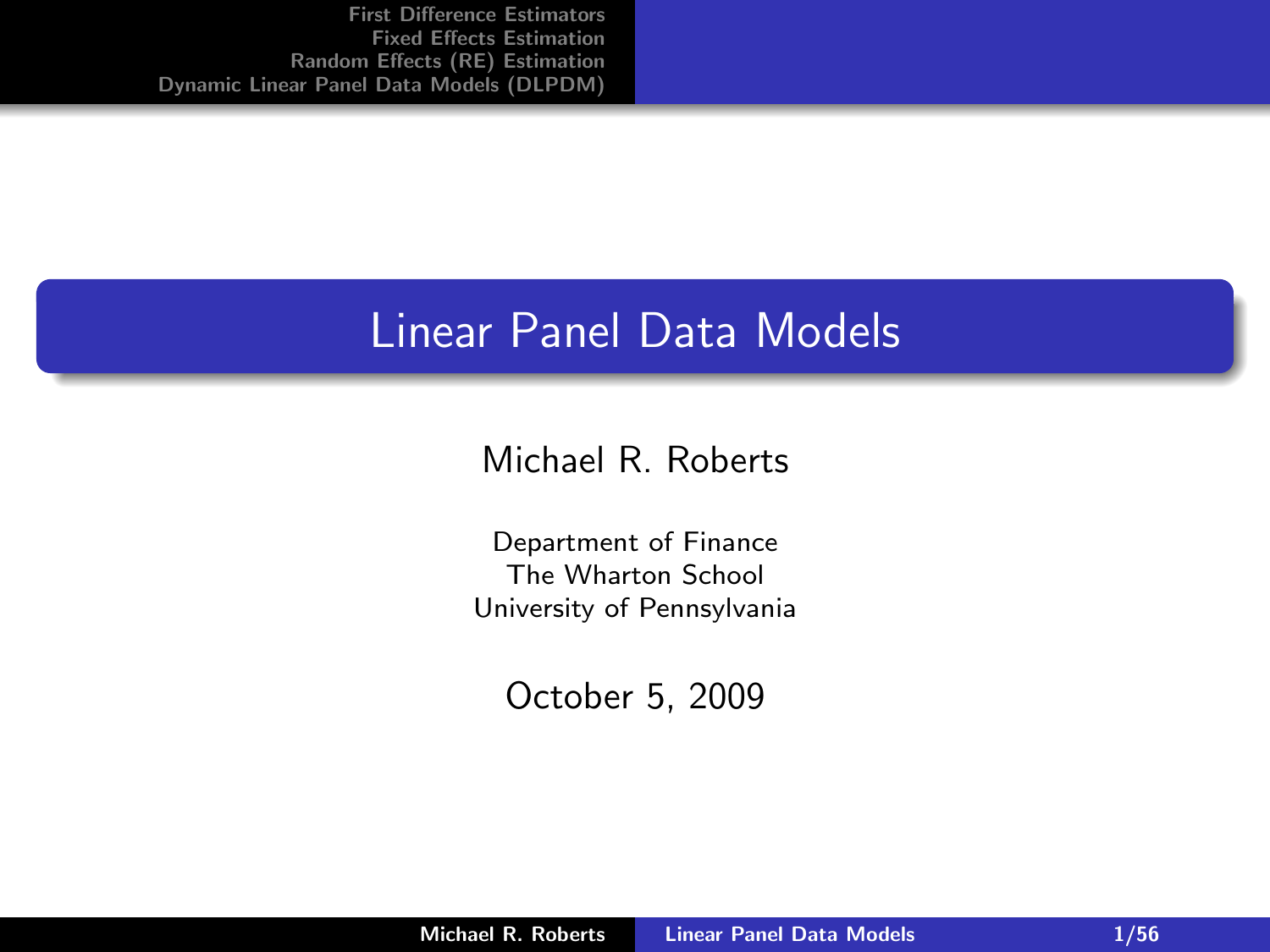## **Example**

<span id="page-1-0"></span>[Two Period Model](#page-1-0) [Policy Analysis](#page-8-0) [Three Period Panel](#page-12-0) [General Period Panel](#page-14-0)

- Link between crime and unemployment. Data for 46 cities in 1982 and 1987.
- Consider CS regression using 1987 data

$$
\widehat{\text{crimeRate}} = 128.38 - 4.16 \text{unem}, \quad R^2 = 0.033
$$
\n
$$
(20.76) \qquad (3.42)
$$

- Higher unemployment *decreases* the crime rate (insignificantly)?!?!?!
- $\bullet$  Problem  $=$  omitted variables
- $\bullet$  Solution  $=$  add more variables (age distribution, gender distribution, education levels, law enforcement, etc.)
- Use like lagged crime rate to control for unobservables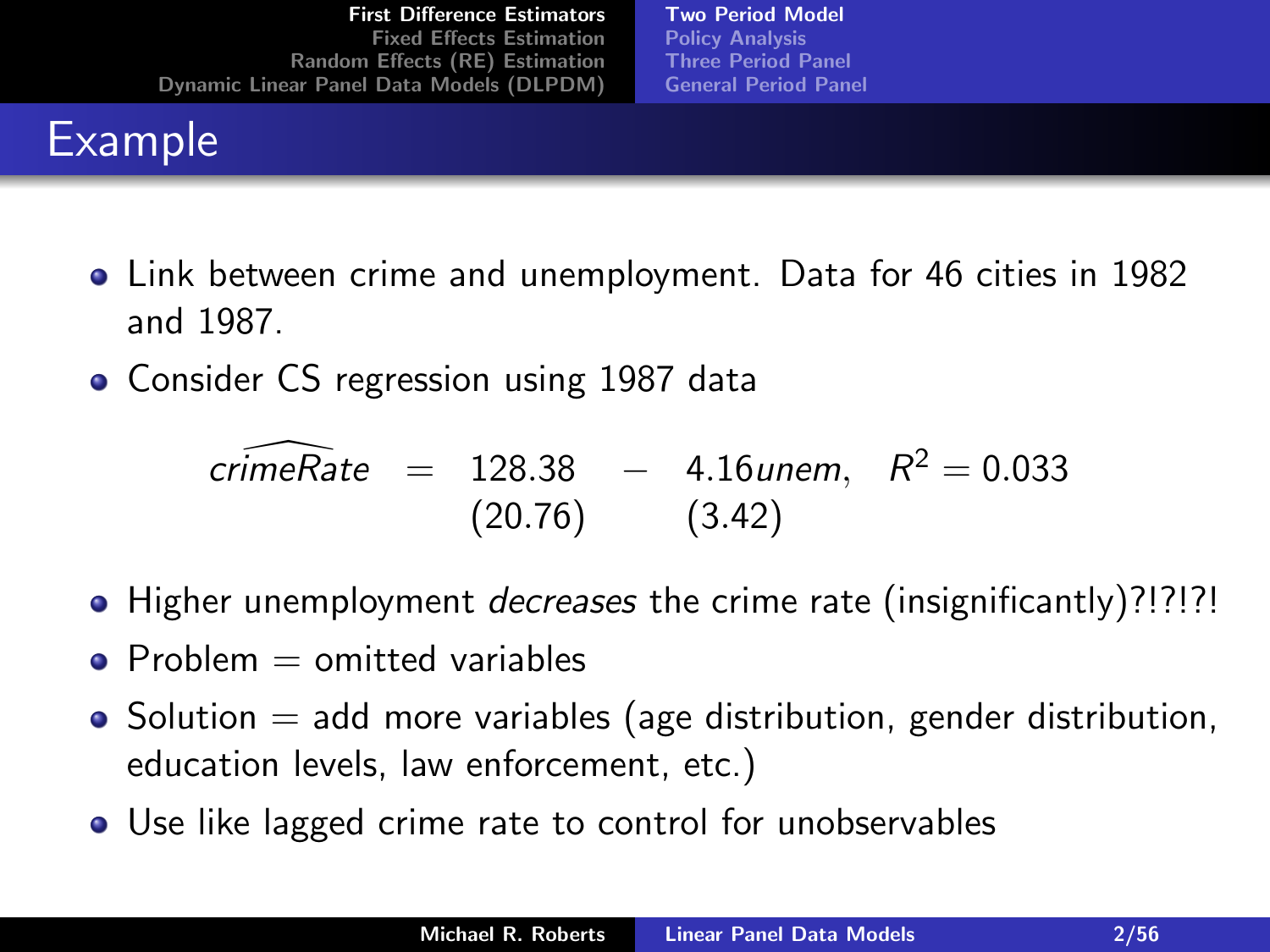[Two Period Model](#page-1-0) [Policy Analysis](#page-8-0) [Three Period Panel](#page-12-0) [General Period Panel](#page-14-0)

## Panel Data Approach

- Panel data approach to unobserved factors. 2 types:
	- **4** constant across time
	- 2 vary across time

$$
y_{it} = \beta_0 + \delta_0 d_2 t + \beta_1 x_{it} + a_i + u_{it}, \quad t = 1, 2
$$

where  $d2 = 1$  when  $t = 2$  and 0 when  $t = 1$ 

- Intercept for period 1 is  $\beta_0$ , for period 2  $\beta_0 + \delta_0$
- Allowing intercept to change over time is important to capture secular trends.
- $\bullet$  a<sub>i</sub> captures all variables that are constant over time but different across cross-sectional units. (a.k.a. unobserved effect, unobserved heterogeneity)
- $\bullet$   $u_{it}$  is **idiosyncratic error** or time-varying error and represents unobserved factors that change over time and effect  $v_{it}$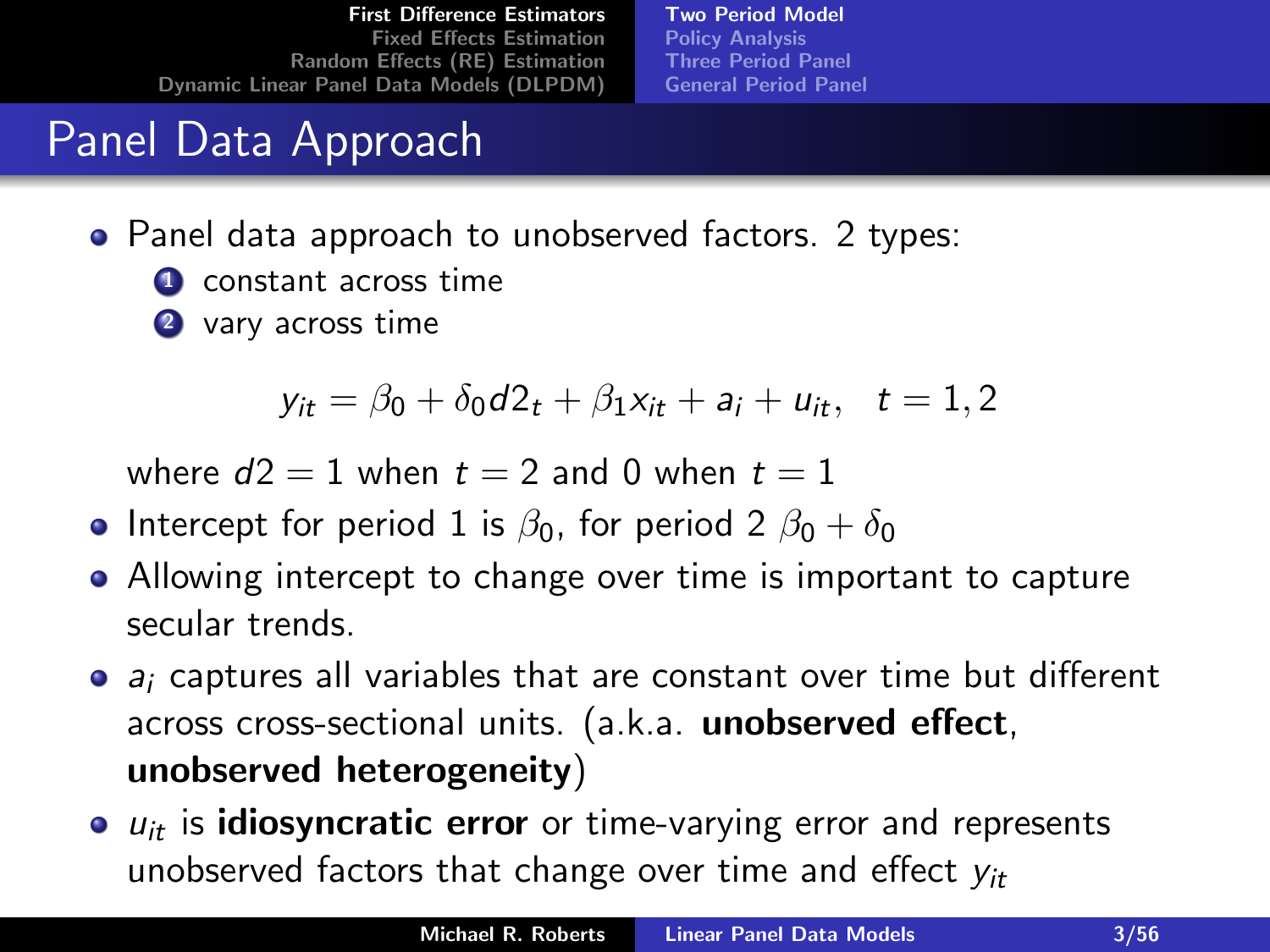# Example (Cont)

Panel approach to link between crime and unemployment.

$$
crimeRate_{it} = \beta_0 + \delta_0 d78_t + \beta_1 unem_{it} + a_i + u_{it}
$$

where  $d87=1$  if year is 1987, 0 otherwise, and  $\emph{a}_{i}$  is an unobserved city effect that doesn't change over time or are roughly constant over the 5-year window.

[Two Period Model](#page-1-0) [Policy Analysis](#page-8-0) [Three Period Panel](#page-12-0) [General Period Panel](#page-14-0)

- **•** Examples:
	- **4** Geographical features of city
	- **2** Demographics (race, age, education)
	- **3** Crime reporting methods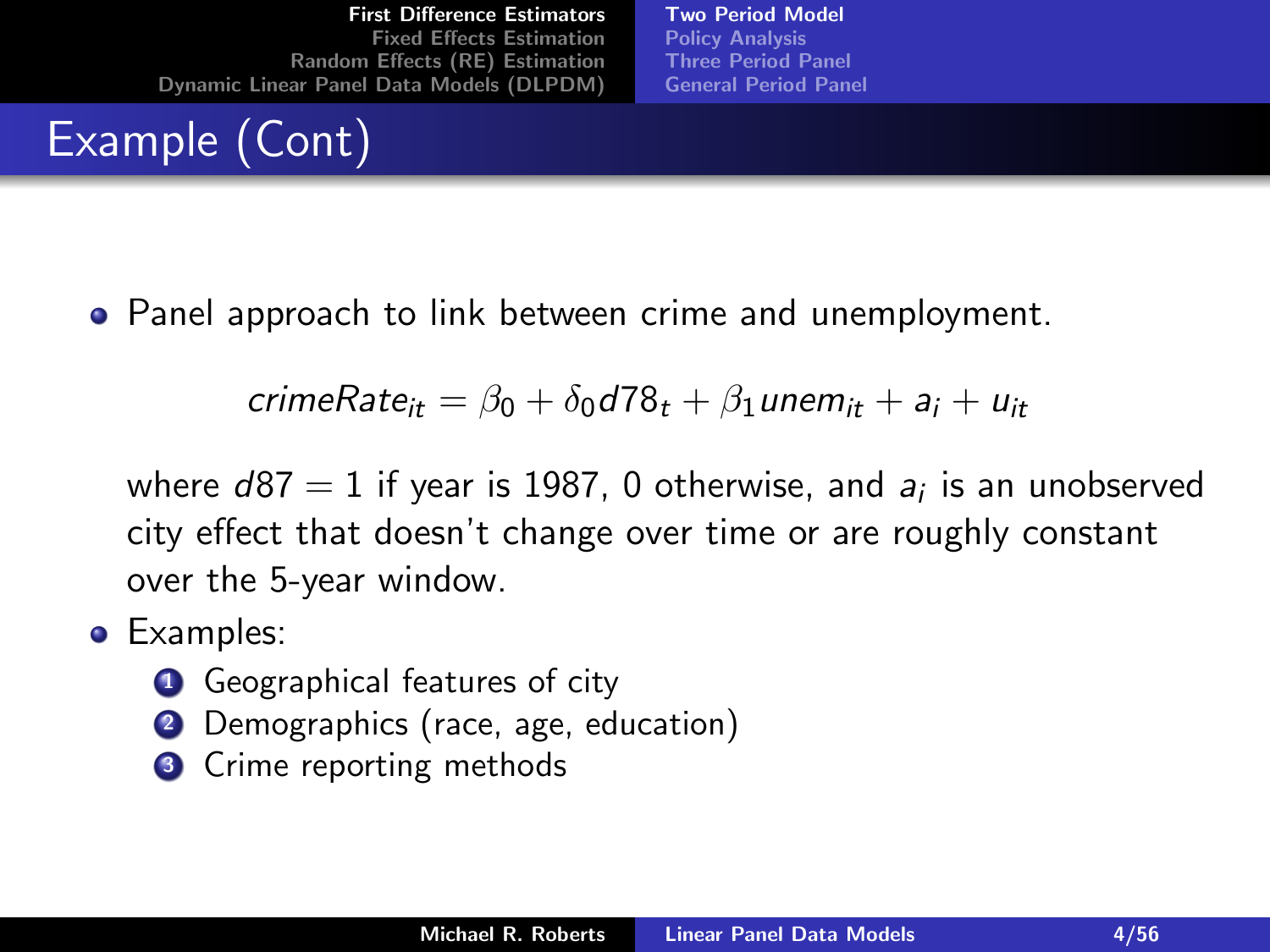[Two Period Model](#page-1-0) [Policy Analysis](#page-8-0) [Three Period Panel](#page-12-0) [General Period Panel](#page-14-0)

#### Pooled OLS Estimation

- How do we estimate  $\beta_1$  on the variable of interest?
- Pooled OLS. Ignore  $a_i$ . But we have to assume that  $a_i$  is  $\perp$  to *unem* since it would fall in the error term.

$$
crimeRate_{it} = \beta_0 + \delta_0 d78_t + \beta_1 unem_{it} + v_{it}
$$

where  $v_{it} = a_i + u_{it}$ . SRF:

$$
\widehat{\text{crimeRate}} = 93.42 + 7.94\text{ d}87 + 0.427 \text{ unem}, R^2 = 0.012
$$
\n
$$
(12.74) \qquad (7.98) \qquad (1.188)
$$

Positive coef on unem but insignificant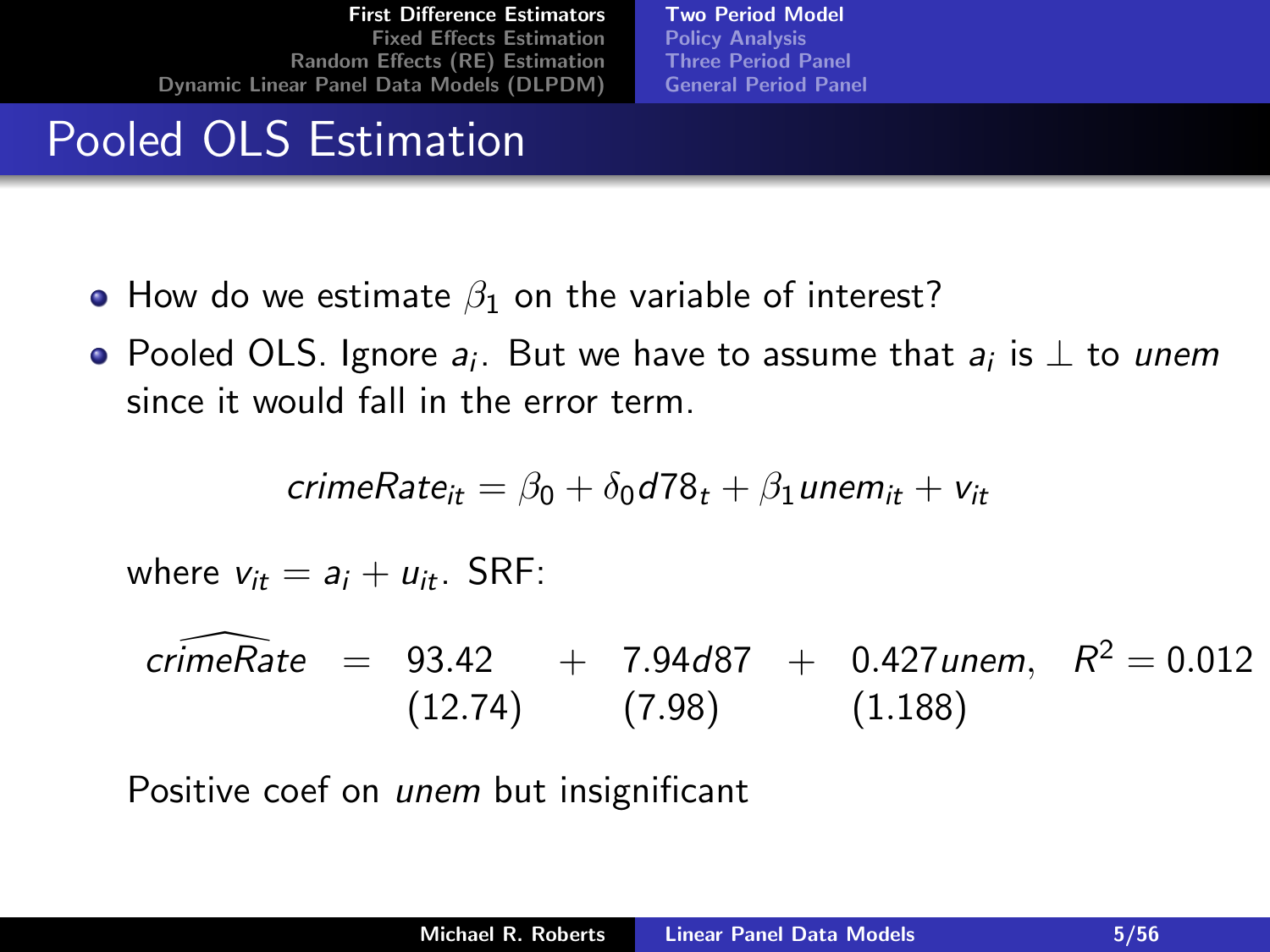[Two Period Model](#page-1-0) [Policy Analysis](#page-8-0) [Three Period Panel](#page-12-0) [General Period Panel](#page-14-0)

## First Difference Estimation

Difference the regression equation across time to get rid of fixed effect and estimate differenced equation via OLS.

$$
y_{i2} = (\beta_0 + \delta_0) + \beta_1 x_{i2} + a_i + u_{i2}, (t = 2)
$$
  

$$
y_{i1} = \beta_0 + \beta_1 x_{i1} + a_i + u_{i1}, (t = 1)
$$

• Differencing yields

$$
\Delta y_i = \delta_0 + \beta_1 \Delta x_i + \Delta u_i
$$

where  $\Delta$  denotes period 2 minus period 1.

- Key assumption:  $\Delta x_i \perp \Delta u_i$ , which holds if at each time  $t$ ,  $u_{it}$  ⊥  $x_{it}$ ∀t. (i.e., strict exogeneity).
- This rules out lagged dependent variables.
- Key assumption:  $\Delta x_i$  must vary across some *i*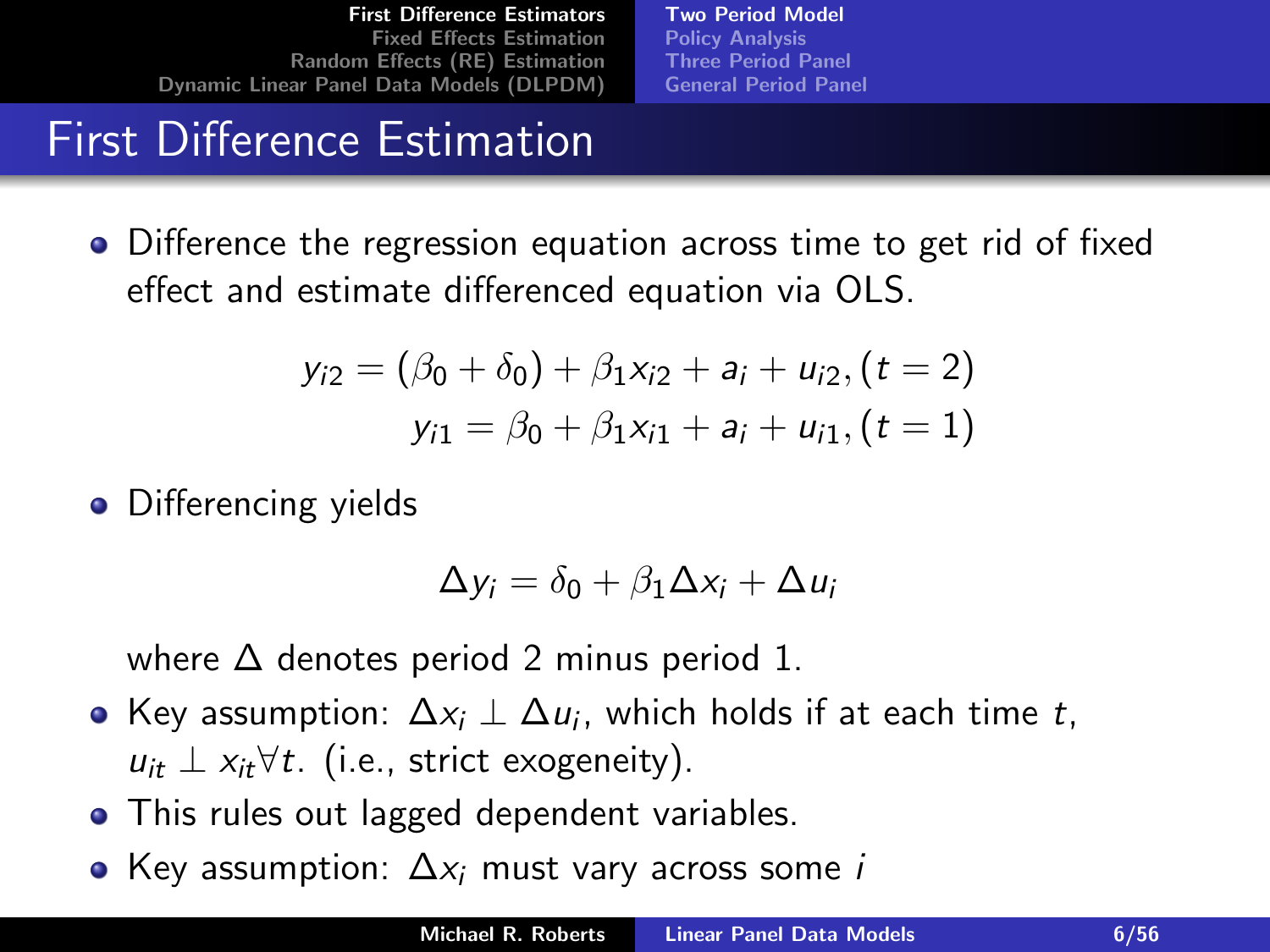[Two Period Model](#page-1-0) [Policy Analysis](#page-8-0) [Three Period Panel](#page-12-0) [General Period Panel](#page-14-0)

## First Difference Example

• Reconsider crime example:

$$
\widehat{\text{crimeRate}} = 15.40 + 2.22 \Delta \text{unem}, \quad R^2 = 0.012
$$
\n
$$
(4.70) \qquad (0.88)
$$

- Now positive and significant effect of unemployment on crime
- Intercept  $\implies$  crime expected to increase even if unemployment  $\bullet$ doesn't change!
- **This reflects secular increase in crime rate from 1982 to 1987**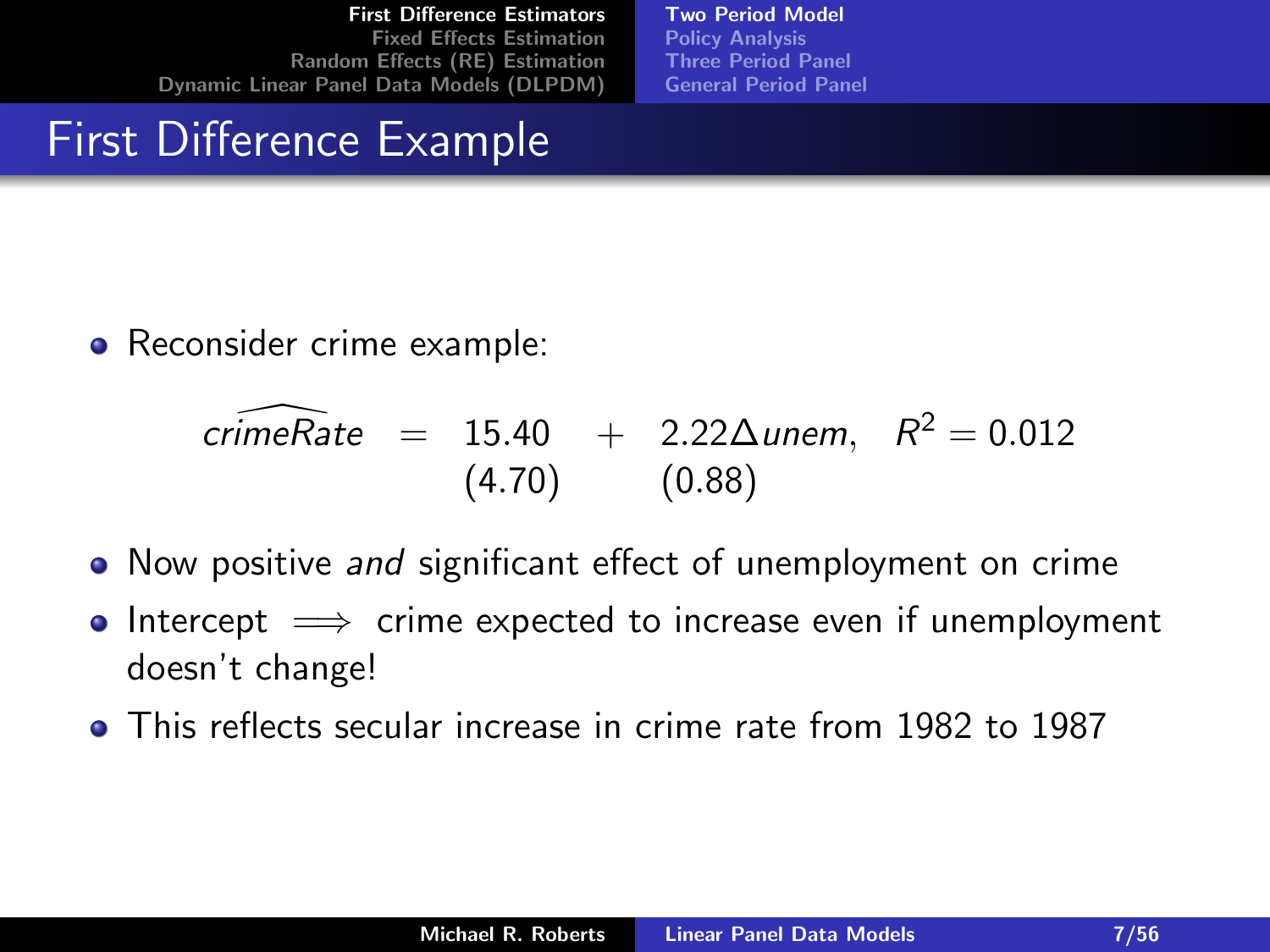#### Practical Issues

[Two Period Model](#page-1-0) [Policy Analysis](#page-8-0) [Three Period Panel](#page-12-0) [General Period Panel](#page-14-0)

- Differencing can really reduce variation in  $x$
- x may vary greatly in cross-section but  $\Delta x$  may not  $\bullet$
- Less variation in explanatory variable means larger standard errors on corresponding coefficient
- Can combat by either
	- **1** Increasing size of cross-section (if possible)
	- 2 Taking longer differences (over several periods as opposed to adjacent periods)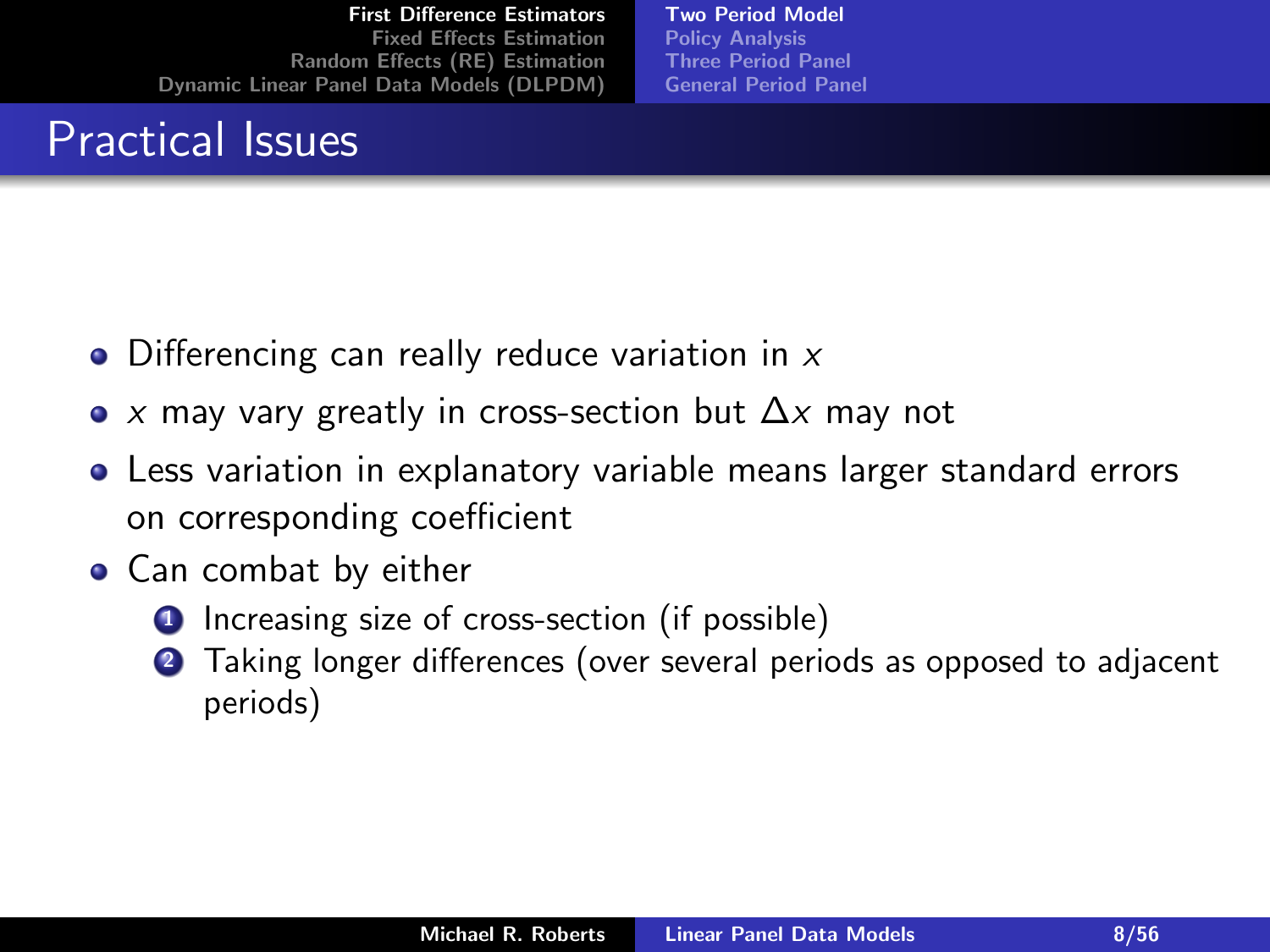## Example

[Two Period Model](#page-1-0) [Policy Analysis](#page-8-0) [Three Period Panel](#page-12-0) [General Period Panel](#page-14-0)

Michigan job training program on worker productivity of manufacturing firms in 1987 and 1988

$$
scrap_it = \beta_0 + \delta_0 y88_t + \beta_1 grant_it + a_i + u_it
$$

where *i*, *t* index firm-year, scrap = scrap rate =  $\#$  of items per 100 that must be tossed due to defects, grant  $= 1$  if firm *i* in year t received job training grant.

- $a_i$  is firm fixed effect and captures average employee ability, capital, and managerial skill...things constant over 2-year period.
- $\bullet$  Difference to zap  $a_i$  and run 1st difference (FD) regression

<span id="page-8-0"></span>
$$
\Delta \widehat{scrap} = -0.564 - 0.739 \Delta grant, \quad N = 54, R^2 = 0.022
$$
\n(0.405) (0.683)

• Job training grant lowered scrap rate but insignificantly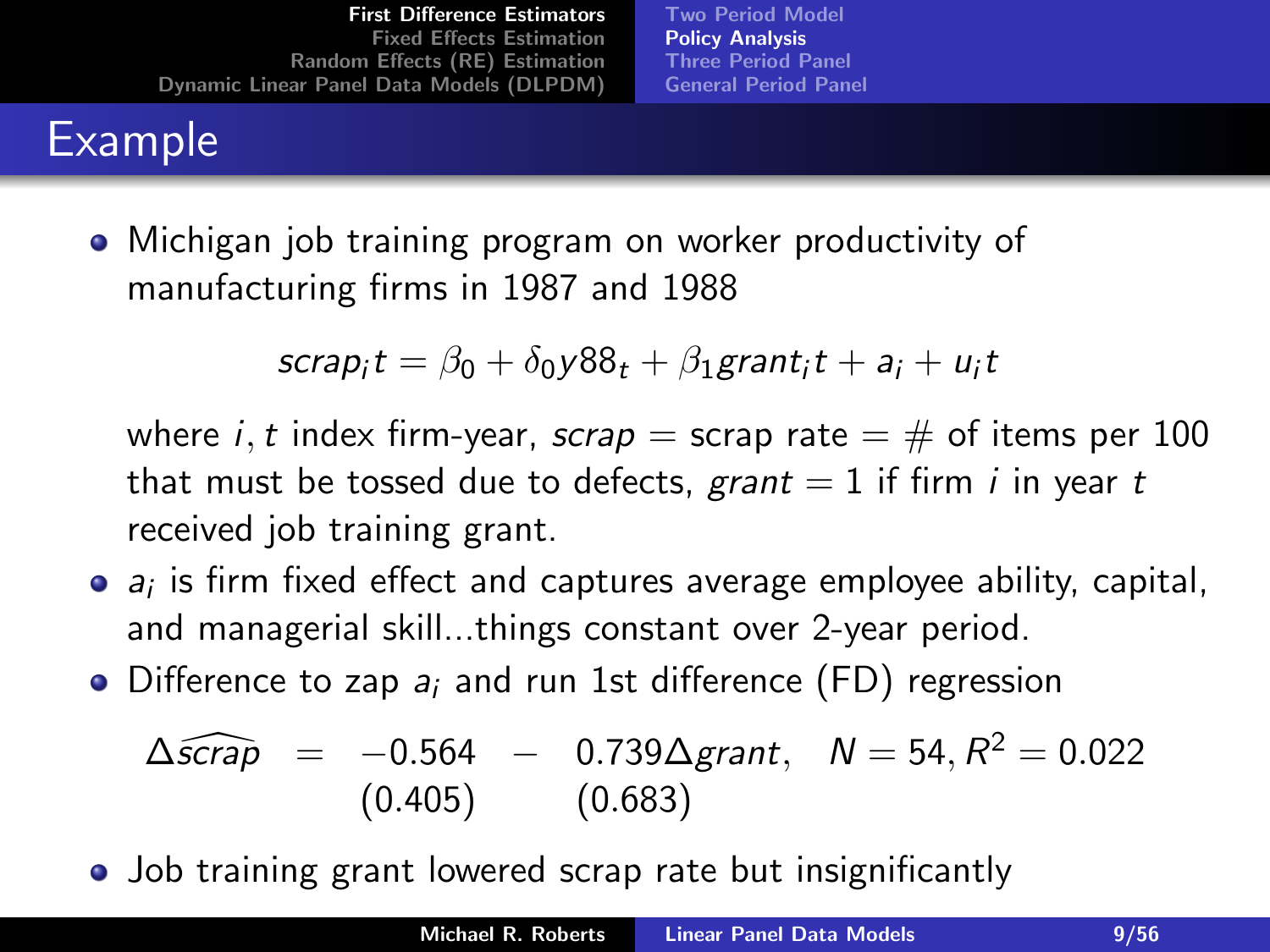# Example (Cont)

[Two Period Model](#page-1-0) [Policy Analysis](#page-8-0) [Three Period Panel](#page-12-0) [General Period Panel](#page-14-0)

• Is level-level model correct?

$$
\Delta \log(\widehat{scrap}) = -0.57 - 0.317 \Delta grant, \quad N = 54, R^2 = 0.067
$$
  
(0.097) (0.164)

- Job training grant lowered scrap rate by 31.7% (or 27.2%  $=$  $exp(-0.317) - 1$ .
- Pooled OLS estimate implies insignificant 5.7% reduction
- Large difference between pooled OLS and first difference suggests that firms with lower-ability workers (low  $a_i$ ) are more likely to receive a grant.
- I.e.,  $Cov(a_i, grant_{it}) < 0$ . Pooled OLS ignores  $a_i$  and we get a downward omitted variables bias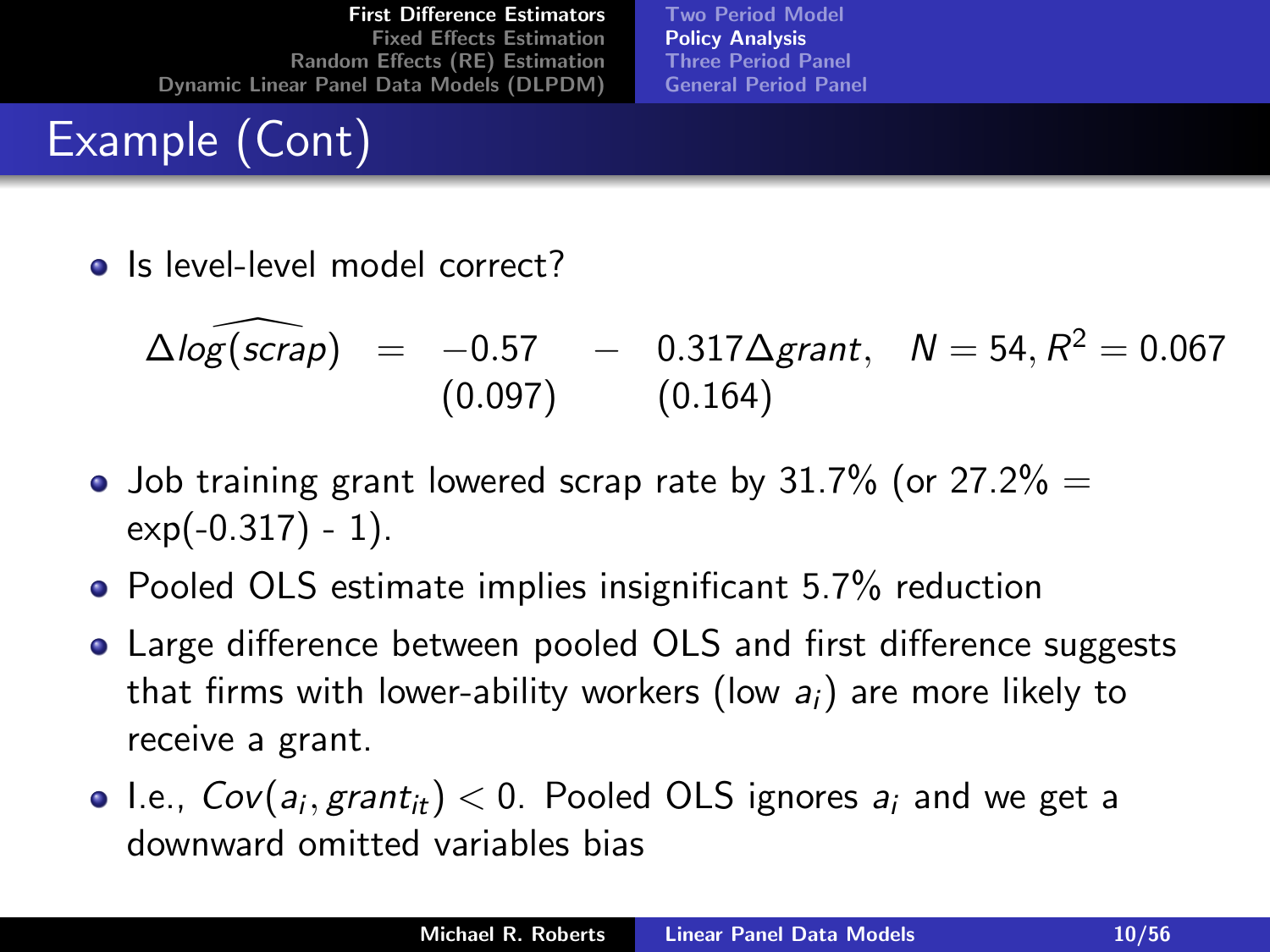[Two Period Model](#page-1-0) [Policy Analysis](#page-8-0) [Three Period Panel](#page-12-0) [General Period Panel](#page-14-0)

#### Program Evaluation Problem

• Let  $y =$  outcome variable, *prog* = program participation dummy.

$$
y_{it} = \beta_0 + \delta_0 d2_t + \beta_1 \text{prog}_{it} + a_i + u_{it}
$$

• Difference regression

$$
\Delta y_{it} = \delta_0 + \beta_1 \Delta \text{prog}_{it} + \Delta u_{it}
$$

**If program participation only occurs in the 2nd period then OLS** estimator of  $\beta_1$  in the differenced equation is just:

<span id="page-10-0"></span>
$$
\hat{\beta}_1 = \overline{\Delta y_{treat}} - \overline{\Delta y_{control}}
$$
 (1)

- **o** Intuition:
	- $\bigcirc$   $\Delta$ *prog<sub>it</sub>* = *prog<sub>i2</sub>* since participation in 2nd period only. (i.e.,  $\Delta$ *prog<sub>it</sub>* is just an indicator identify the treatment group)
	- **2** Omitted group is non-participants.
	- **3** So  $\beta_1$  measures the average outcome for the participants *relative* to the average outcome of the nonparticipants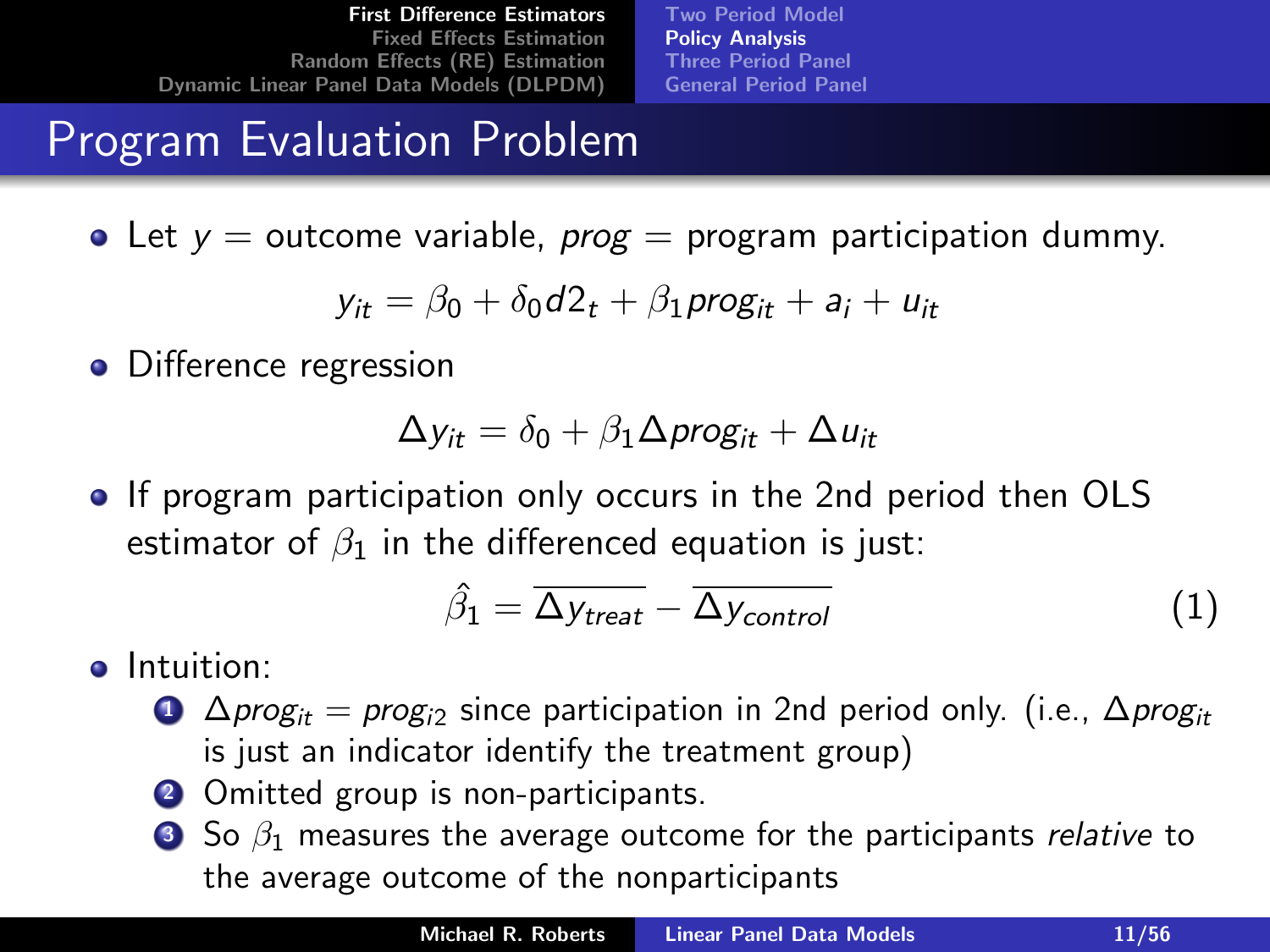[Two Period Model](#page-1-0) [Policy Analysis](#page-8-0) [Three Period Panel](#page-12-0) [General Period Panel](#page-14-0)

# Program Evaluation Problem (Cont)

- Note: This is just a difference-in-differences (dif-in-dif) estimator
- "Equivalent" model:

 $y_{it} = \beta_0 + \delta_0 d_2t + \beta_1 proj_{it} + \beta_2 d_2t \times proj_{it} + a_i + u_{it}$ 

where  $\beta_2$  has same interpretation as  $\beta_1$  from above.

- **If program participation can take place in both periods, we can't** write the estimator as in [\(1\)](#page-10-0) but it has the same interpretation: change in average value of y due to program participation
- Adding additional time-varying controls poses no problem. Just difference them as well. This allows us to control for variables that might be correlated with program designation.

$$
y_{it} = \beta_0 + \delta_0 d2_t + \beta_1 \text{prog}_{it} + \gamma' X_{it} + a_i + u_{it}
$$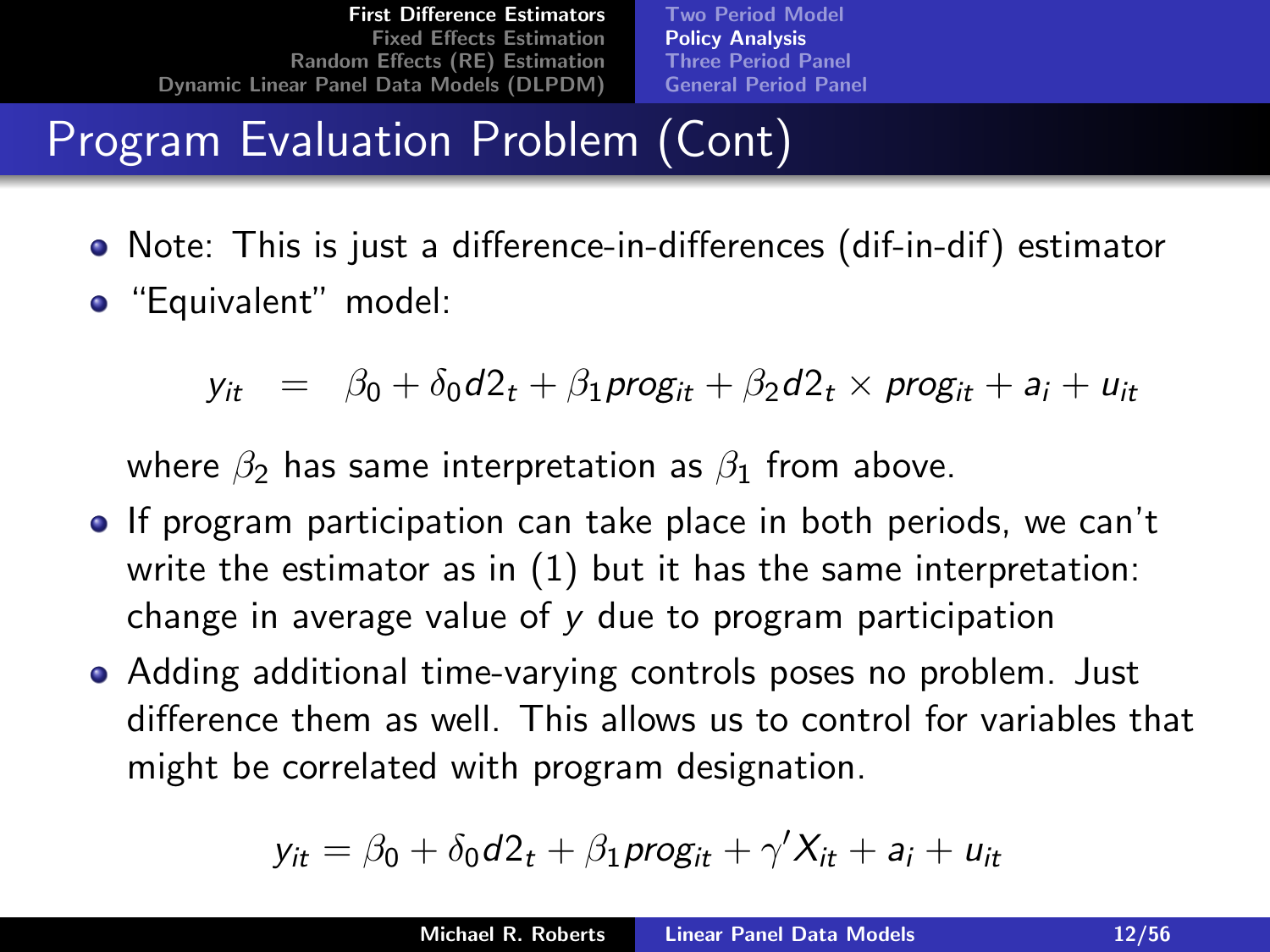<span id="page-12-1"></span>[Two Period Model](#page-1-0) [Policy Analysis](#page-8-0) [Three Period Panel](#page-12-0) [General Period Panel](#page-14-0)

## **Setup**

• N individuals,  $T = 3$  time periods per individual

$$
y_{it} = \delta_1 + \delta_2 d_2 t + \delta_3 d_3 t + \beta_1 x_{it1} + \dots + \beta_k x_{itk} + a_i + u_{it}
$$

- Good idea to allow different intercept for each time period (assuming we have small  $T$ )
- Base period,  $t = 1$ ,  $t = 2$  intercept  $= \delta_1 + \delta_2$ , etc.
- $\bullet$  If  $a_i$  correlated with any explanatory variables, OLS yields biased and inconsistent estimates. We need

<span id="page-12-0"></span>
$$
Cov(x_{itj}, u_{is}) = 0 \forall t, s, j + \dots + \beta_k x_{itk} + a_i + u_{it}
$$
 (2)

(i.e., strict exogeneity after taking out  $a_i$ )

Assumption [\(2\)](#page-12-1) rules out cases where future explanatory variables react to current changes in idiosyncratic errors (i.e., lagged dependent variables)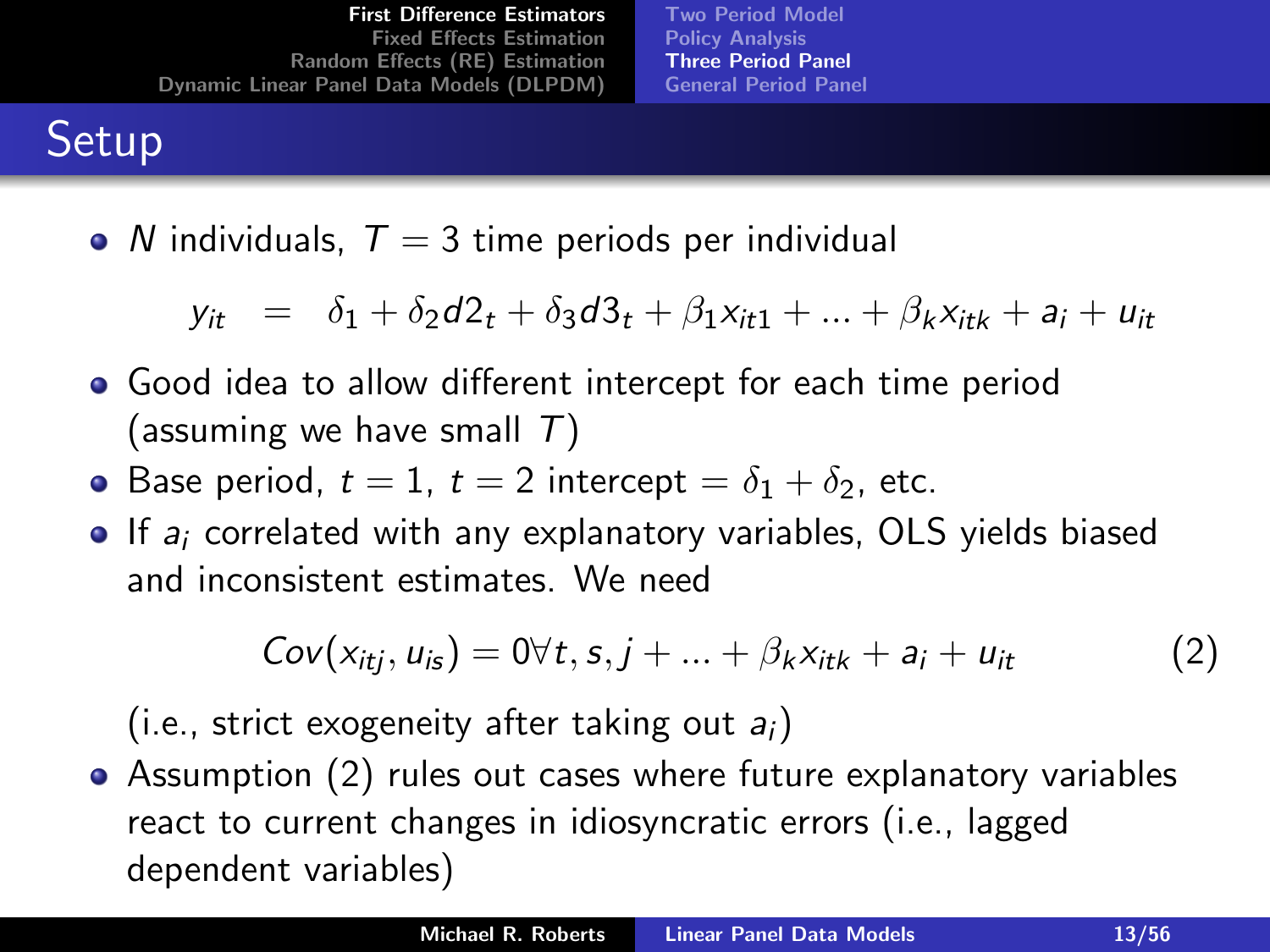## **Estimation**

[Two Period Model](#page-1-0) [Policy Analysis](#page-8-0) [Three Period Panel](#page-12-0) [General Period Panel](#page-14-0)

- If  $a_i$  is correlated with  $x_{itj}$  then  $x_{itj}$  will be correlated with composite error  $a_i + u_{it}$
- $\bullet$  Eliminate  $a_i$  via differencing

$$
\Delta y_{it} = \delta_2 \Delta d2_t + \delta_3 \Delta d3_t + \beta_1 \Delta x_{it1} + \dots + \beta_k \Delta x_{itk} + \Delta u_{it}
$$

for  $t = 2, 3$ 

- Key assumptions is that  $Cov(\Delta x_{iti}, \Delta u_{it}) = 0 \forall i$  and  $t = 2, 3$ .
- Note no intercept and time dummies have different meaning:

$$
t = 2 \implies \Delta d2_t = 1, \Delta d3_t = 0
$$
  

$$
t = 3 \implies \Delta d2_t = -1, \Delta d3_t = 1
$$

Unless time dummies have a specific meaning, better to estimate

$$
\Delta y_{it} = \alpha_0 + \alpha_3 \Delta d3_t + \beta_1 \Delta x_{it1} + \dots + \beta_k \Delta x_{itk} + \Delta u_{it}
$$

for  $t = 2, 3$  to help with  $R^2$  interpretation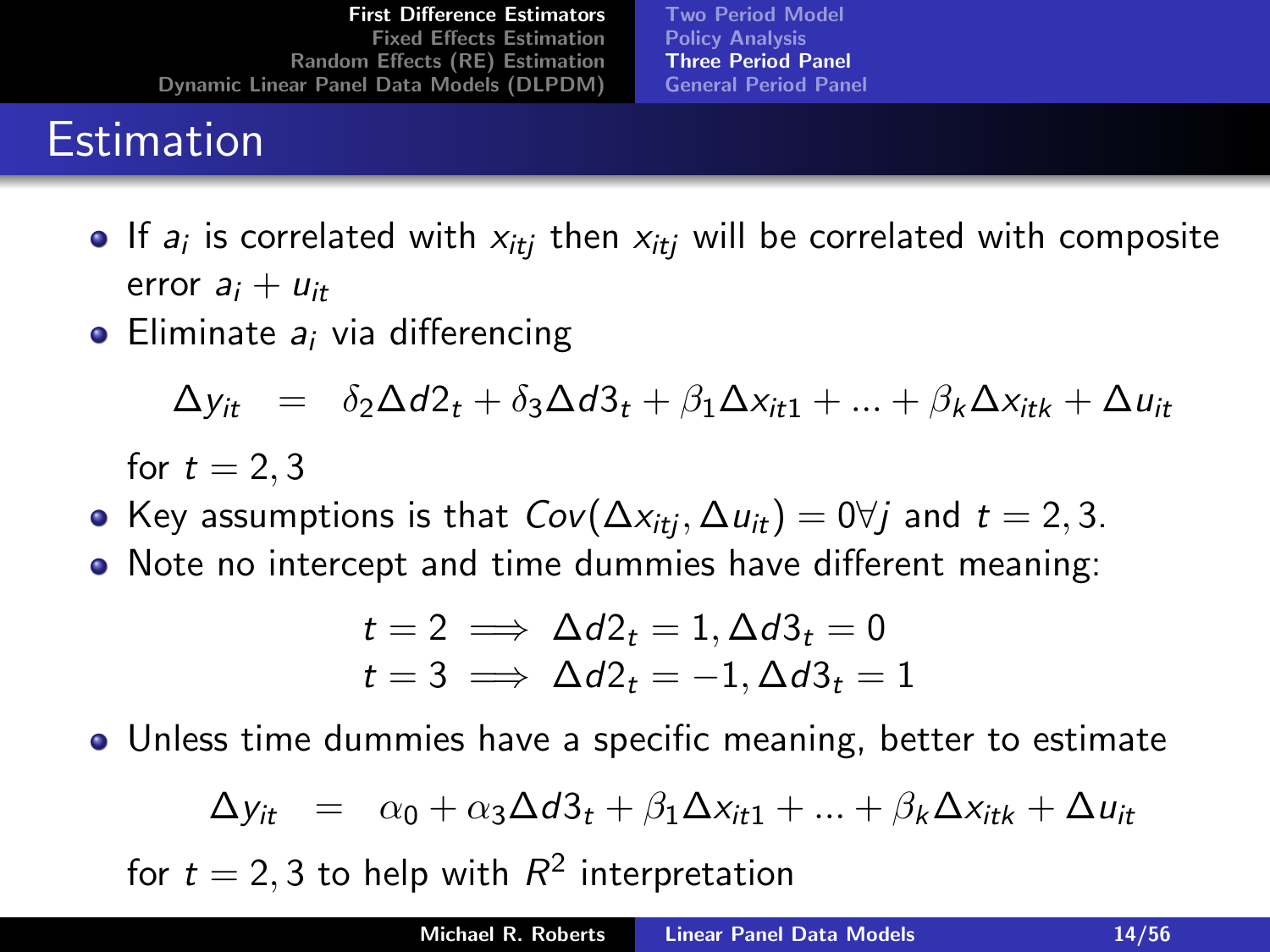**Setup** 

 $\bullet$  N individuals, T time periods per individual

$$
y_{it} = \delta_1 + \delta_2 d2_t + \delta_3 d3_t + \dots + \delta_T dT_t
$$
  
+ ... +  $\beta_1 x_{it1} + \dots + \beta_2 x_{itk} + a_i + u_{it}$ 

[Two Period Model](#page-1-0) [Policy Analysis](#page-8-0) [Three Period Panel](#page-12-0) [General Period Panel](#page-14-0)

• Differencing yields estimation equation

<span id="page-14-0"></span>
$$
\Delta y_{it} = \alpha_0 + \alpha_3 \Delta d3_t + ... + \alpha_T dT_t
$$
  
+  $\beta_1 \Delta x_{it1} + ... + \beta_k \Delta x_{itk} + \Delta u_{it}$ 

for  $t = 1, ..., T - 1$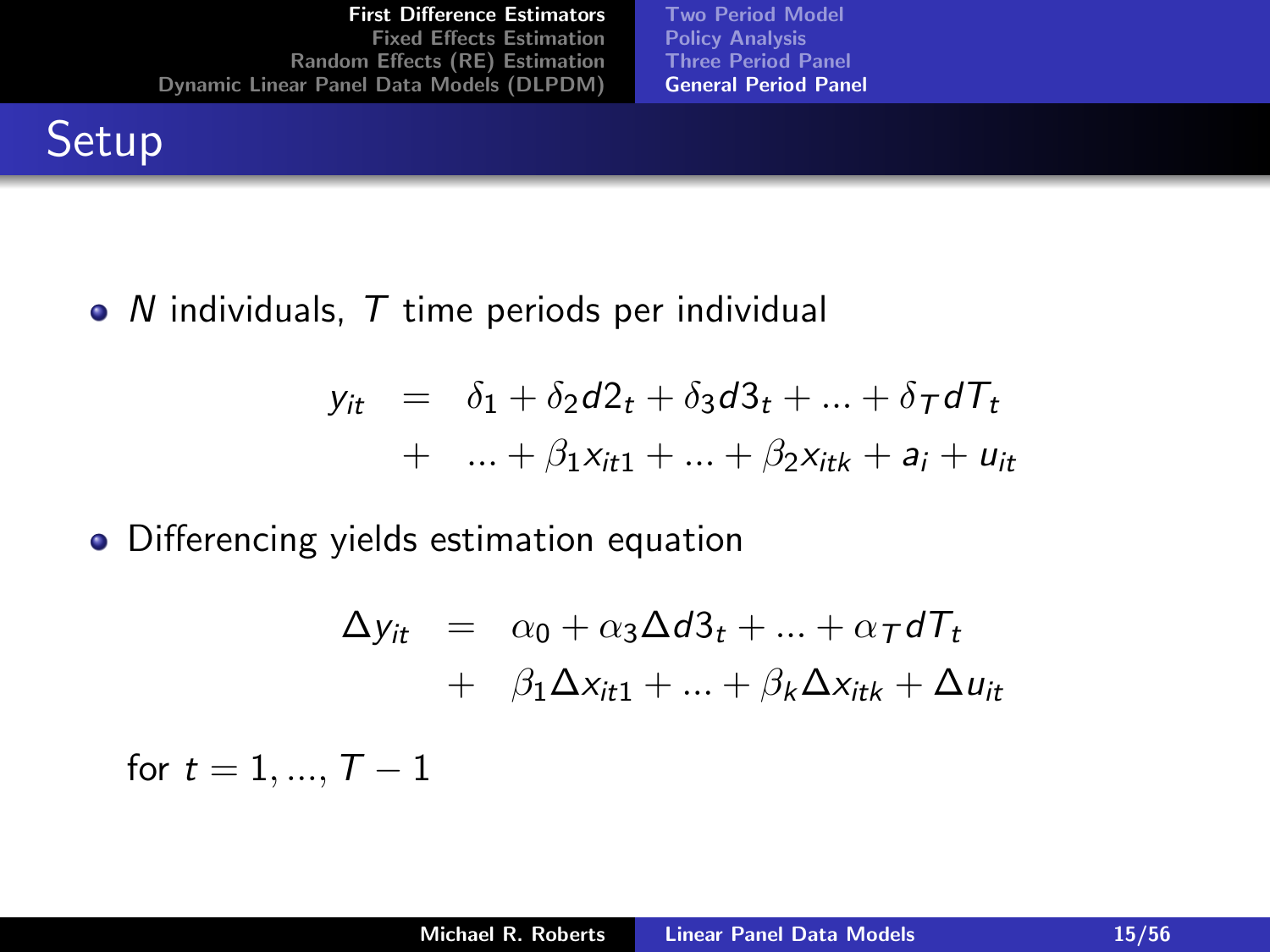## Standard Errors

[Two Period Model](#page-1-0) [Policy Analysis](#page-8-0) [Three Period Panel](#page-12-0) [General Period Panel](#page-14-0)

- $\bullet$  With more than 2-periods, we must assume  $\Delta u_{it}$  is uncorrelated over time for the usual SEs and test statistics to be valid
- If  $u_{it}$  is uncorrelated over time & constant Var, then  $\Delta u_{it}$  is correlated over time

$$
Cov(\Delta u_{i2}, \Delta u_{i3}) = Cov(u_{i2} - u_{i1}, u_{i3} - u_{i2}) = -\sigma_{u_{i2}}^2
$$
  

$$
\implies Corr(\Delta u_{i2}, \Delta u_{i3}) = -0.5
$$

- $\bullet$  If  $u_{it}$  is stable AR(1), then  $\Delta u_{it}$  is serially correlated
- If  $u_{it}$  is random walk, then  $\Delta u_{it}$  is serially uncorrelated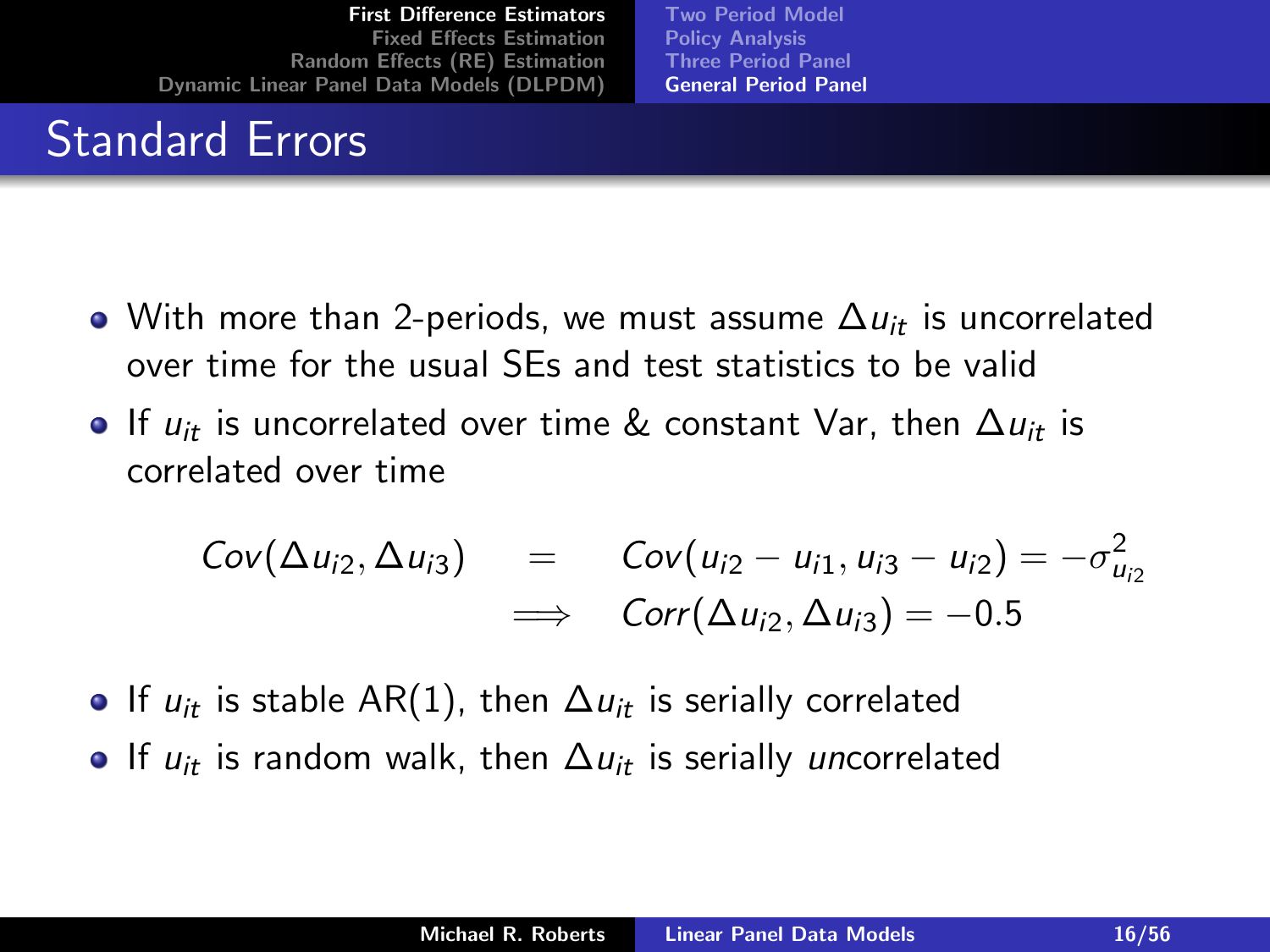[Two Period Model](#page-1-0) [Policy Analysis](#page-8-0) [Three Period Panel](#page-12-0) [General Period Panel](#page-14-0)

## Testing for Serial Correlation

- Test for serial correlation in the FD equation.
- Let  $r_{it} = \Delta u_{it}$
- If  $r_{it}$  follows AR(1) model

$$
r_{it} = \rho r_{i,t-1} + e_{it}
$$

we can test  $H_0$  :  $\rho = 0$  by

- **1** Estimate FD model via pooled OLS and get residuals
- 2 Run pooled OLS regression of  $\hat{r}_{it}$  on  $\hat{r}_{i,t-1}$
- $\hat{3}$   $\hat{\rho}$  is consistent estimator of  $\rho$  so just test null on this estimate
- <sup>4</sup> (Note we lose an additional time period because of lagged difference.)
- Depending on outcome, we can easily correct for serial correlation in error terms.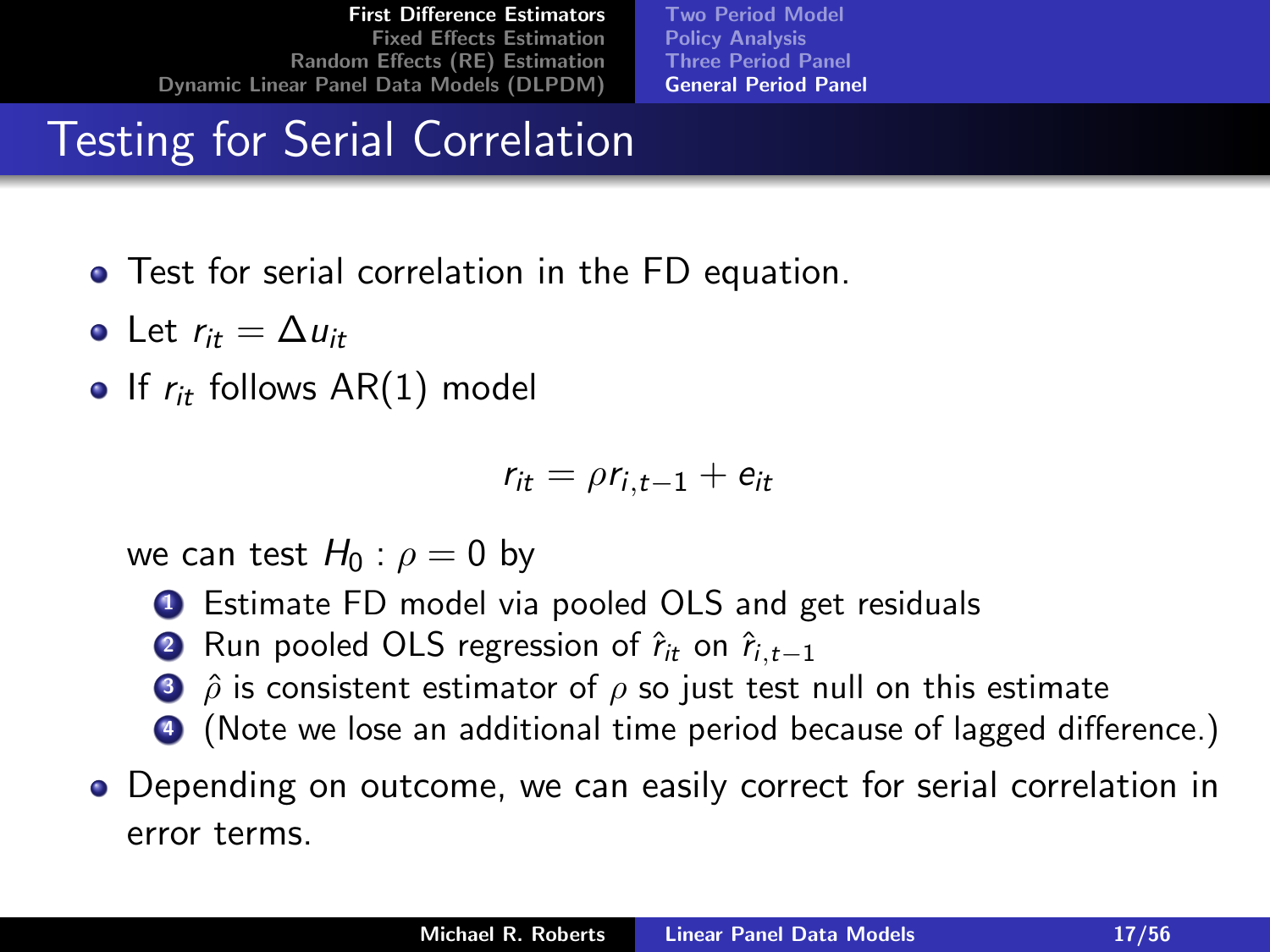

[Two Period Model](#page-1-0) [Policy Analysis](#page-8-0) [Three Period Panel](#page-12-0) [General Period Panel](#page-14-0)

- Null: Do the slopes vary over time?
- Can answer this question by interacting slopes with period dummies.
- **The run a Chow test as before.**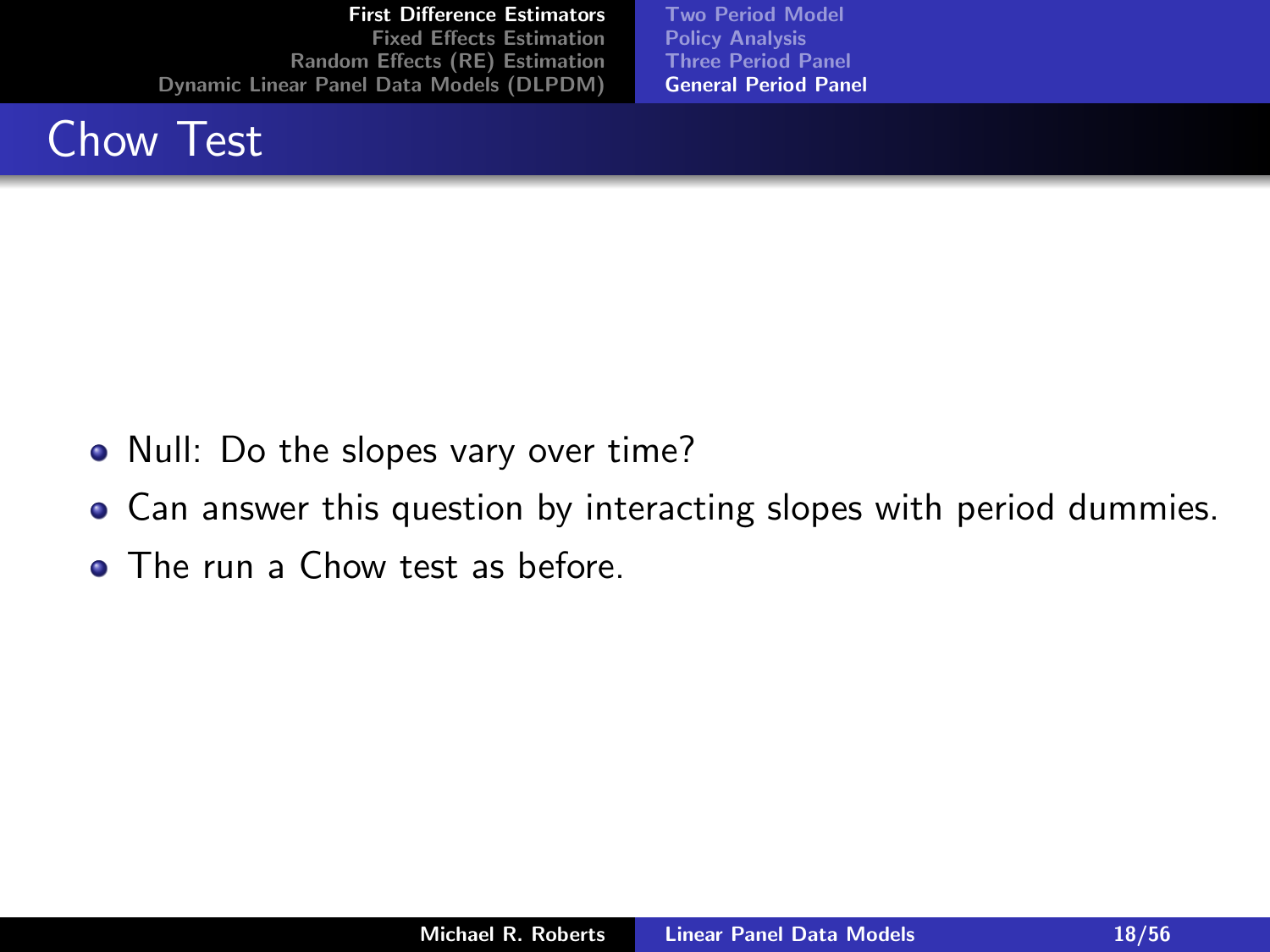## Chow Test

[Two Period Model](#page-1-0) [Policy Analysis](#page-8-0) [Three Period Panel](#page-12-0) [General Period Panel](#page-14-0)

- Can't estimate slopes on variables that don't change over time they're differenced away.
- Can test whether partial effects of time-constant variables change over time.
- E.g., observe 3 years of wage and wage-related data

$$
log(wage_{it}) = \beta_0 + \delta_1 d2_t + \delta_2 d3_t + \beta_1 female_i + \gamma_1 d2_t \times female_i
$$
  
+ 
$$
\gamma_2 d3_t \times female_i + \lambda X_{it} + a_i + u_{it}
$$

**•** First differenced equation

$$
\Delta log(wage_{it}) = \delta_1 \Delta d2_t + \delta_2 \Delta d3_t + \gamma_1 (\Delta d2_t) \times female_i
$$
  
+ 
$$
\gamma_2 (\Delta d3_t) \times female_i + \lambda \Delta X_{it} + \Delta u_{it}
$$

This means we can estimate how the wage gap has changed over time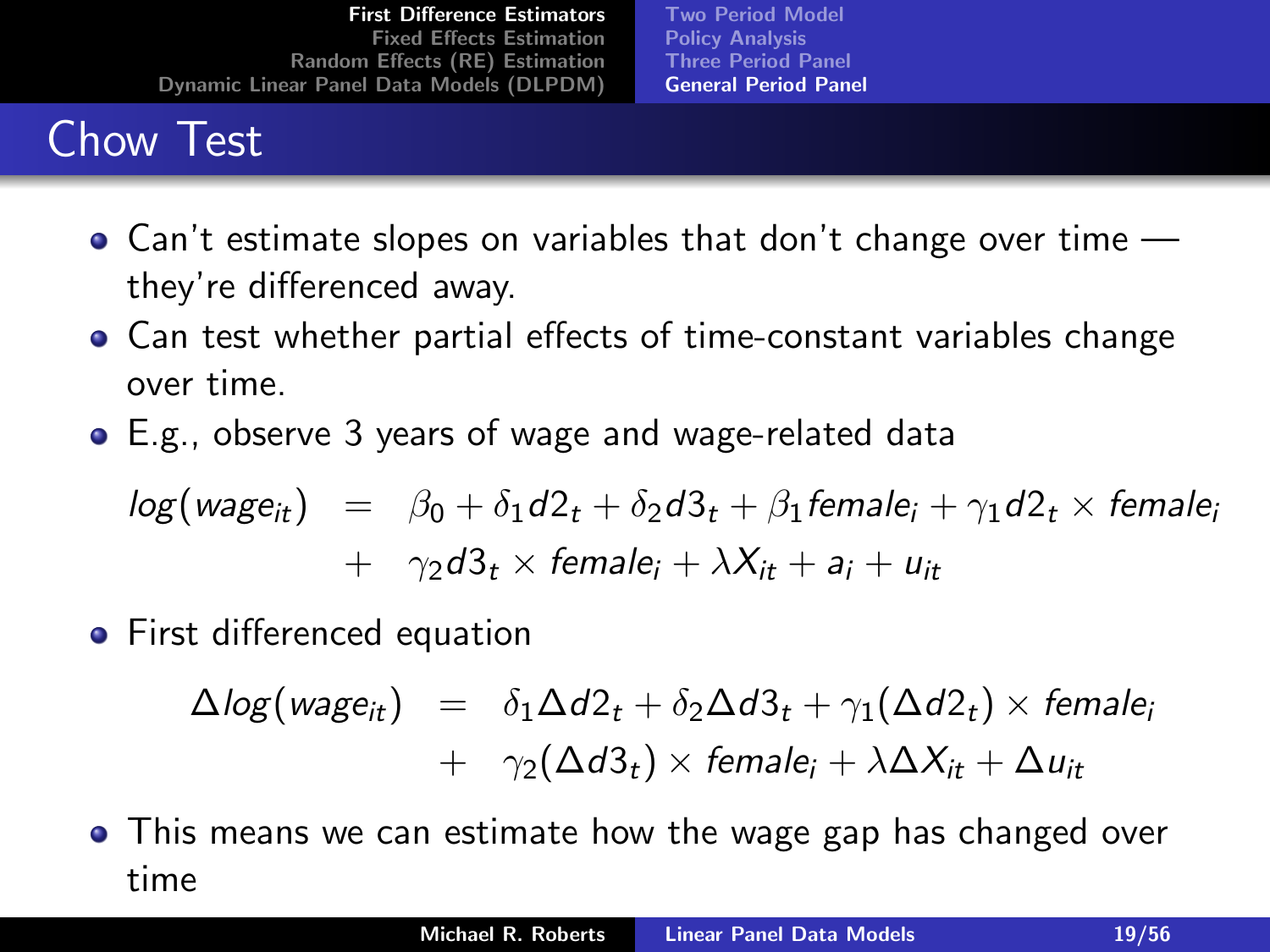## **Drawbacks**

[Two Period Model](#page-1-0) [Policy Analysis](#page-8-0) [Three Period Panel](#page-12-0) [General Period Panel](#page-14-0)

- First differencing isn't a panacea. Potential issues
	- **1** If level doesn't vary much over time, hard to identify coef in differenced equation.
	- **2** FD estimators subject to severe bias when strict exogeneity assumption fails.
		- **1** Having more time periods does not reduce inconsistency of FD estimator when regressors are not strictly exogenous (e.g., including lagged dep var)
	- <sup>3</sup> FD estimator can be worse than pooled OLS if 1 or more of explanatory variables is subject to measurement error
		- **O** Differencing a poorly measured regressor reduces its variation relative to its correlation with the differenced error caused by CEV.
		- **2** This results in potentially sizable bias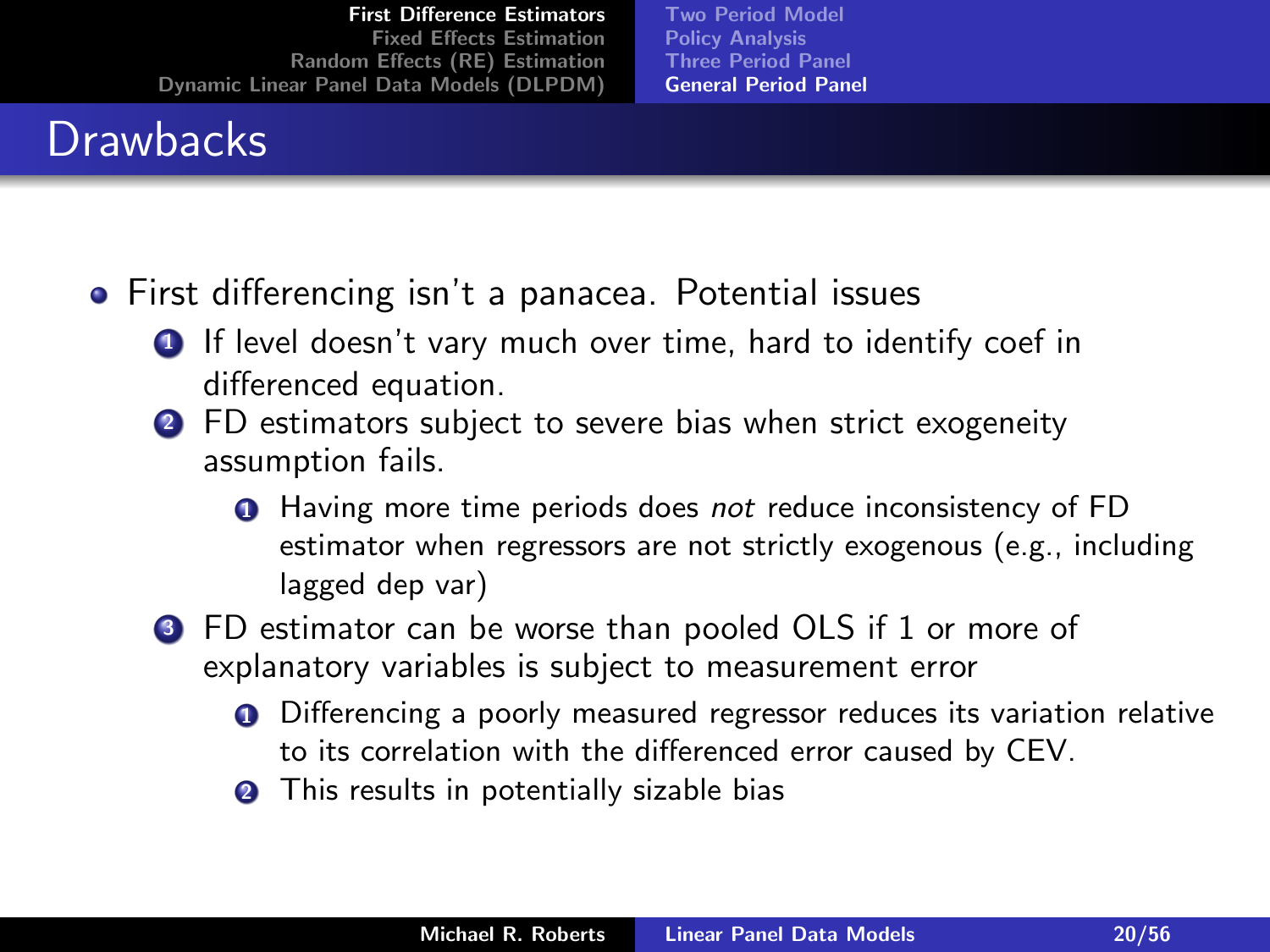[Introduction](#page-20-0) [FE Identification](#page-23-0) [FE Miscellaneous](#page-25-0)

## Fixed Effects Transformation

Consider a univariate model

$$
y_{it} = \beta_1 x_{it} + a_i + u_{it}, t = 1, 2, ..., T
$$

 $\bullet$  For each unit *i*, compute time-series mean.

$$
\bar{y}_i = \beta_1 \bar{x}_i + a_i + \bar{u}_i
$$
, where  $\bar{y}_i = (1/T) \Sigma y_{it}$ 

• Subtract the averaged equation from the original model

<span id="page-20-0"></span>
$$
(y_{it} - \bar{y}_i)
$$
 =  $\beta_1(x_{it} - \bar{x}_i) + (u_{it} - \bar{u}_i), t = 1, 2, ..., T$   
 $\ddot{y}_{it}$  =  $\beta_1 \ddot{x}_{it} + \ddot{u}_{it}, t = 1, 2, ..., T$ 

• *z* represents time-demeaned data

 $\bullet$  Fixed Effect Transformation  $=$  Within Transformation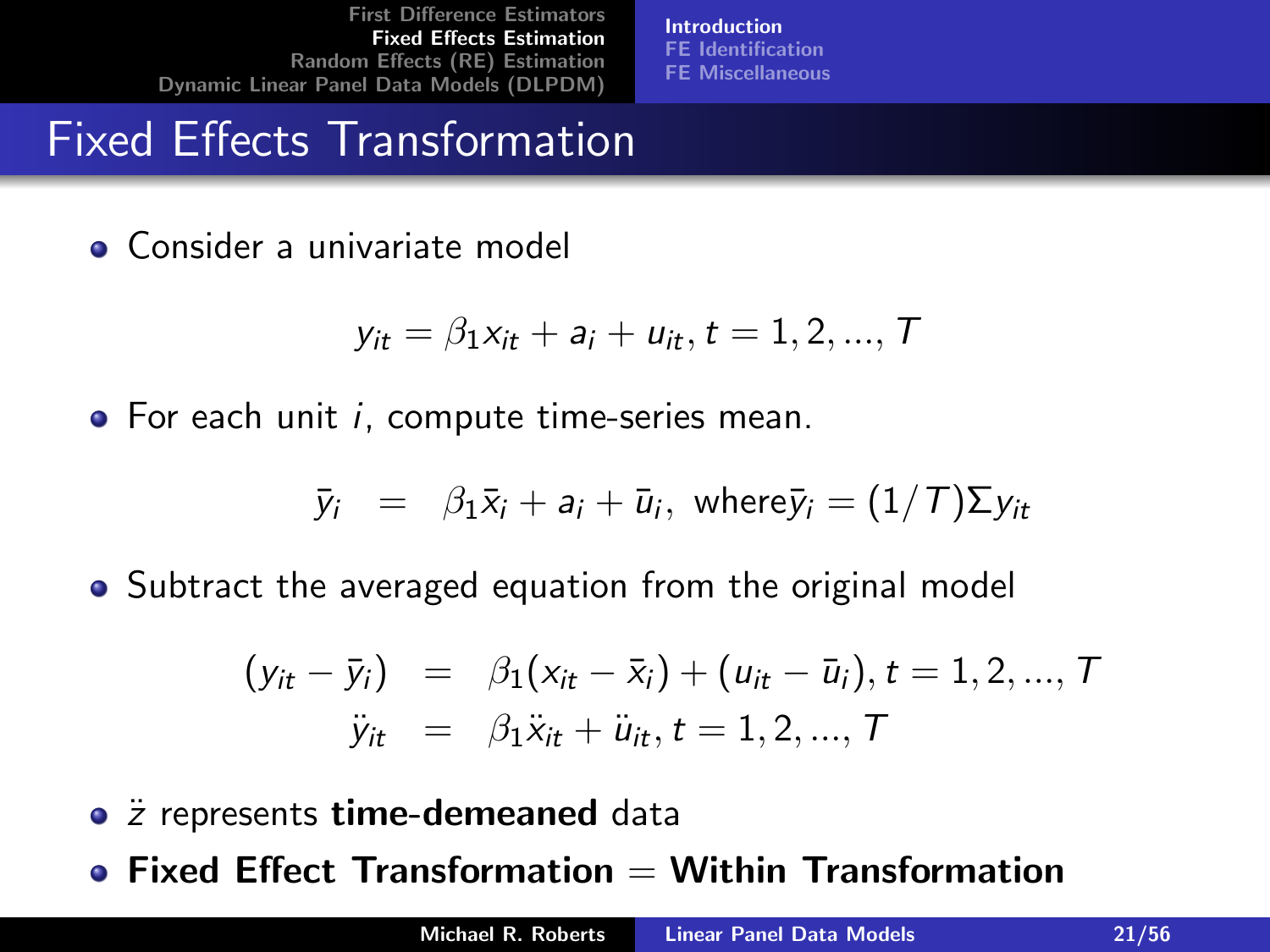[Introduction](#page-20-0) [FE Identification](#page-23-0) [FE Miscellaneous](#page-25-0)

## Fixed Effects Estimator

- We can estimate the transformed model using pooled OLS since it has eliminated the unobserved fixed effect  $\boldsymbol{a}_i$  just like 1st differencing
- This is called fixed effect estimator or within estimator
- $\bullet$  "within" comes from OLS using the time variation in y and x within each cross-sectional unit
- Consider general model

$$
y_{it} = \beta_1 x_{it1} + \ldots + \beta_k x_{itk} + a_i + u_{it}, t = 1, 2, ..., T
$$

Same idea. Estimate time-demeaned model using pooled OLS

$$
\ddot{y}_{it} = \beta_1 \ddot{x}_{it} + ... + \beta_k \ddot{x}_{itk} \ddot{u}_{it}, t = 1, 2, ..., T
$$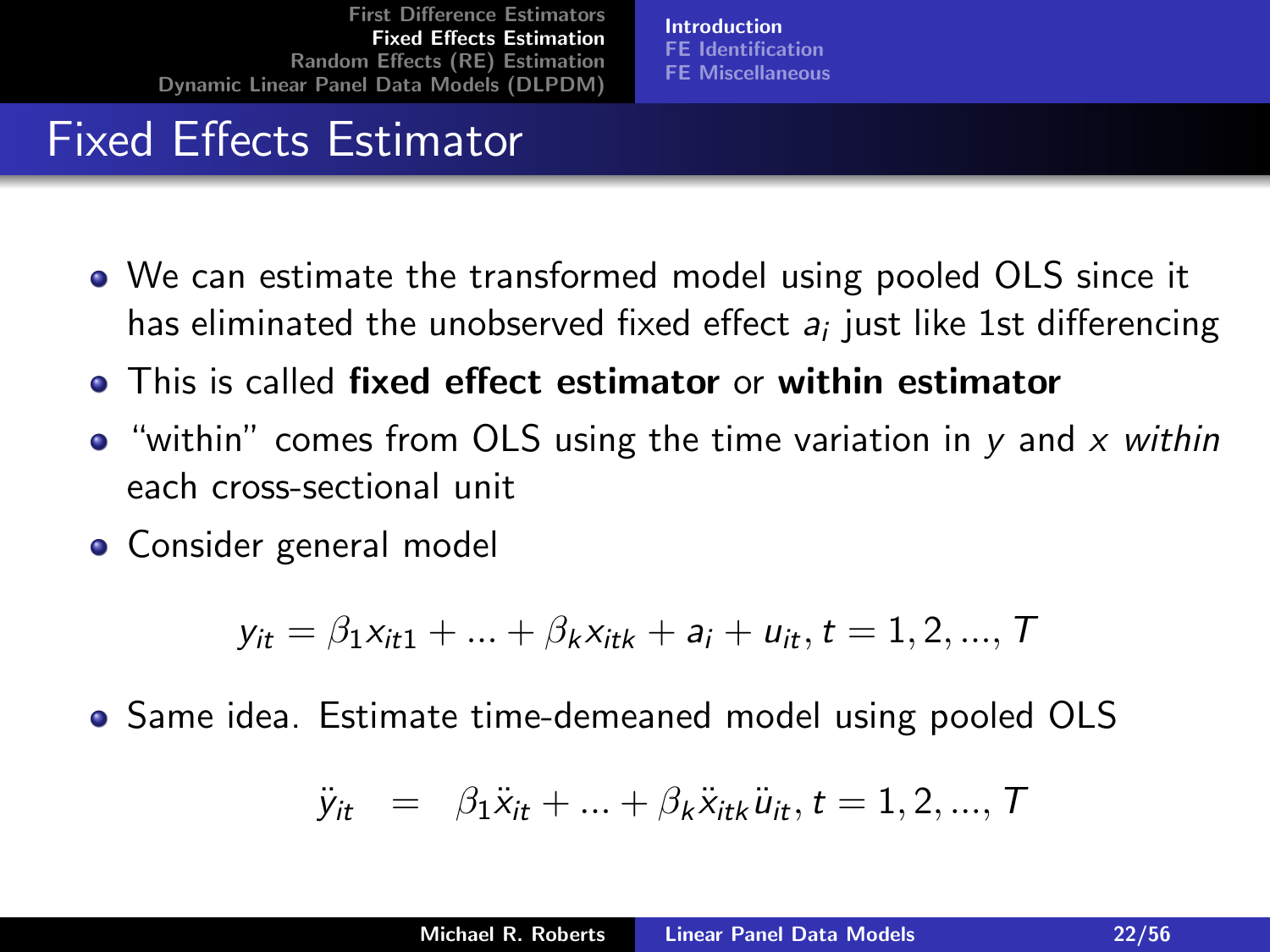[Introduction](#page-20-0) [FE Identification](#page-23-0) [FE Miscellaneous](#page-25-0)

# Fixed Effects Estimator Assumptions

- We need strict exogeneity on the explanatory vars to get unbiased
- $\bullet$  I.e.,  $u_{it}$  is uncorrelated with each x across all periods.
- Fixed effect (FE) estimation, like FD, allows for arbitrary correlation between  $a_i$  and x in any time period
- FE estimation, like FD, precludes estimation of time-invariant effects that get killed by FE transformation. (e.g., gender)
- $\bullet$  We need  $u_{it}$  to be homoskedastic and serially uncorrelated for valid OLS analysis.
- Degrees of Freedom is *not*  $NT k$ , where  $k = \#$  of xs.
	- **1** Degrees of Freedom =  $NT N k$ , since we lose one df for each cross-sectional obs from the time-demeaning.
	- **2** For each *i*, demeaned errors add up to 0 when summed across  $t$   $\implies$ 1 less df.
	- **3** This is like imposing a constraint for each cross-sectional unit. (There's no constraint on the original idiosyncratic errors.)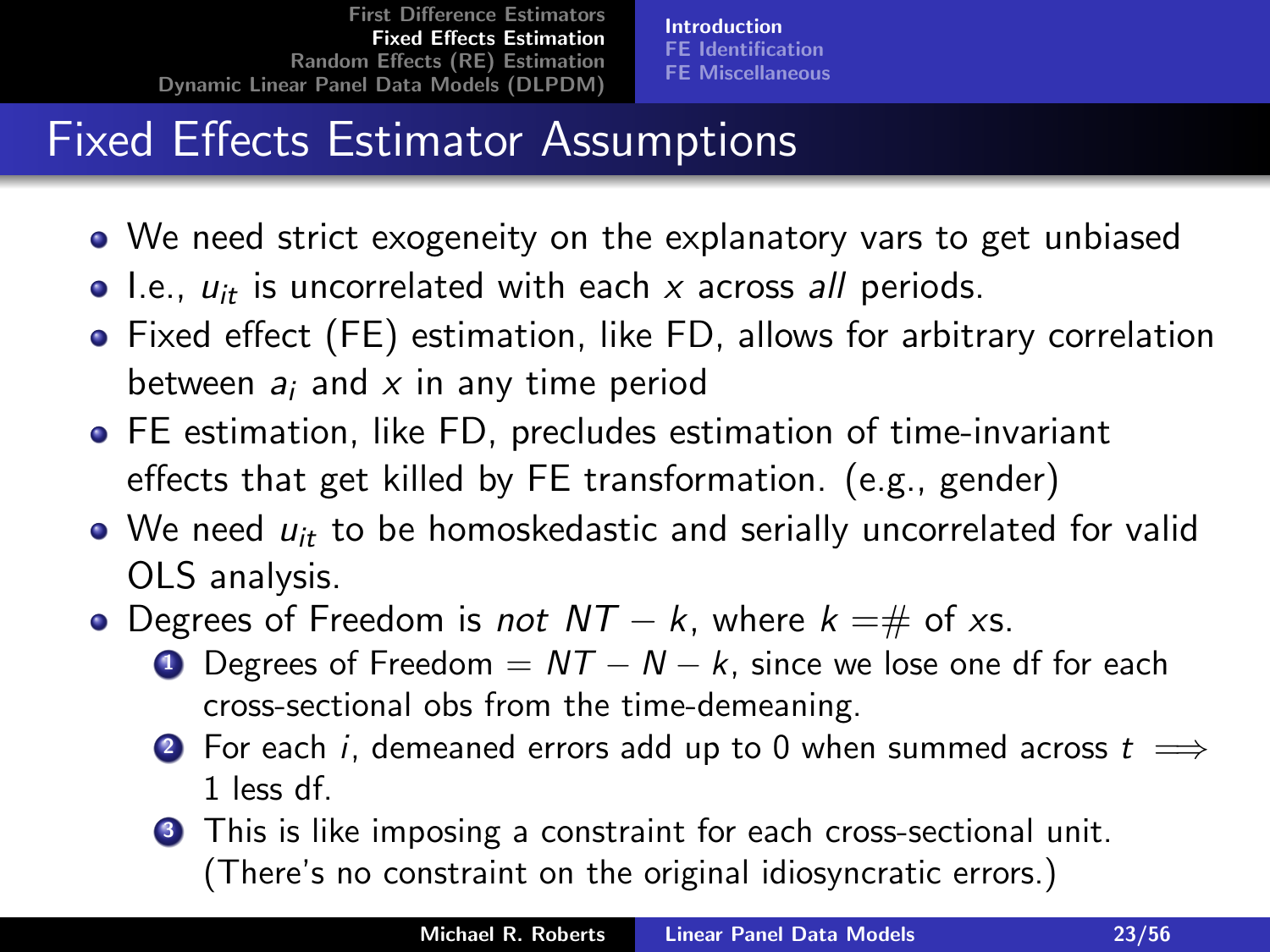<span id="page-23-0"></span>[Introduction](#page-20-0) [FE Identification](#page-23-0) [FE Miscellaneous](#page-25-0)

## FE Implicit Constraints

- We can't include time-constant variables.
	- **1** Can interact them with time-varying variables to see how their effect varies over time.
- Including full set of time dummies (except one)  $\implies$  can't estimate effect of variables whose *change* across time is constant.
	- <sup>1</sup> E.g., years of experience will change by one for each person in each year.  $a_i$  accounts for average differences across people or differences across people in their experience in the initial time period.
	- $\bullet$  Conditional on  $a_i$ , the effect of a one-year increase in experience cannot be distinguished from the aggregate time effects because experience increases by the same amount for everyone!
	- **3** A linear time trend instead of year dummies would create a similar problem for experience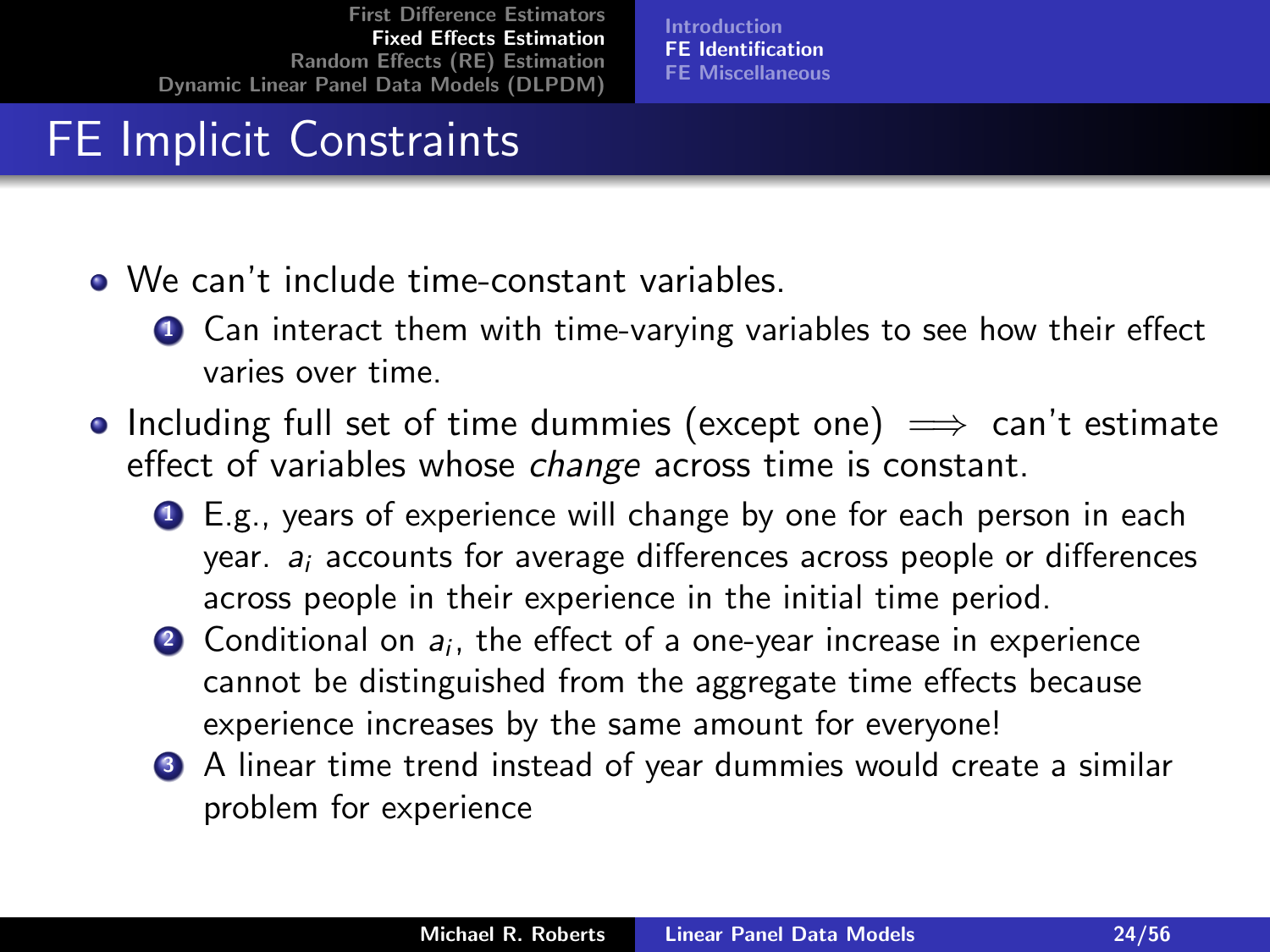[Introduction](#page-20-0) [FE Identification](#page-23-0) [FE Miscellaneous](#page-25-0)

## E.g., FE Implicit Constraints

- Consider an annual panel of 500 firms from 1990 to 2000
- Include full set of year indicators  $\implies$  can't include
	- **1** firm age
	- **2** macroeconomic variables
- These are all collinear with the year indicators and intercept.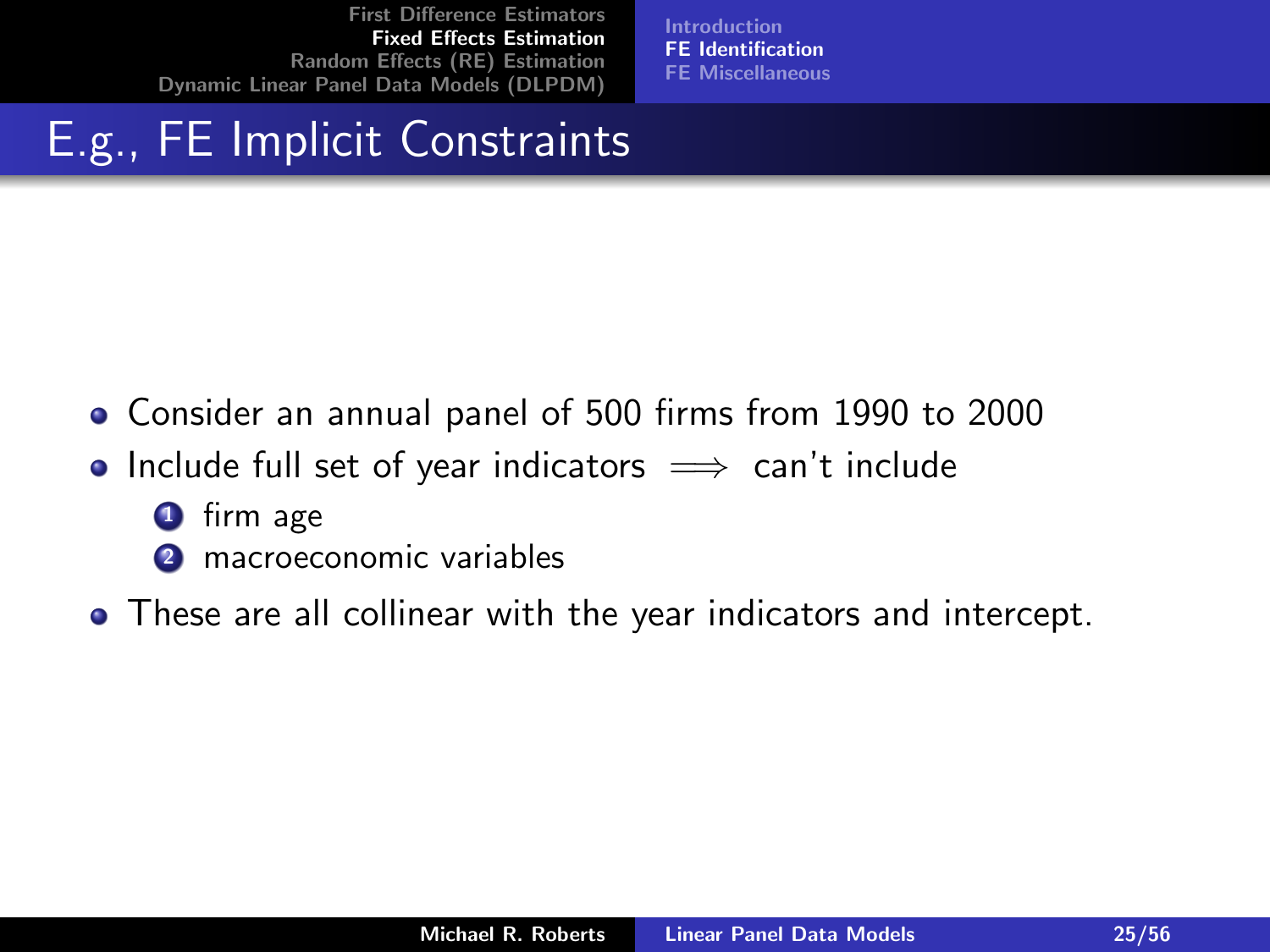[Introduction](#page-20-0) [FE Identification](#page-23-0) [FE Miscellaneous](#page-25-0)

## Dummy Variable Regression

- $\bullet$  We could treat  $a_i$  as parameters to be estimated, like intercept.
- Just create a dummy for each unit *i*.
- This is called Dummy Variable Regression  $\bullet$
- This approach gives us estimates and standard errors that are identical to the within firm estimates.
- $R^2$  will be very high...lots of parameters.
- $\bullet$   $\hat{a}_i$  may be of interest. Can compute from within estimates as:

<span id="page-25-0"></span>
$$
\hat{a}_i = \bar{y}_i - \hat{\beta}_1 \bar{x}_{i1} - \ldots - \hat{\beta}_k \bar{x}_{ik}, i = 1, \ldots, N
$$

where  $\bar{x}$  is time-average

- $\bullet$   $\hat{a}_i$  are unbiased but inconsistent (Incidental Parameter Problem).
- Note: reported intercept estimate in FE estimation is just average of individual specific intercepts.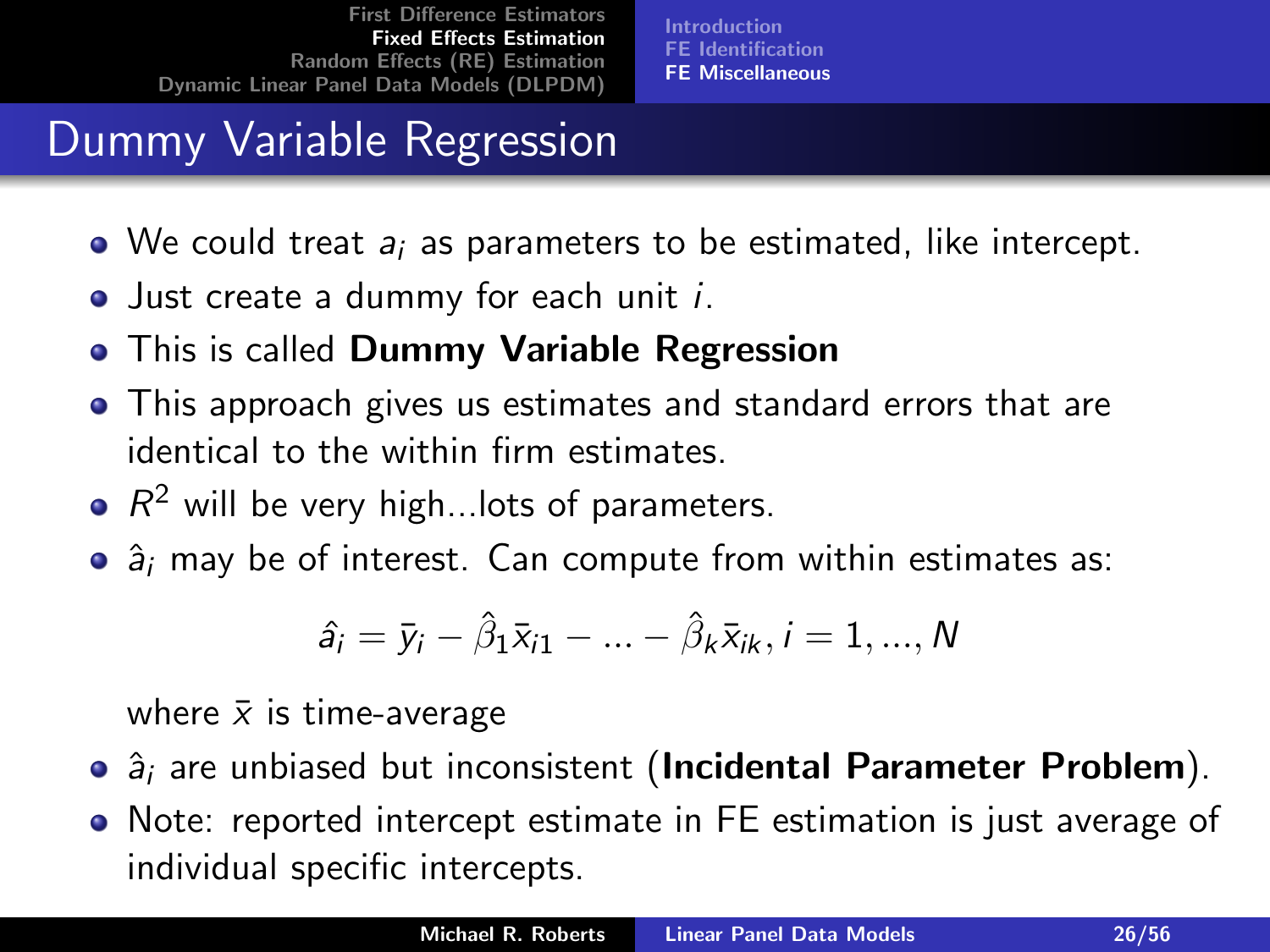## FE or FD?

[Introduction](#page-20-0) [FE Identification](#page-23-0) [FE Miscellaneous](#page-25-0)

- With  $T = 2$ , doesn't matter. They're identical
- With  $T \geq 32$ , FE $\neq$ FD
- Both are unbiased under similar assumptions
- Both are consistent under similar assumptions
- Choice hinges on relative efficiency of the estimators (for large N and small  $T$ ), which is determined by serial correlation in the idiosyncratic errors,  $u_{it}$ 
	- **■** Serially uncorrelated  $u_{it} \implies$  FE more efficient than FD and standard errors from FE are valid.
	- 2 Random walk  $u_{it} \implies FD$  is better because transformed errors are serially uncorrelated.
	- <sup>3</sup> In between...efficiency differences not clear.
- When  $T$  is large and  $N$  is not too large, FE could be bad
- Bottom line: Try both and understand differences, if any.  $\bullet$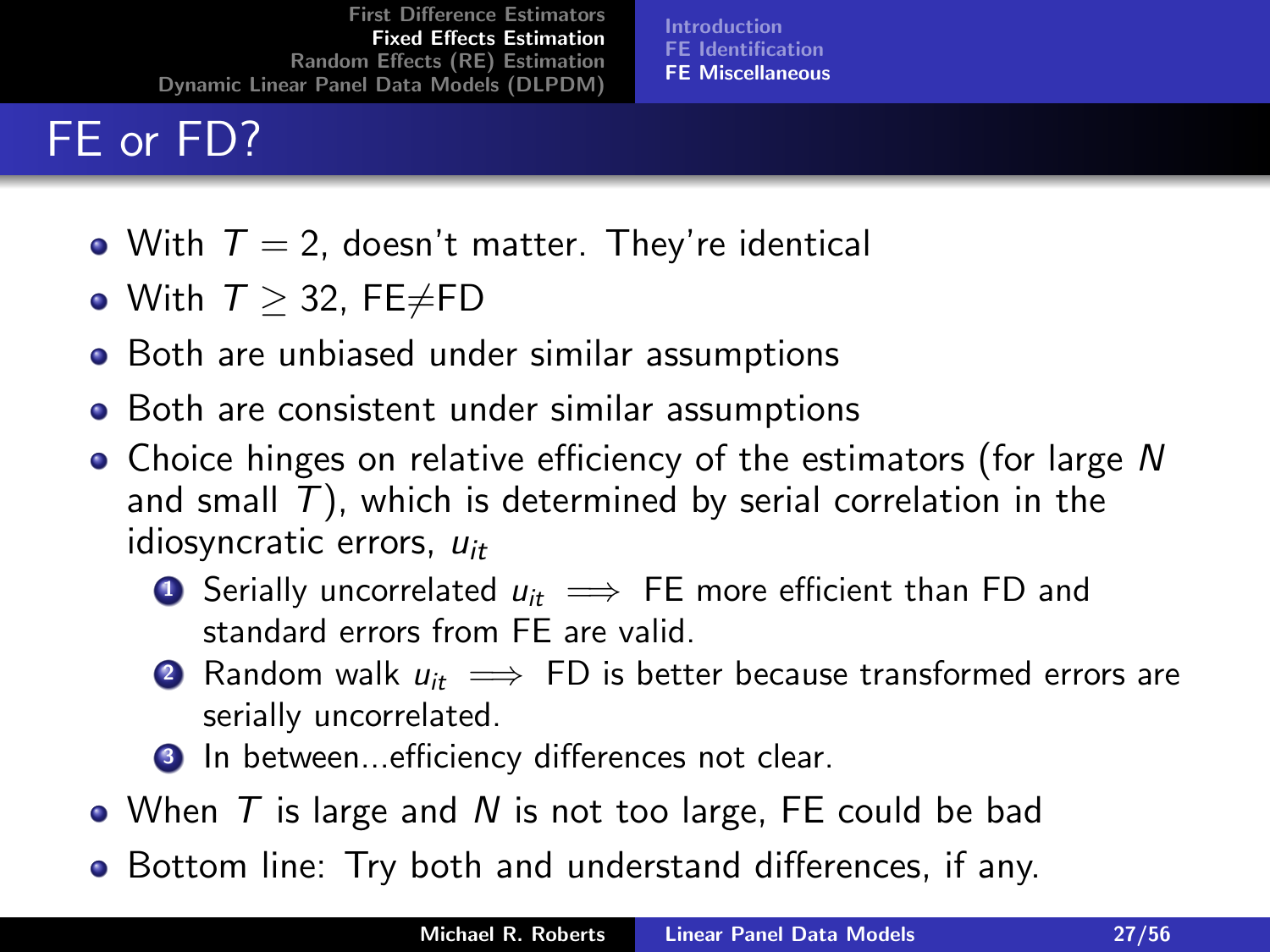[Introduction](#page-20-0) [FE Identification](#page-23-0) [FE Miscellaneous](#page-25-0)

## FE with Unbalanced Panels

- **.** Unbalance Panel refers to panel data where units have different number of time series obs (e.g., missing data)
- Key question: Why is panel unbalanced?
- **If reason for missing data is uncorrelated with**  $u_{it}$ **, no problem.**
- If reason for missing data is correlated with  $u_{it}$ , problem. This implies nonrandom sample. E.g.,
	- **1** Sample firms and follow over time to study investment
	- <sup>2</sup> Some firms leave sample because of bankruptcy, acquisition, LBO, etc. (attrition)
	- **3** Are these exit mechanisms likely correlated with unmeasured investment determinants  $(u_{it})$ ? Probably.
	- **4** If so, then resulting **sample selection** causes biased estimators.
	- $\bullet$  Note, fixed effects allow attrition to be correlated with  $a_i$ . So if some units are more likely to drop out of the sample, this is captured by  $a_i$ .
	- <sup>6</sup> But, if this prob varies over time with unmeasured things affecting investment, problem.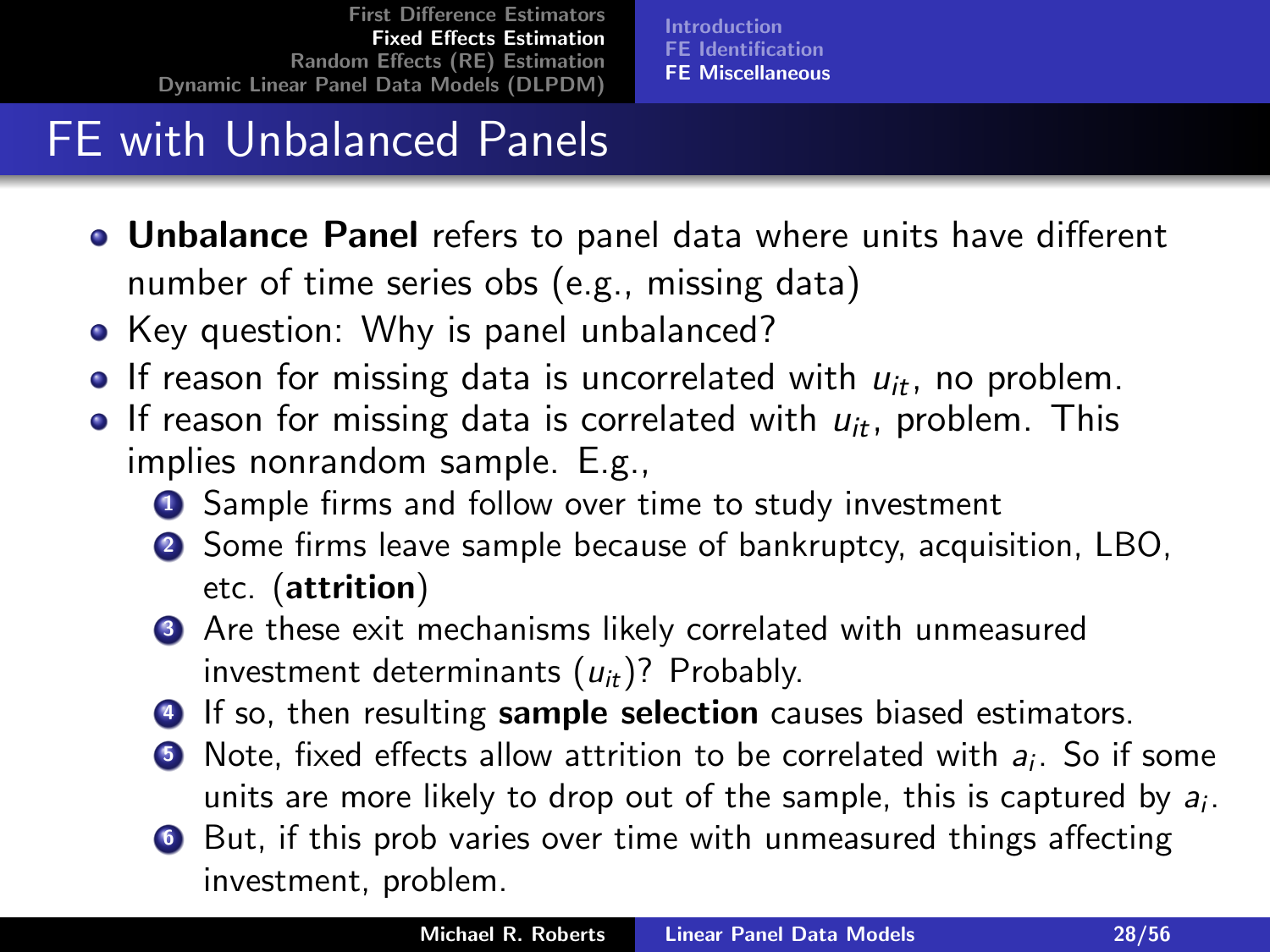[Introduction](#page-20-0) [FE Identification](#page-23-0) [FE Miscellaneous](#page-25-0)

#### Between Estimator

**• Between Estimator (BE)** is the OLS estimator on the cross-sectional equation:

$$
\bar{y}_i = \beta_1 \bar{x}_{i1} + \dots + \beta_k \bar{x}_{ik} + a_i + \bar{u}_i
$$
, where

- I.e., run a cross-sectional OLS regression on the time-series averages
- This produces biased estimates when  $a_i$  is correlated with  $\bar{x}_i$
- If  $a_i$  is uncorrelated with  $\bar{x}_i$ , we should use random effects estimator (see below)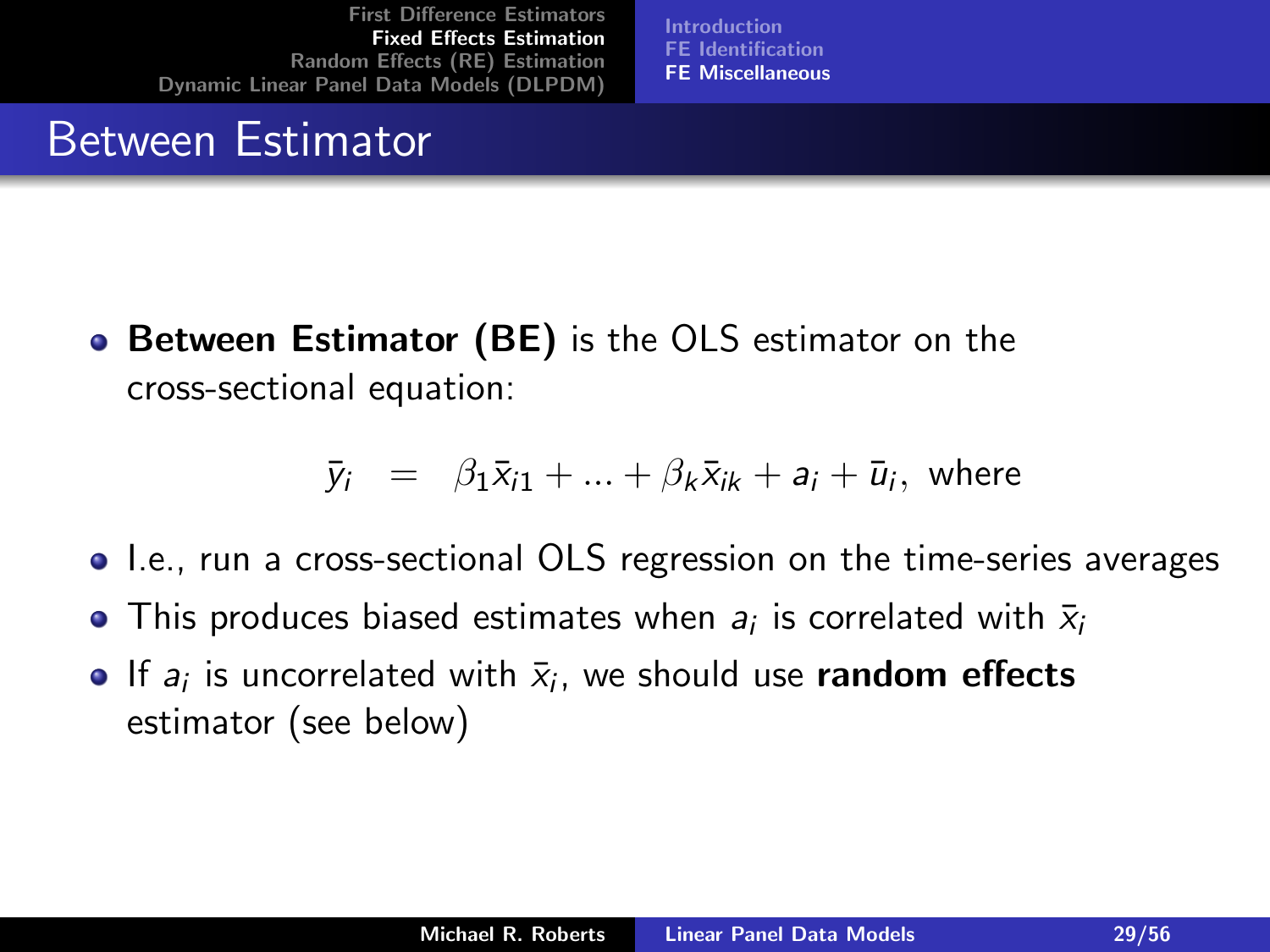[Introduction](#page-20-0) [FE Identification](#page-23-0) [FE Miscellaneous](#page-25-0)

- When estimating fixed effects model via FE, how do we interpret  $R^2$ ?
- It is the amount of time variation in  $y_{it}$  explained by the time variation in X
- Demeaning removes all cross-sectional (between) variation prior to estimation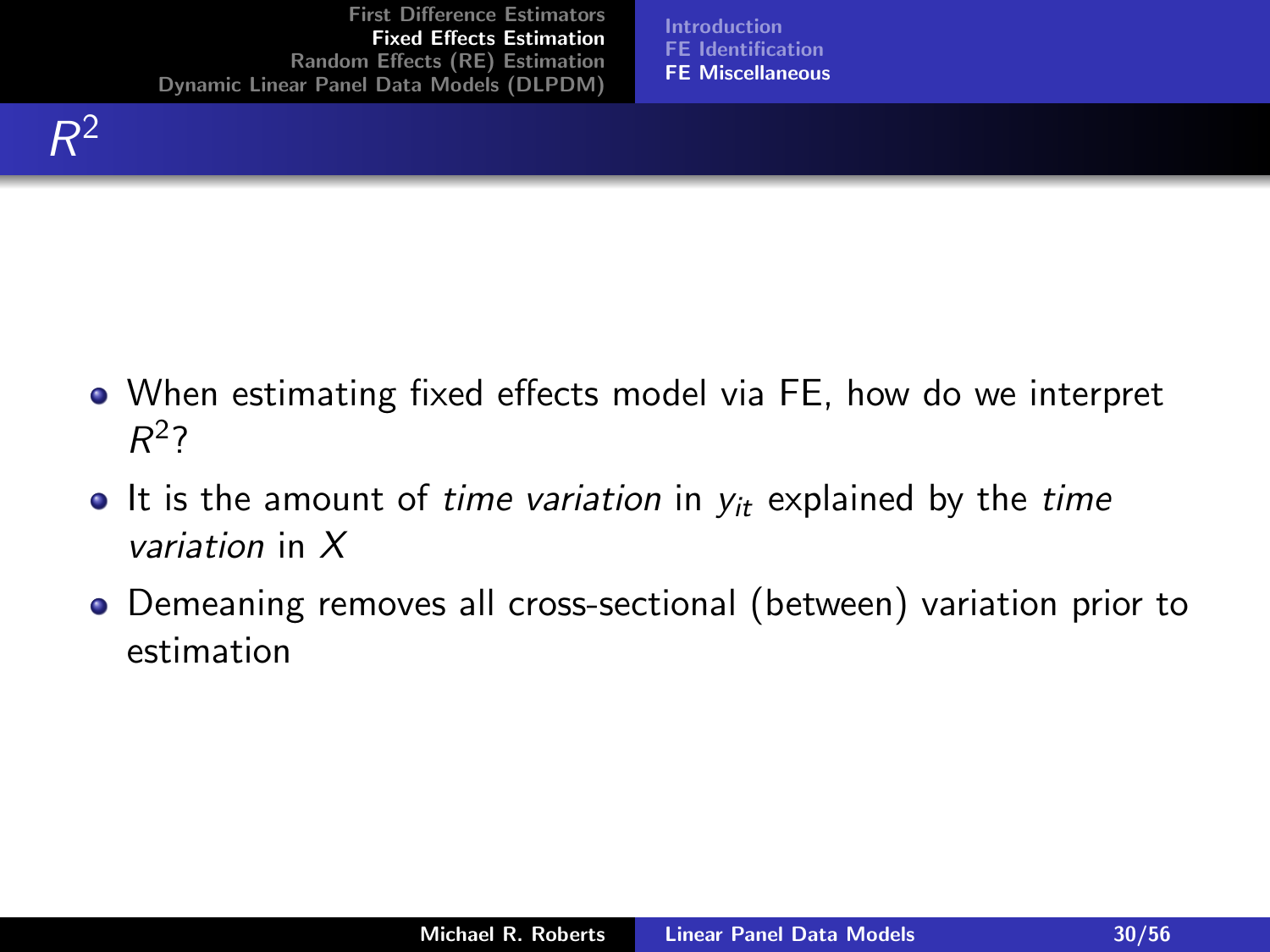#### RE Assumption

**•** Same model as before

$$
y_{it} = \beta_1 x_{it1} + \dots + \beta_k x_{itk} + a_i + u_{it}, t = 1, 2, ..., T
$$

Only difference is that  $\bm{\mathsf{Random}}$  Effects assumes  $a_i$  is uncorrelated with each explanatory variable,  $x_{itj}$ ,  $j = 1, ..., k$ ;  $t = 1, ..., T$ 

<span id="page-30-0"></span>
$$
Cov(x_{itj}, a_i) = 0, t = 1, ..., T; j = 1, ..., k
$$

This is a very strong assumption in empirical corporate finance.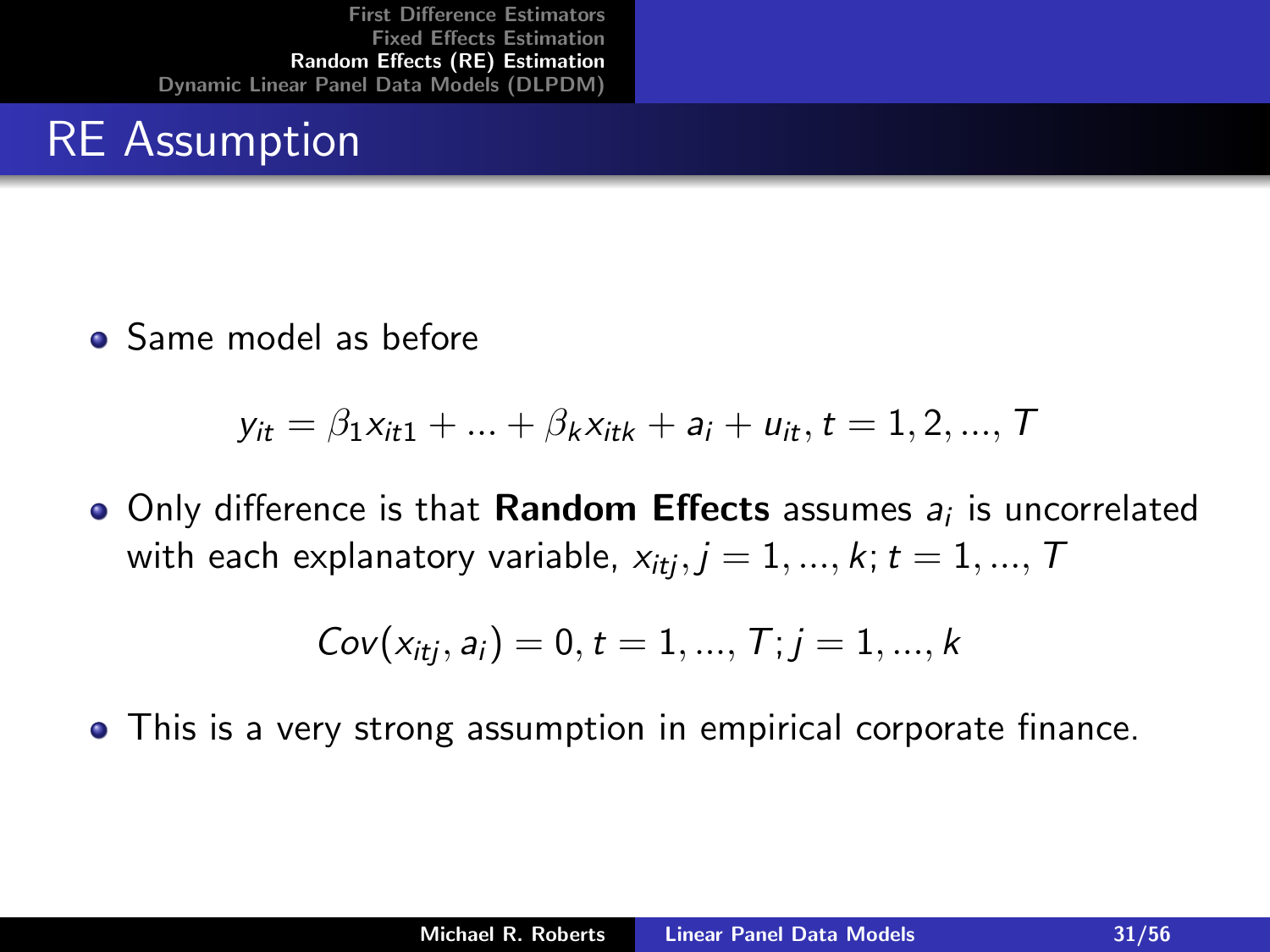# RE Cont.

#### • Under RE assumption:

- $\bf D$  Using a transformation to eliminate  $a_i$  is *inefficient*
- 2 Slopes  $\beta_i$  can be consistently estimated using a single cross-section...no need for panel data.
	- **1** This would be inefficient because we're throwing away info.
- <sup>3</sup> Can use pooled OLS to get consistent estimators.
	- **1** This ignores serially correlation in composite error  $(v_{it} = a_i + u_{it})$ term since

$$
Corr(v_{it}, v_{is}) = \sigma_a^2/(\sigma_a^2 + \sigma_u^2), t \neq s
$$

- **2** Means OLS estimates give wrong SEs and test statistics.
- **3** Use GLS to solve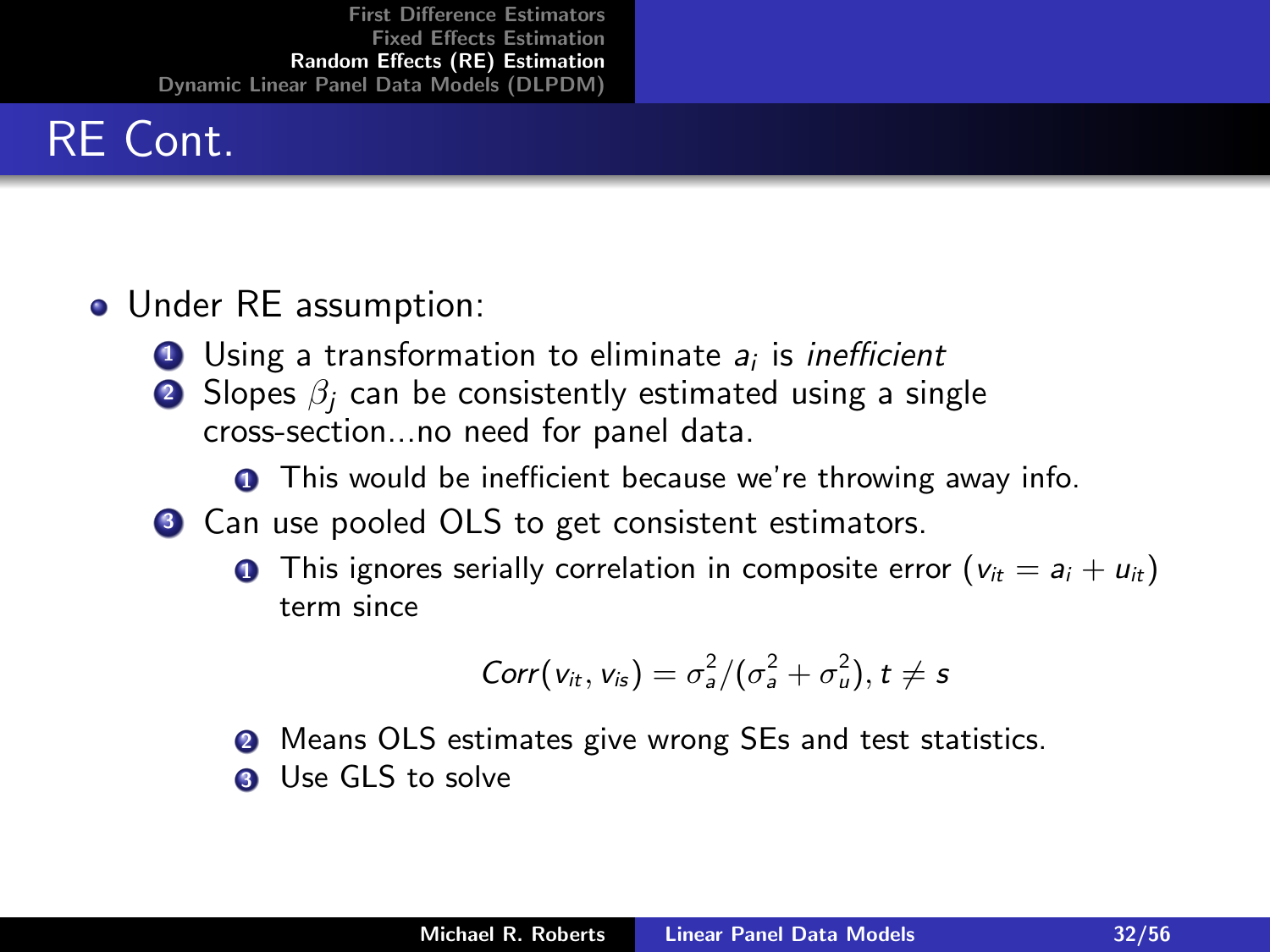## RE and GLS Estimation

- Recall GLS under heteroskedasticity? Just transform data (e.g., divide by  $\sigma_{u_i}$ ) and use OLS…same idea here
- **•** Transformation to eliminate serial correlation is:

$$
\lambda=1-[\sigma_u^2/(\sigma_u^2+T\sigma_a^2)]^{1/2}
$$

which is  $\in$  [0, 1]

• Transformed equation is:

$$
y_{it} - \lambda \bar{y}_i = \beta_0 (1 - \lambda) + \beta_1 (x_{it1} - \lambda \bar{x}_{i1})
$$
  
+ ... +  $\beta_k (x_{itk} - \lambda \bar{x}_{ik}) + (v_{it} - \lambda \bar{v}_i)$ 

where  $\bar{x}$  is time average.

**•** These are **quasi-demeaned data** for each variable...like within transformation but for  $\lambda$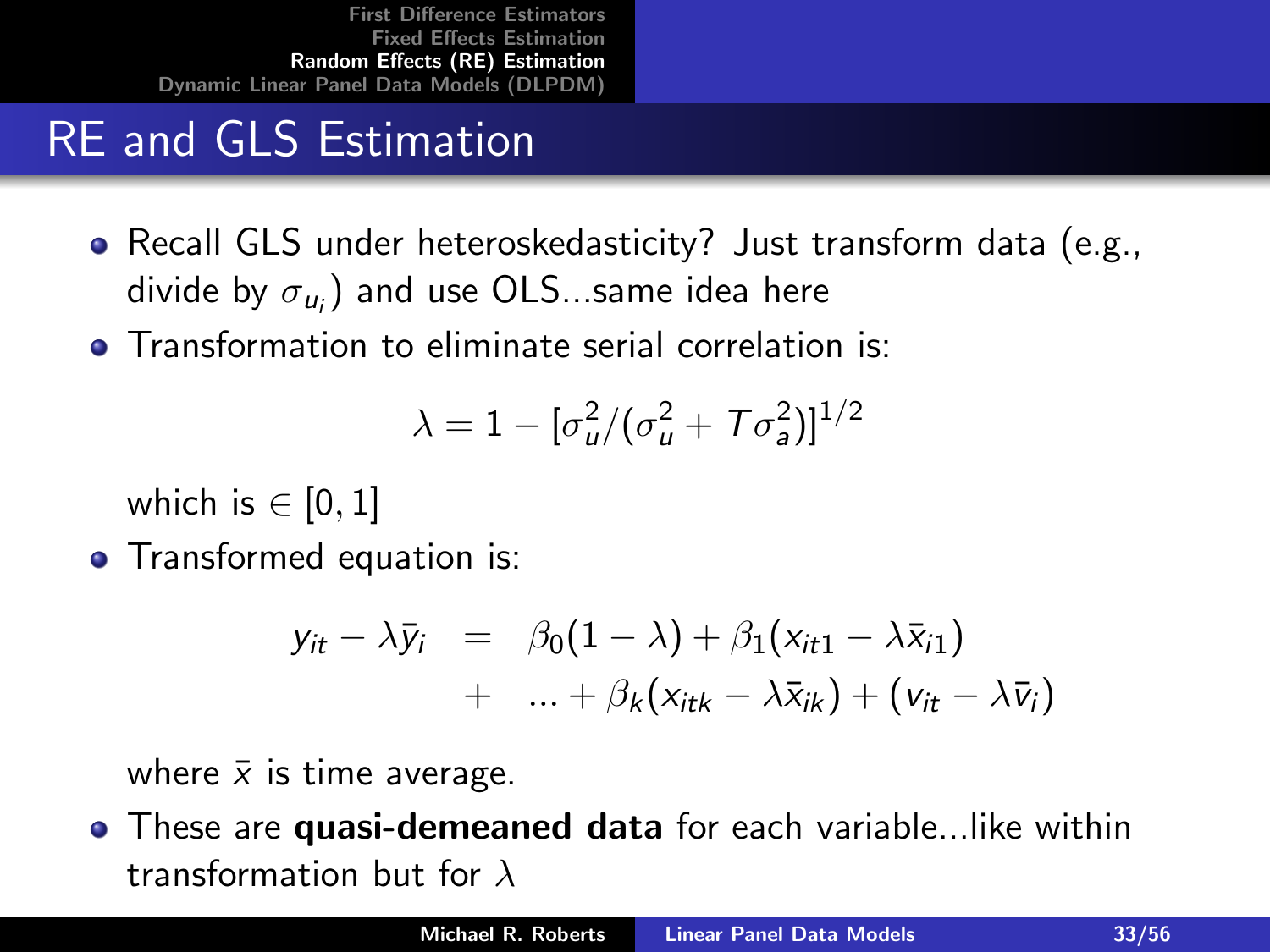## RE and GLS Comments

- Just run OLS on transformed data to get GLS estimator.
- FGLS estimator just uses a consistent estimate of  $\lambda$ . (Use pooled OLS or fixed effects residuals to estimate.)
- **EGLS estimator is called Random Effects Estimator**
- RE Estimator is biased, consistent, and anorm when N gets big and T is fixed.
- We can estimate coef's on time-invariant variables with RE.
- When  $\lambda = 0$ , we have pooled OLS
- When  $\lambda = 1$ , we have FE estimator.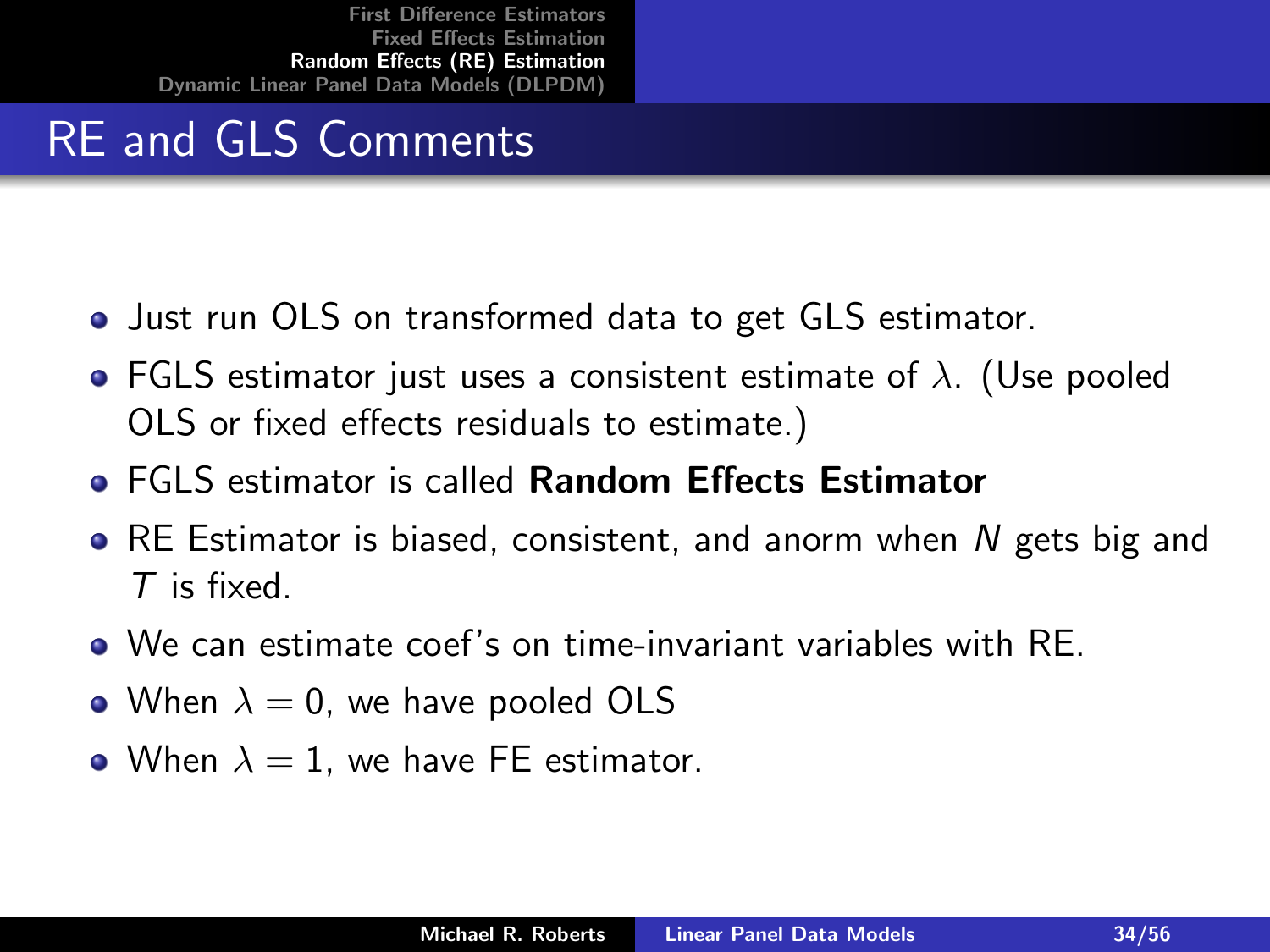## RE or FE?

- $\bullet$  Often hard to justify RE assumption ( $a_i \perp x_{iti}$ )
- **If key explanatory variable is time-invariant, can't use FE!**
- Hausman (1978) test:
	- **1** Use RE unless test rejects orthogonality condition between  $a_i$  and  $x_{i\text{t}}$ .
	- **2** Rejection means key RE assumption fails and FE should be used.
	- **3** Failure to reject means RE and FE are sufficiently close that it doesn't matter which is chosen.
	- **4** Intuition: Compare the estimates under efficient RE and consistent FE. If close, use RE, if not close, use FE.
- Bottom line: Use FE in empirical corporate applications.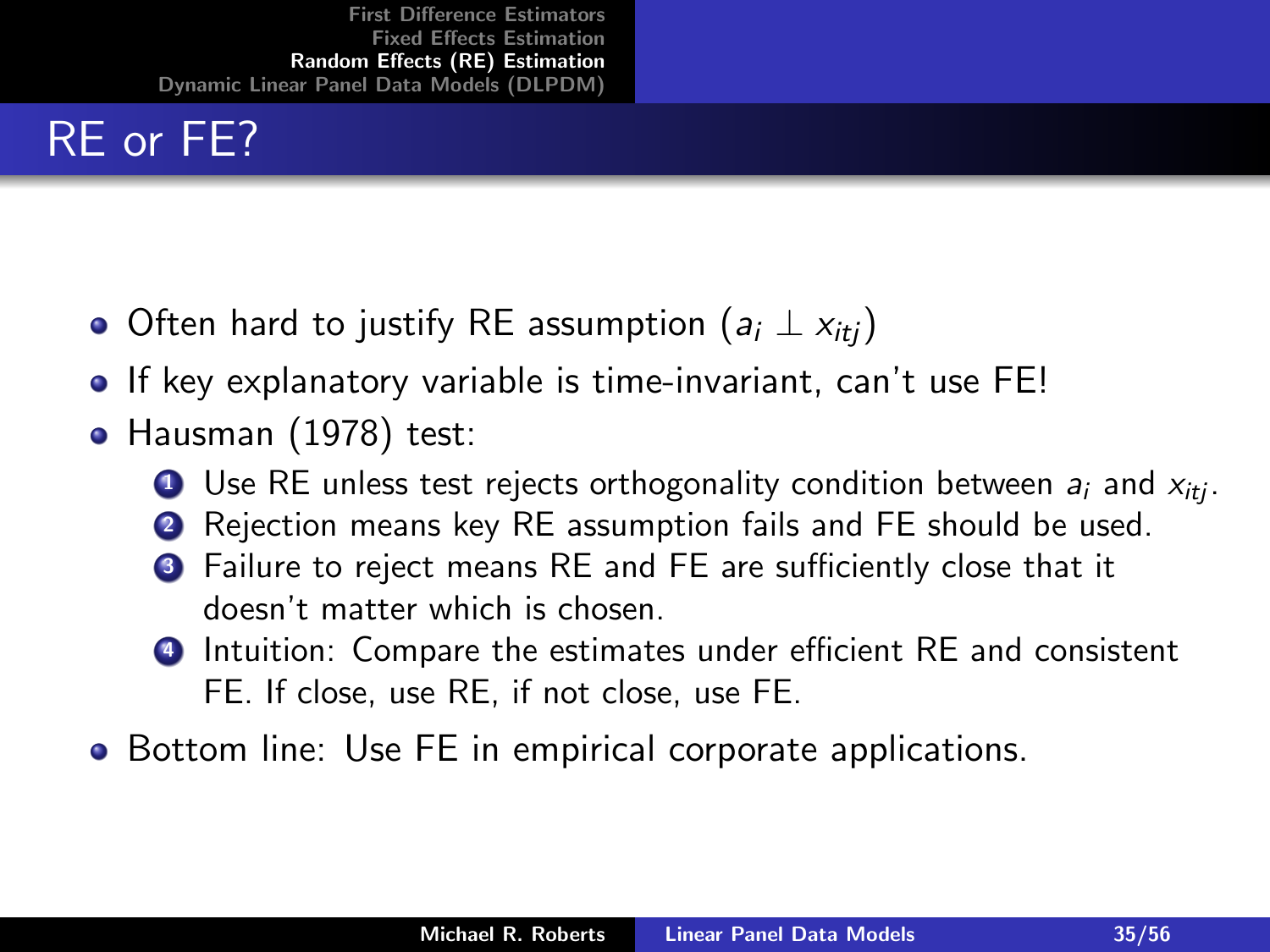<span id="page-35-0"></span>[Autoregressive Model](#page-35-0) [Multivariate Dynamic Models](#page-49-0)

#### **Setup**

• The model and approach in this section follows Bond 2002:

$$
y_{it} = \rho y_{it-1} + a_i + u_{it}, |\rho| < 1; N = 1, ..., N; t = 2, ..., T
$$

- Assume the first ob comes in  $t = 1$
- Assume  $u_{it}$  is independent across i, serially uncorrelated, and uncorrelated with  $a_i$ .

 $\bullet$  Within unit dependence captured by  $a_i$ 

- Assume N is big, and T is small (typical in micro apps)
	- $\bullet$  Asymptotics are derived letting N get big and holding T fixed
- exogenous variables,  $x_{itk}$  and period fixed effects,  $v_t$  have no substantive impact on discussion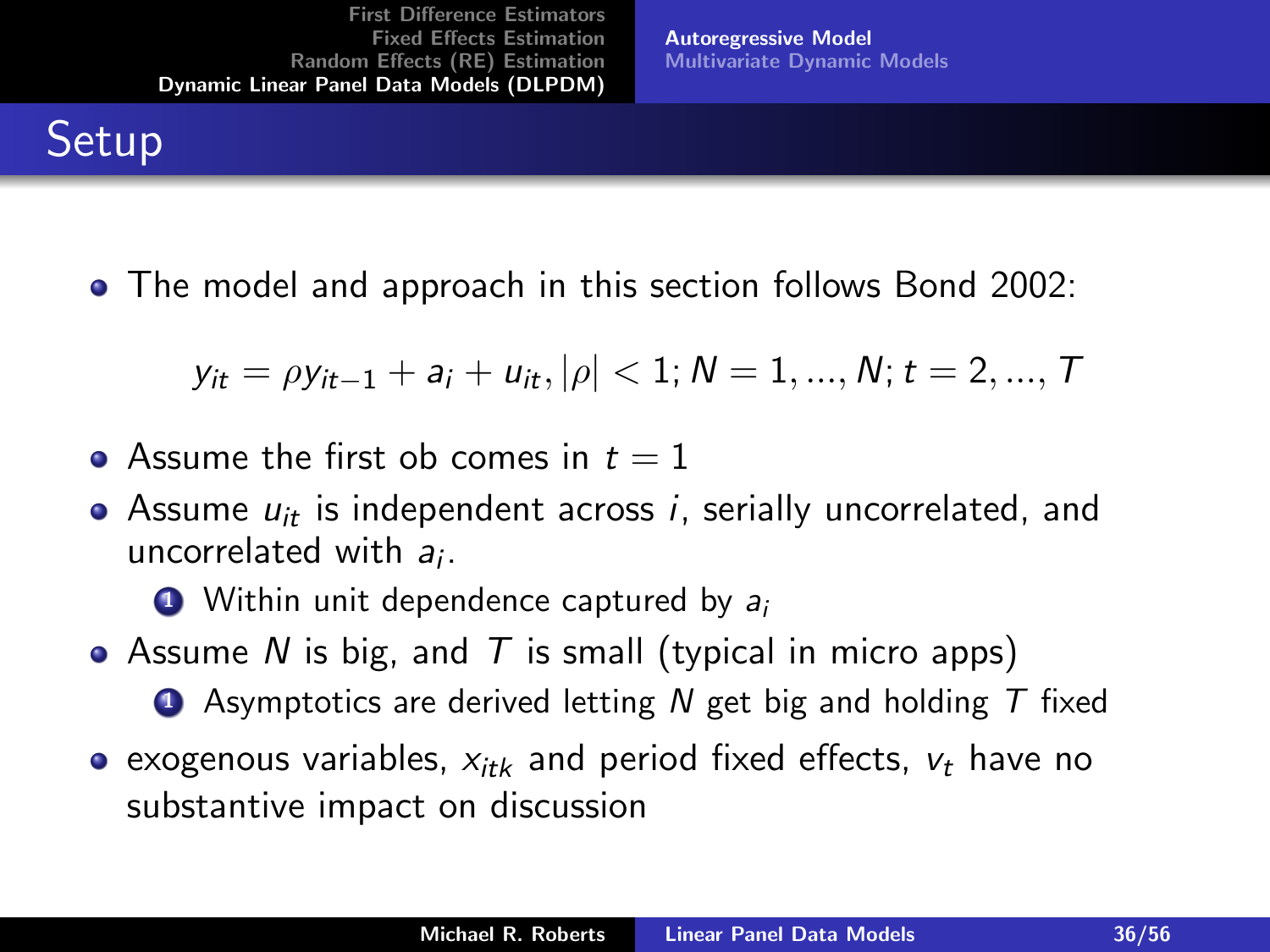## The Problem

- Fixed effects create endogeneity problem.
- Explanatory variable  $y_{it-1}$  is correlated with error  $a_i + u_{it}$

$$
Cov(y_{it-1}, a_i + u_{it}) = Cov(a_i + u_{it-1}, a_i + u_{it})
$$
  
=  $Var(a_i) > 0$ 

[Autoregressive Model](#page-35-0) [Multivariate Dynamic Models](#page-49-0)

• Correlation is  $> 0 \implies$  OLS produces upward biased and inconsistent estimate of  $\rho$  (Recall omitted variables bias formula.)

$$
Corr(y_{it-1}, a_i) > 0
$$
 and 
$$
Corr(y_{it}, y_{it-1}) > 0
$$

• Bias does not go away as the number of time periods increases!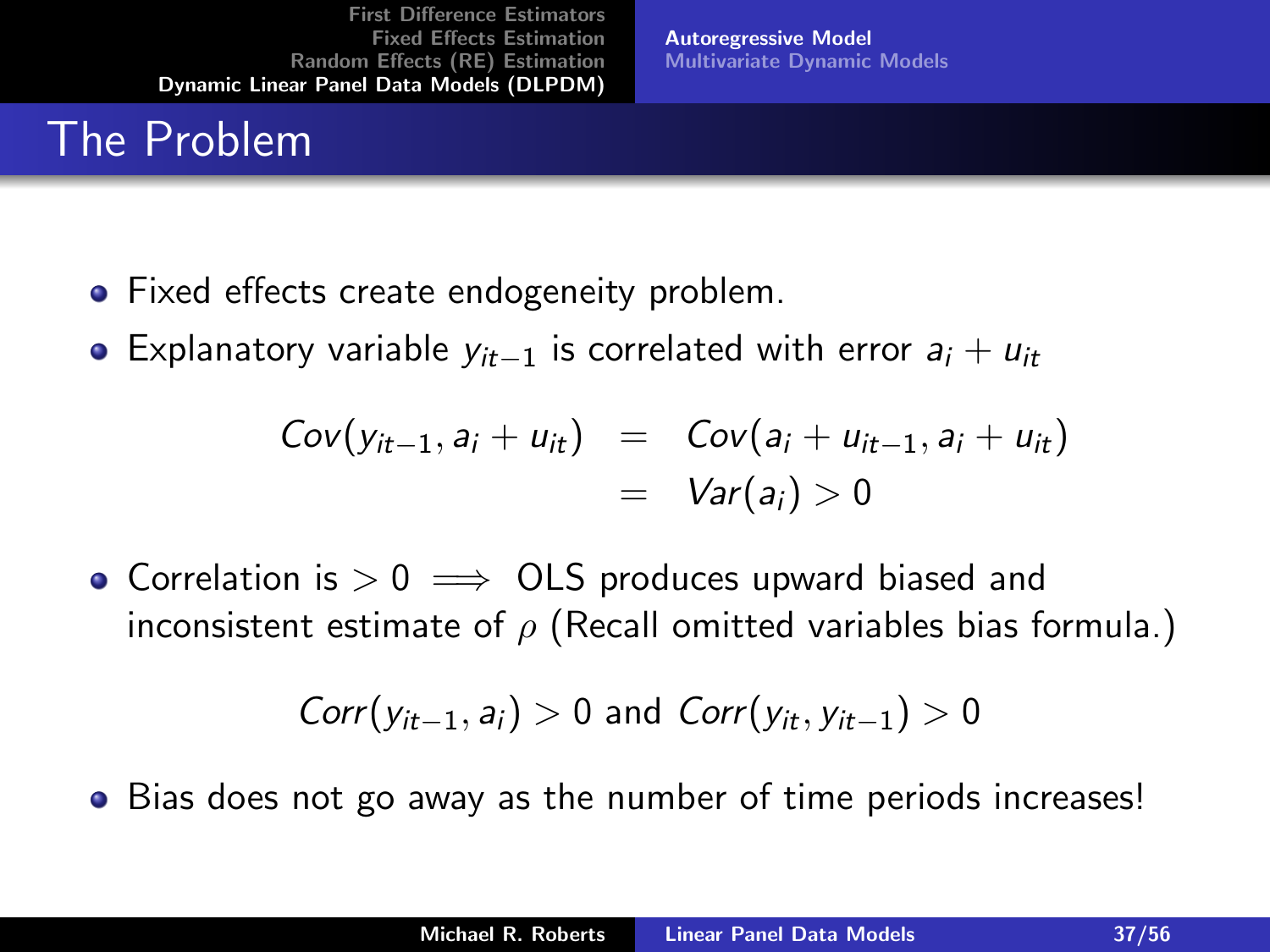[Autoregressive Model](#page-35-0) [Multivariate Dynamic Models](#page-49-0)

#### Within Estimator - Solve 1 Problem

Within estimator eliminates this form of inconsistency by getting rid of fixed effect  $a_i$ 

$$
\ddot{y}_{it} = \beta_1 \ddot{y}_{it-1} + \ddot{u}_{it}, t = 2, ..., T
$$

where

$$
\ddot{y}_{it} = 1/T \sum_{i=2}^{T} y_{it}; \ddot{y}_{it-1} = 1/(T-1) \sum_{i=1}^{T-1} y_{it}; \ddot{u}_{it} = 1/T \sum_{i=2}^{T} u_{it}
$$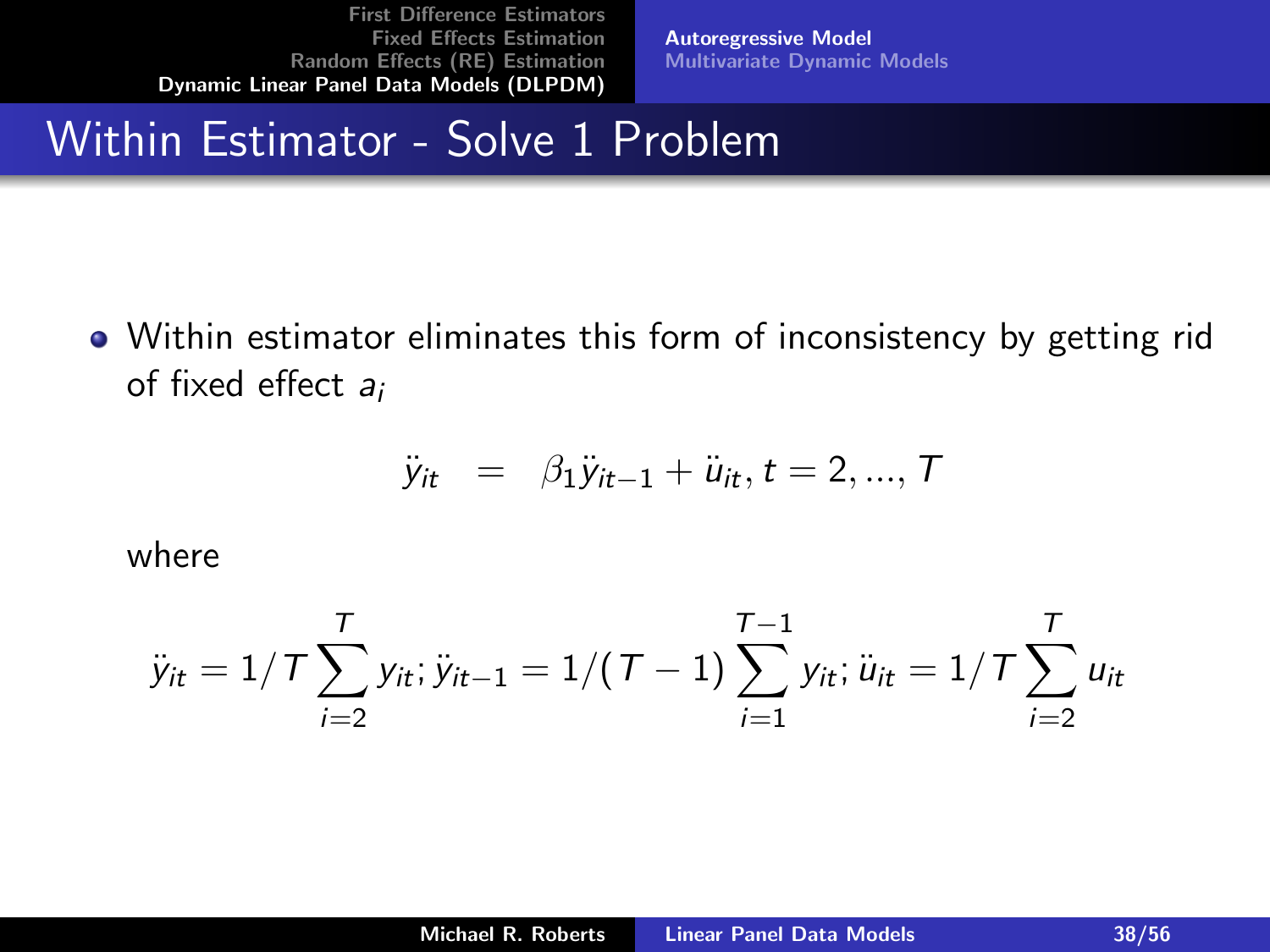[Autoregressive Model](#page-35-0) [Multivariate Dynamic Models](#page-49-0)

#### Within Estimator - Create Another Problem

**•** Introduces another form of inconsistency since

$$
Corr(\ddot{y}_{it-1}, \ddot{u}_{it}) = Corr(y_{it-1} - \frac{1}{T-1} \sum_{i=1}^{T-1} y_{it}, u_{it} - \frac{1}{T} \sum_{i=2}^{T} u_{it})
$$

is not equal to zero. Specifically,

$$
Corr(y_{it-1}, -\frac{1}{T-1}u_{it-1}) < 0
$$
  

$$
Corr(-\frac{1}{T-1}y_{it}, u_{it}) < 0
$$
  

$$
Corr(-\frac{1}{T-1}y_{it-1}, -\frac{1}{T-1}u_{it-1}) > 0, t = 2, ..., T-1
$$

- Negative corr dominate positive  $\implies$  within estimator imparts negative bias on estimate of  $\rho$ . (Nickell (1981))
- Bias disappears with big  $T$ , but not big N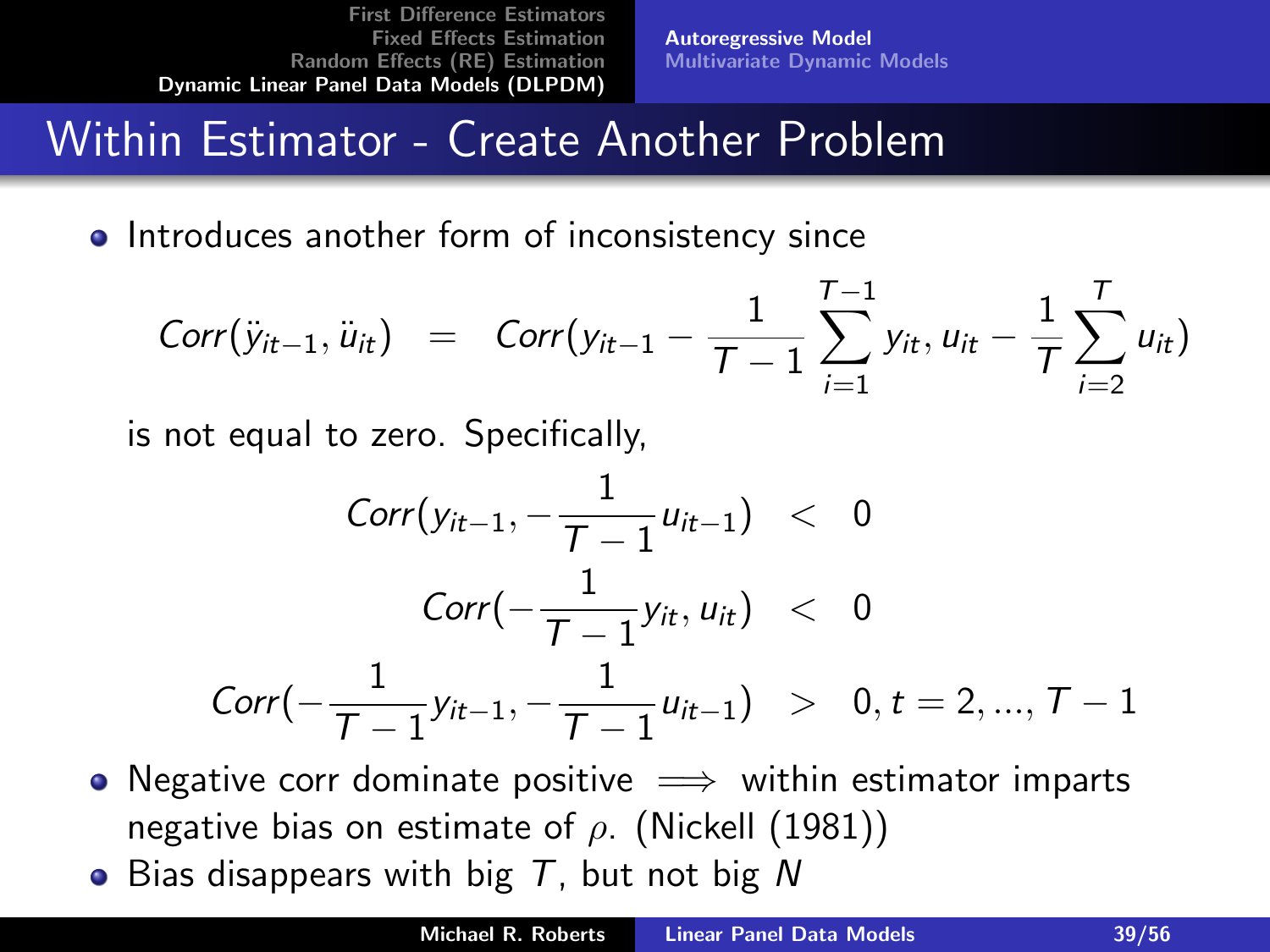## Bracketing Truth

- OLS estimate of  $\rho$  is biased up
- Within estimate of  $\rho$  is biased down
- $\bullet \implies$  true  $\rho$  will likely lie between these estimates. I.e., consistent estimator should be in these bounds.

[Autoregressive Model](#page-35-0) [Multivariate Dynamic Models](#page-49-0)

- When model is well specified and this bracketing is *not* observed, then
	- **1** maybe inconsistency, or
	- <sup>2</sup> severe finite sample bias

for consistent estimator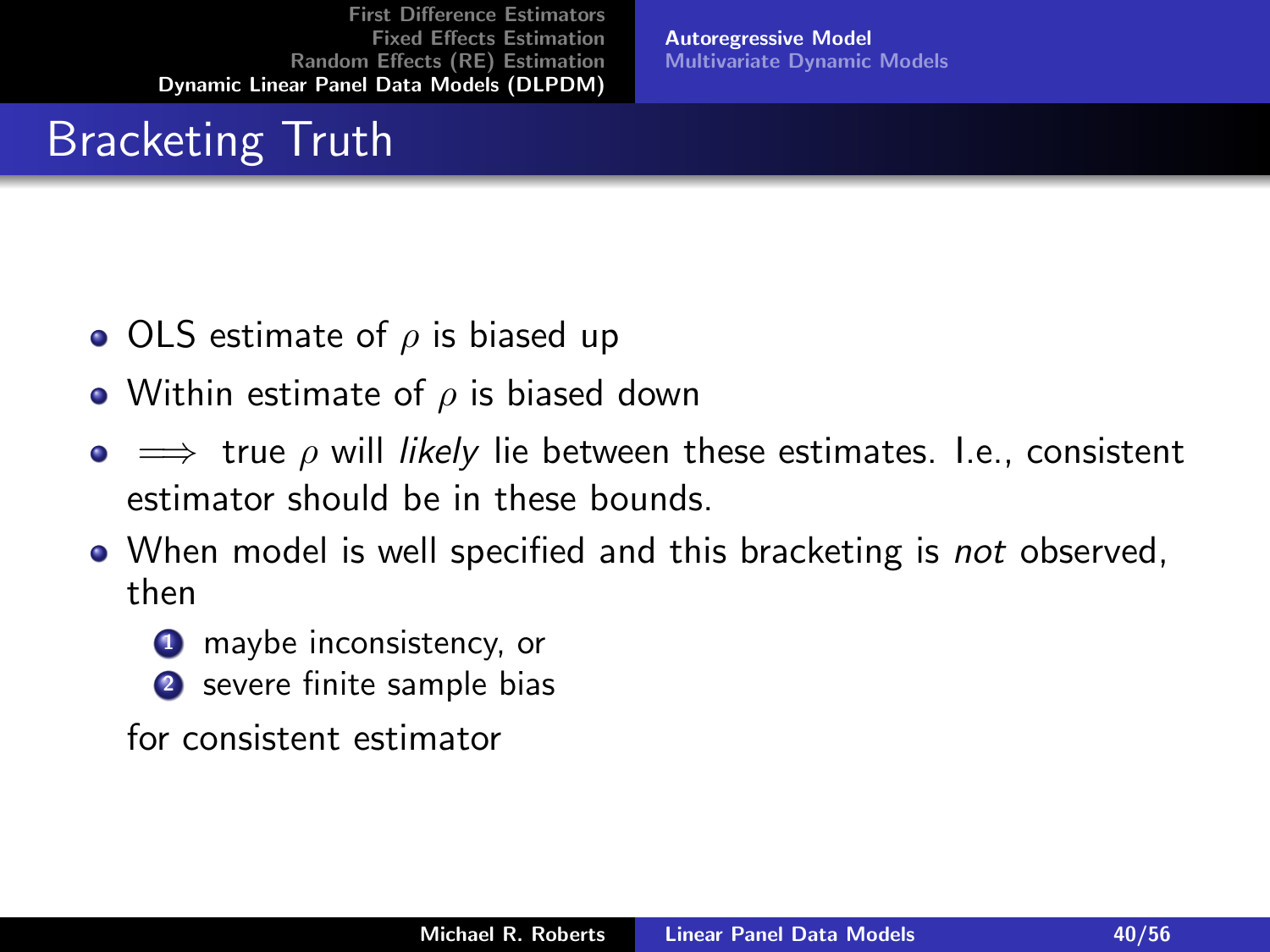[Autoregressive Model](#page-35-0) [Multivariate Dynamic Models](#page-49-0)

## ML Estimators

- See Blundell and Smith (1991), Binder, Hsiao, and Pesaran (2000), and Hsiao (2003).
- Problem with ML in small T panels is that distribution of  $y_{it}$  for
	- $t = 2, ..., T$  depends crucially on distribution of  $y_{i1}$ , initial condition.
- $\bullet$   $y_{i1}$  could be
	- <sup>1</sup> stochastic.
	- 2 non-stochastic,
	- 3 correlated with  $a_i$ ,
	- $\bullet$  uncorrelated with  $a_i$ ,
	- **5** specified so that the mean of the  $y_{it}$  series for each i is mean-stationary  $(a_i/(1-\rho))$ , or
	- **O** specified so that higher order stationarity properties are satisfied.
- Each assumption generates different likelihood functions, different estimates.
- Misspecification generates inconsistent estimates.  $\bullet$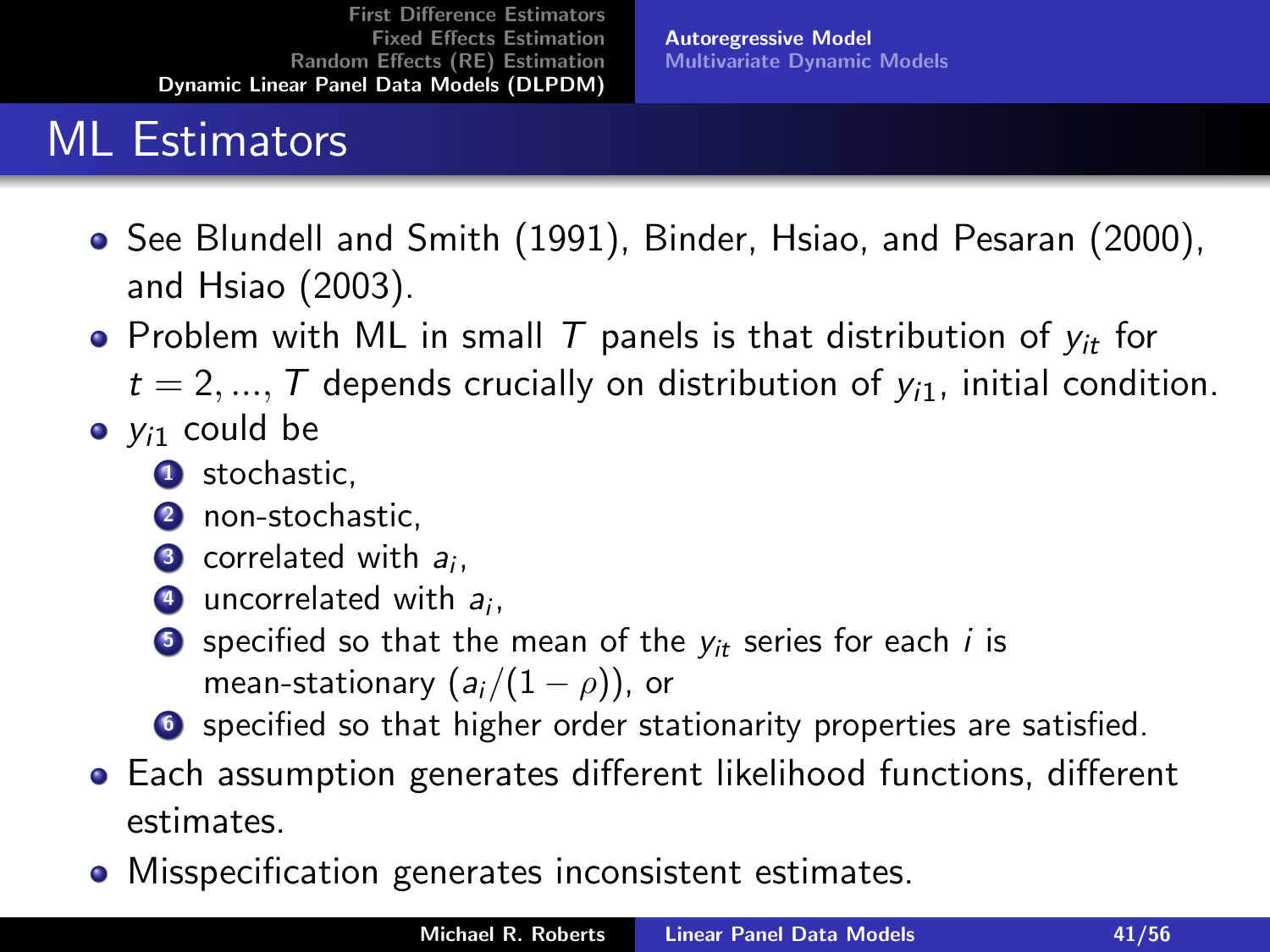[Autoregressive Model](#page-35-0) [Multivariate Dynamic Models](#page-49-0)

## First Difference Estimator

**•** First-differencing eliminates fixed effects

$$
\Delta y_{it} = \rho \Delta y_{it-1} + \Delta u_{it}, |\rho| < 1; i = 1, ..., N; t = 3, ..., T
$$

where  $\Delta y_{it} = y_{it} - y_{it-1}$ 

• Key: first differencing doesn't introduce all of the realizations of the disturbance into the error term like within estimator. But,

$$
Corr(\Delta y_{it-1}, \Delta u_{it}) = Corr(y_{it-1} - y_{it-2}, u_{it} - u_{it-1}) < 0
$$

 $\implies$  downward bias & typically greater than within estimator.

- When  $T = 3$ , within and first-difference estimators identical.
- Recall when  $T = 2$  and no lagged dependent var, within and first-difference estimators identical.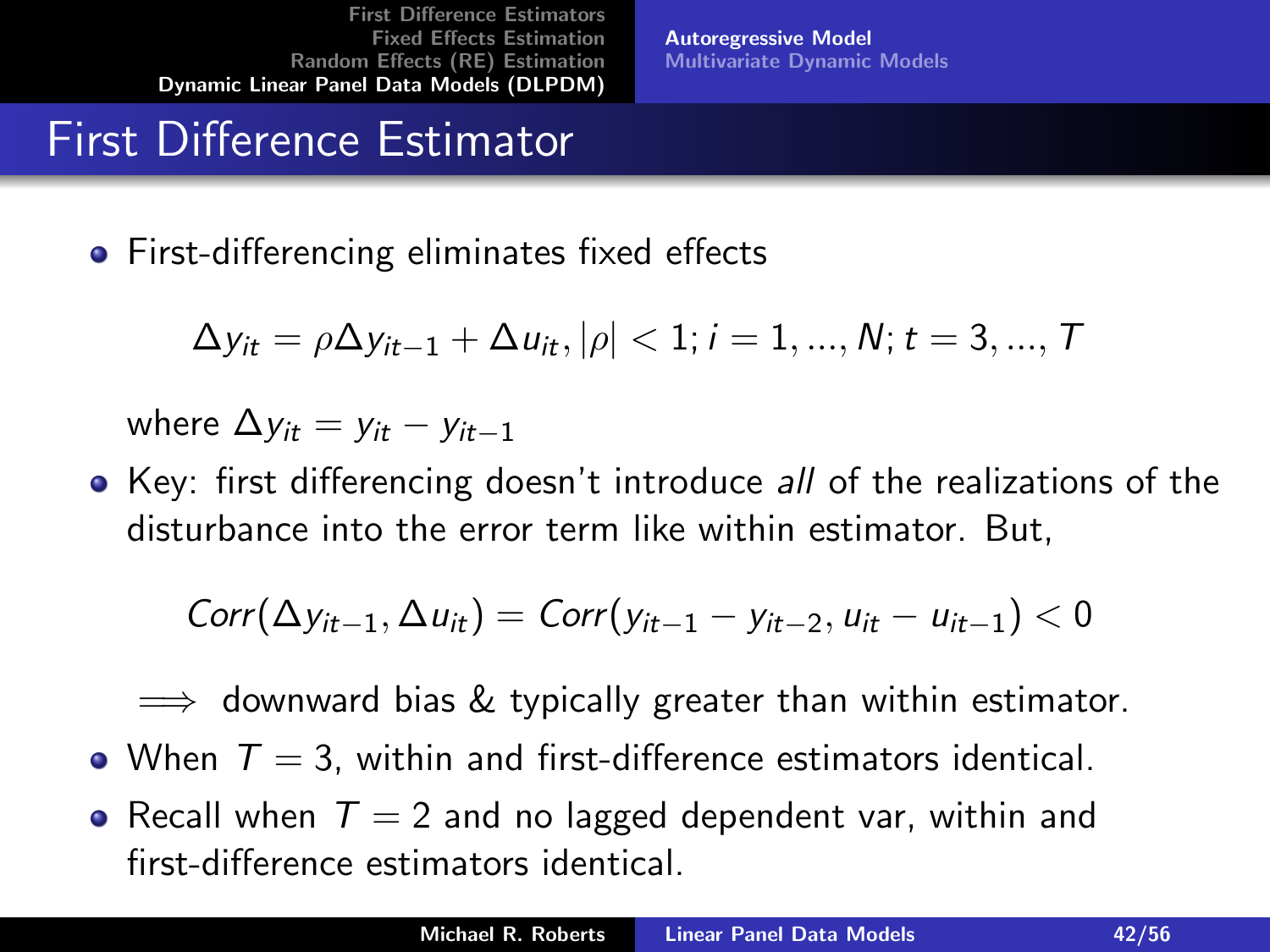#### IV Estimators 1

- Require weaker assumptions about initial conditions than ML
- Need predetermined initial conditions (i.e.,  $y_{i1}$  uncorrelated with all future errors  $u_{it}$ ,  $t = 2, ... T$ .

[Autoregressive Model](#page-35-0) [Multivariate Dynamic Models](#page-49-0)

- First-differenced 2SLS estimator (Anderson and Hsiao (1981, 1982)
- Need an instrument for  $\Delta y_{it}$  that is uncorrelated with  $\Delta u_{it}$
- Predetermined initial condition + serially uncorrelated  $u_{it} \implies$ lagged level  $y_{it-2}$  is uncorrelated with  $\Delta u_{it}$  and available as an instrument for  $\Delta v_{it-1}$
- 2SLS estimator is consistent in large N, fixed T and identifies  $\rho$  as long as  $T \geq 3$
- 2SLS is also consistent in large  $T$ , but so is within estimator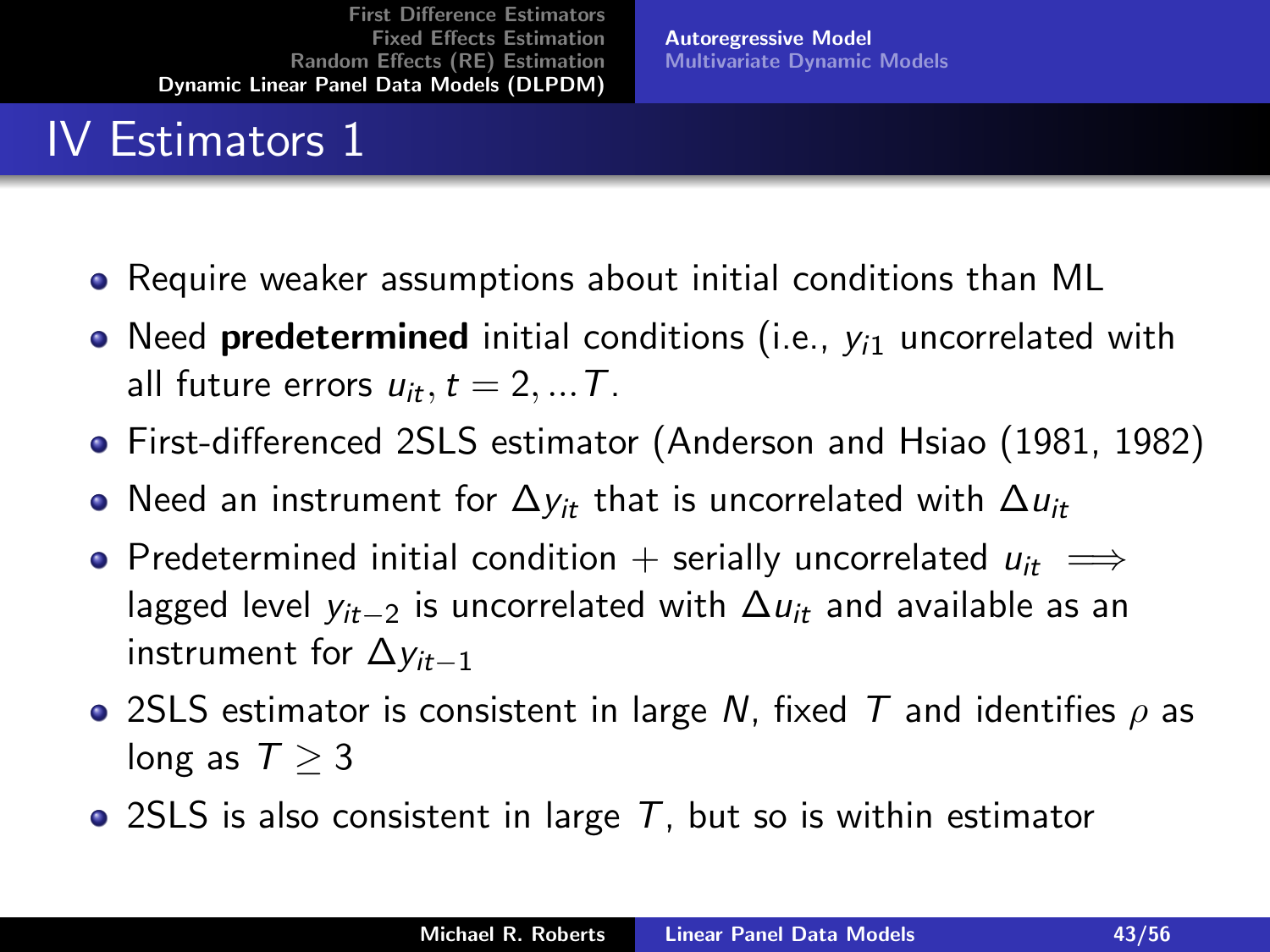#### IV Estimators 2

[Autoregressive Model](#page-35-0) [Multivariate Dynamic Models](#page-49-0)

- When  $T > 3$ , more instruments are available.
- $y_{i1}$  is the only instrument when  $T = 3$ ,  $y_{i1}$  and  $y_{i2}$  are instruments when  $T = 4$ , and so on.
- Generally,  $(y_{i1},...,y_{t-2})$  can instrument  $\Delta y_{t-1}$ .
- With extra instruments, model is overidentified, and first differencing  $\implies u_{it}$  is MA(1) if  $u_{it}$  serially uncorrelated.
- Thus, 2SLS is inefficient.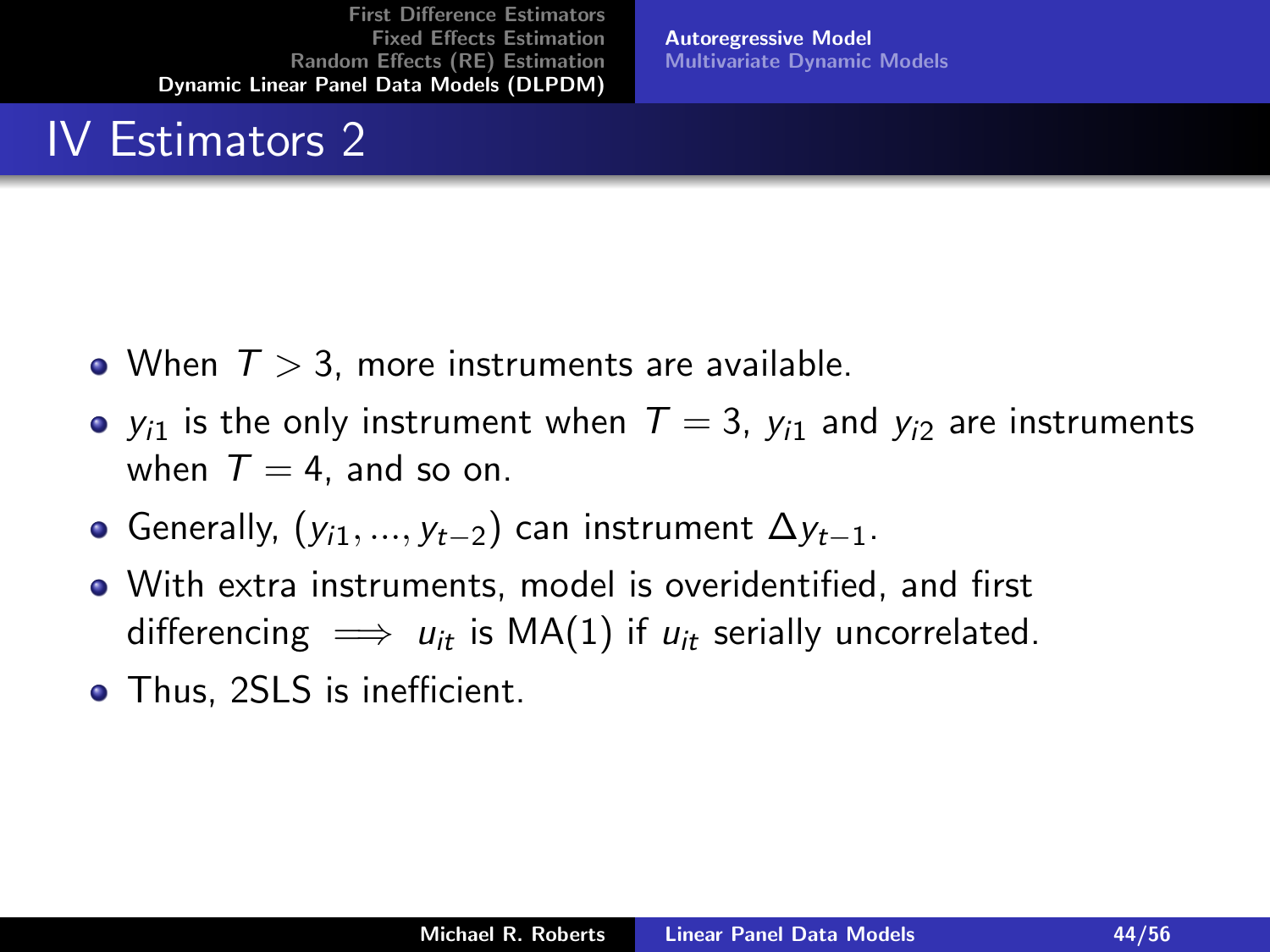[Autoregressive Model](#page-35-0) [Multivariate Dynamic Models](#page-49-0)

## GMM Estimator

- Use GMM (Hansen (1982)) to obtain efficient estimates Hotz-Eakin, Newey, and Rosen (1988) and Arellano and Bond (1991).
- **o** Instrument matrix:

$$
Z_i = \left[ \begin{array}{cccccc} y_{i1} & 0 & 0 & \dots & 0 & \dots & 0 \\ 0 & y_{i1} & y_{i2} & \dots & 0 & \dots & 0 \\ \vdots & \vdots & \vdots & \dots & 0 & \dots & \vdots \\ 0 & 0 & 0 & \dots & y_{i1} & \dots & y_{iT-2} \end{array} \right]
$$

where rows correspond to first differenced equations for  $t = 3, ..., T$ for individual i.

• Moment conditions

$$
E(Z_i'\Delta u_i)=0, i=1,...,N
$$

where  $\Delta u_i = (\Delta u_{i3}, ..., \Delta u_{iT})'$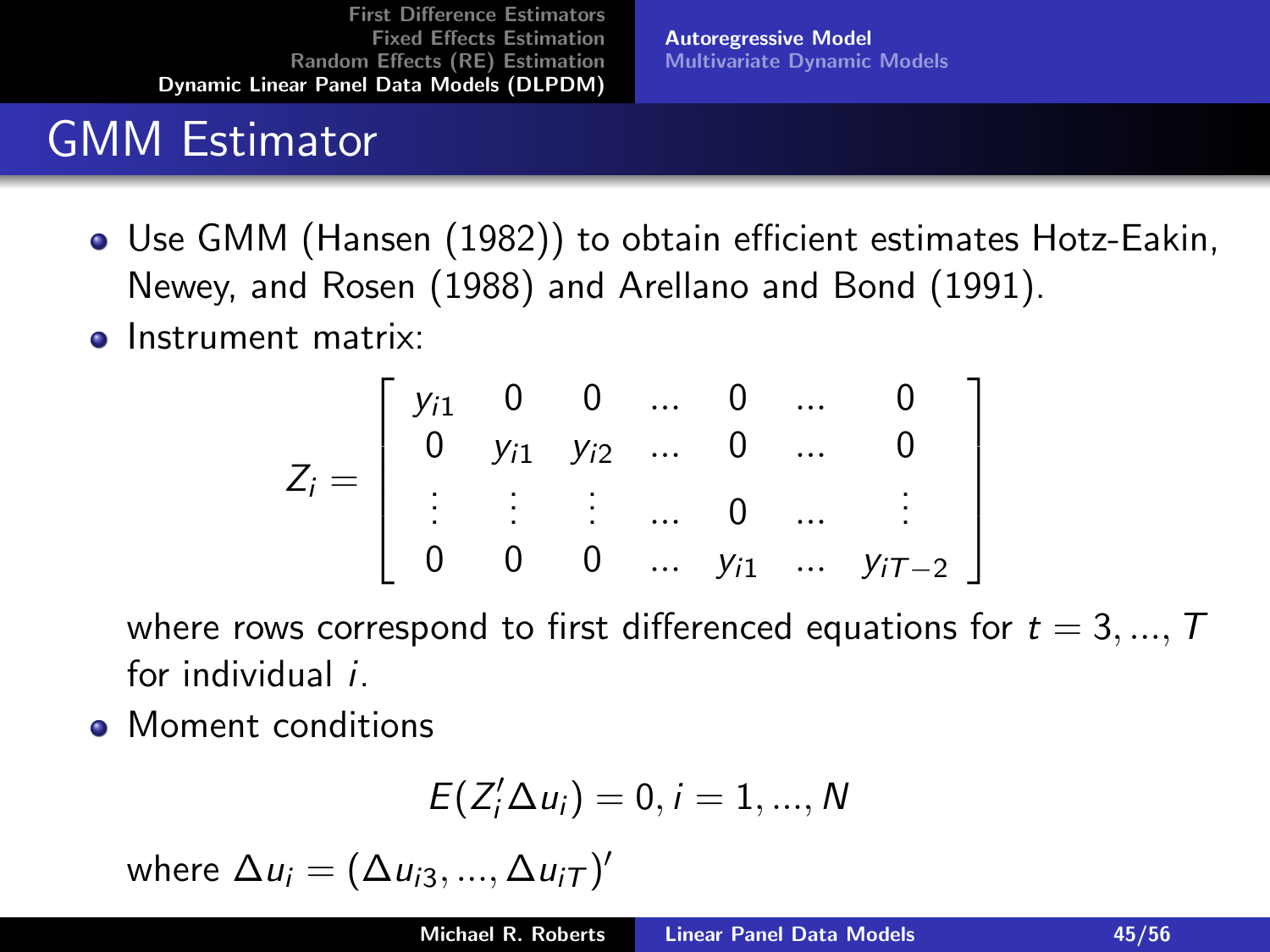[Autoregressive Model](#page-35-0) [Multivariate Dynamic Models](#page-49-0)

## 2-Step GMM Estimator

**• GMM estimator minimizes** 

$$
J_N = \left(\frac{1}{N}\sum_{i=1}^N \Delta u'_i Z_i\right) W_N \left(\frac{1}{N}\sum_{i=1}^N Z'_i \Delta u_i\right)
$$

• Weight matrix  $W_N$  is

$$
W_N = \left[\frac{1}{N}\sum_{i=1}^N \left(Z_i'\widehat{\Delta u_i}\widehat{\Delta u_i'}Z_i\right)\right]^{-1}
$$

where  $\Delta_i$  is a consistent estimate of first-dif residuals from a preliminary consistent estimator.

This is known as 2-step GMM.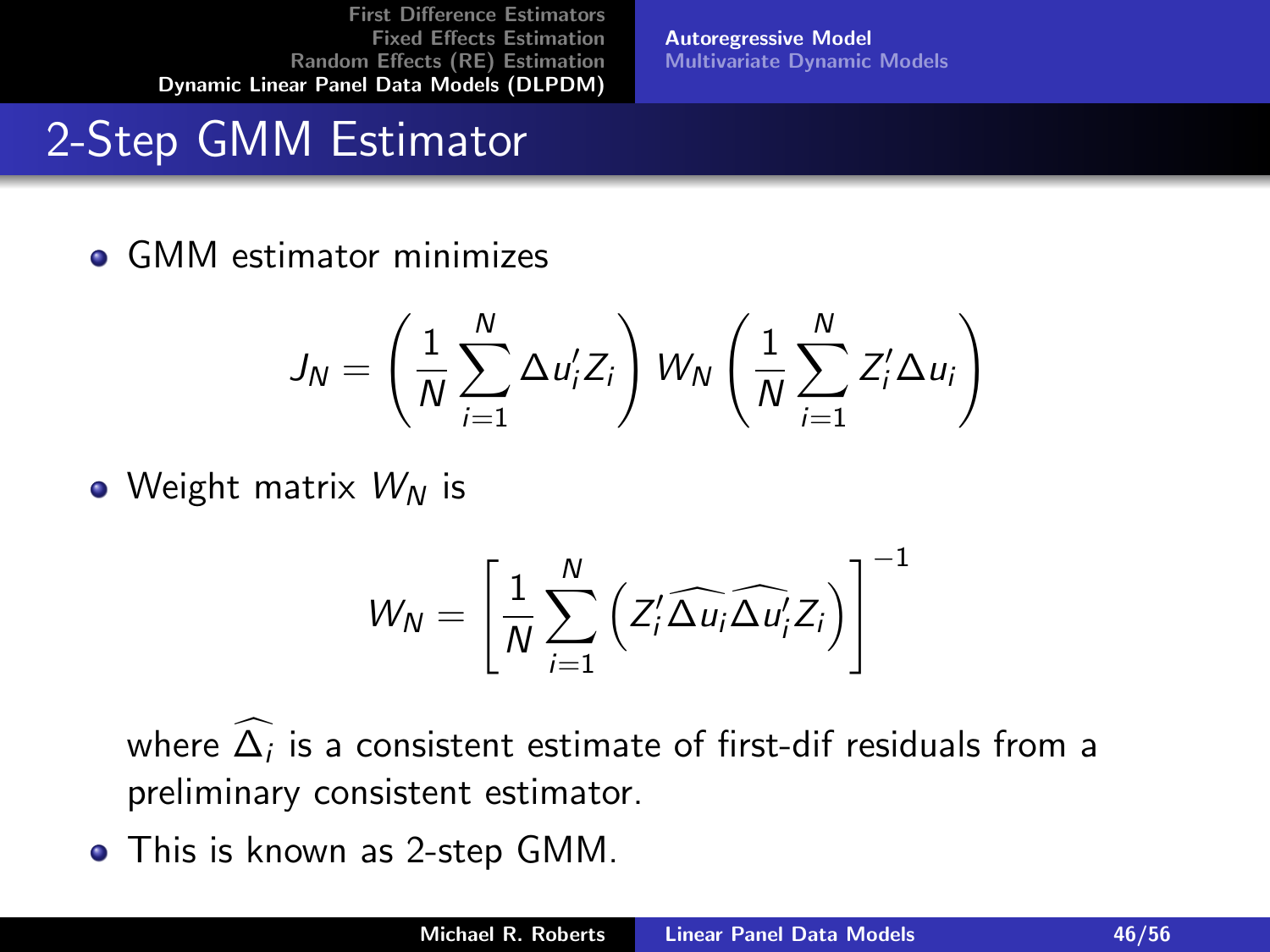[Autoregressive Model](#page-35-0) [Multivariate Dynamic Models](#page-49-0)

## 1-Step GMM Estimator

• Under homoskedasticity of  $u_{it}$ , an asymptotically equivalent GMM estimator can be obtained in 1-step with

$$
W_{1N} = \left[\frac{1}{N}\sum_{i=1}^{N}\left(Z_{i}^{\prime}HZ_{i}\right)\right]^{-1}
$$

where H is  $T - 2$  square matrix with 2's on the diagonal,  $-1$ 's on the first off-diagonals, and 0's everywhere else.

- Since  $W_{1N}$  doesn't depend on any unknowns, we can minimize the  $J_N$  in one step.
- Or, we can use this one step estimator to obtain starting values for the 2-step estimator.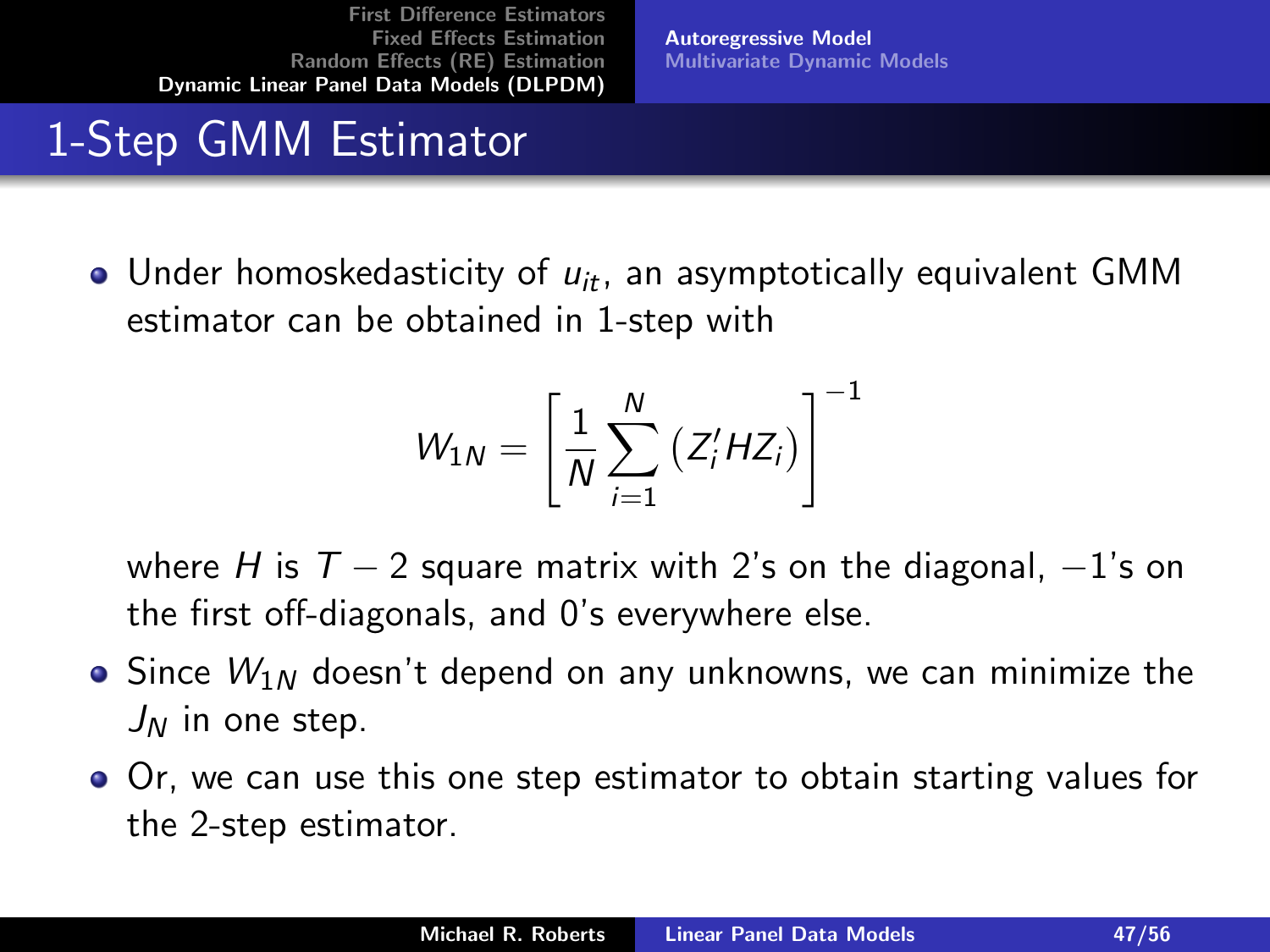[Autoregressive Model](#page-35-0) [Multivariate Dynamic Models](#page-49-0)

## GMM in Practice

#### • Most people use 1-step becase

- **4** Modest efficiency gains from 2-step, even with heteroskedasticity
- 2 Dependence of 2-step weight matrix on estimates makes asymptotic approximations suspect. (SEs too small). Windmeijer (2000) has finite sample correction for 2-step GMM estimator.
- $T > 3 \implies$  overidentification  $\implies$  test of overidentifying restrictions, or Sargan test  $(NJ_N|\chi^2).$
- Key assumption of serially uncorrelated disturbances can also be tested for no 2nd order serial correlation in differenced residuals (Arellano and Bond (1991).
	- More instruments are not better because of IV bias
	- Negative 1st order serial correl expected in 1st differenced residuals if  $u_{it}$  is serially uncorr.
- See Bond and Windmeijer (2002) for more info on tests.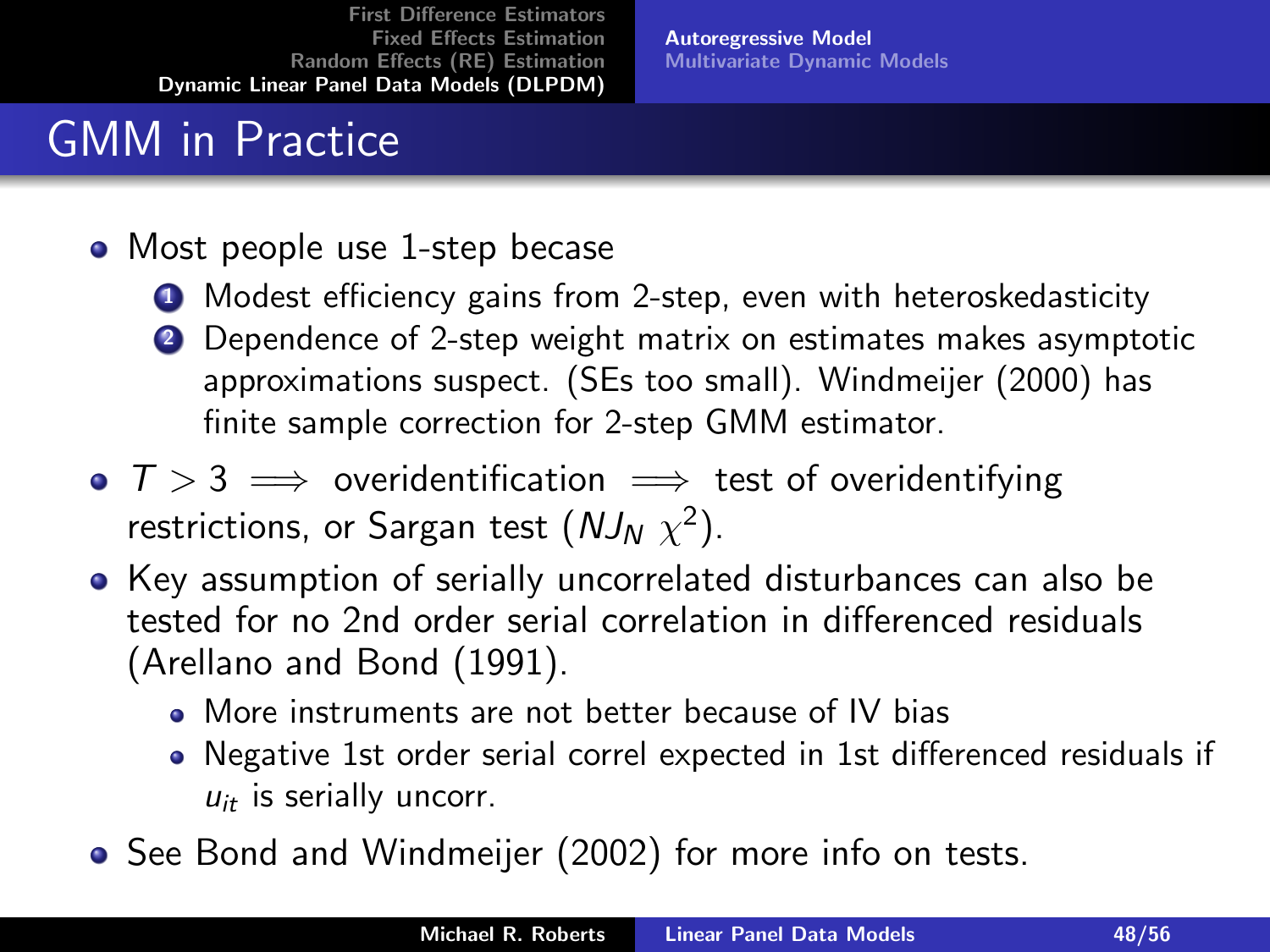#### **Extensions**

[Autoregressive Model](#page-35-0) [Multivariate Dynamic Models](#page-49-0)

- **•** Intuition extends to higher order AR models & limited MA serial correlation of errors, provided sufficent  $#$  of time series obs. E.g,
	- $u_{it}$  is MA(1)  $\implies \Delta u_{it}$  is MA(2).
	- $y_{it-2}$  is not a valid instrument, but  $y_{it-3}$  is.
	- Now we need  $T > 4$  to identify  $\rho$
- First-differencing isn't the only transformation that will work (Arellano and Bover (1995)).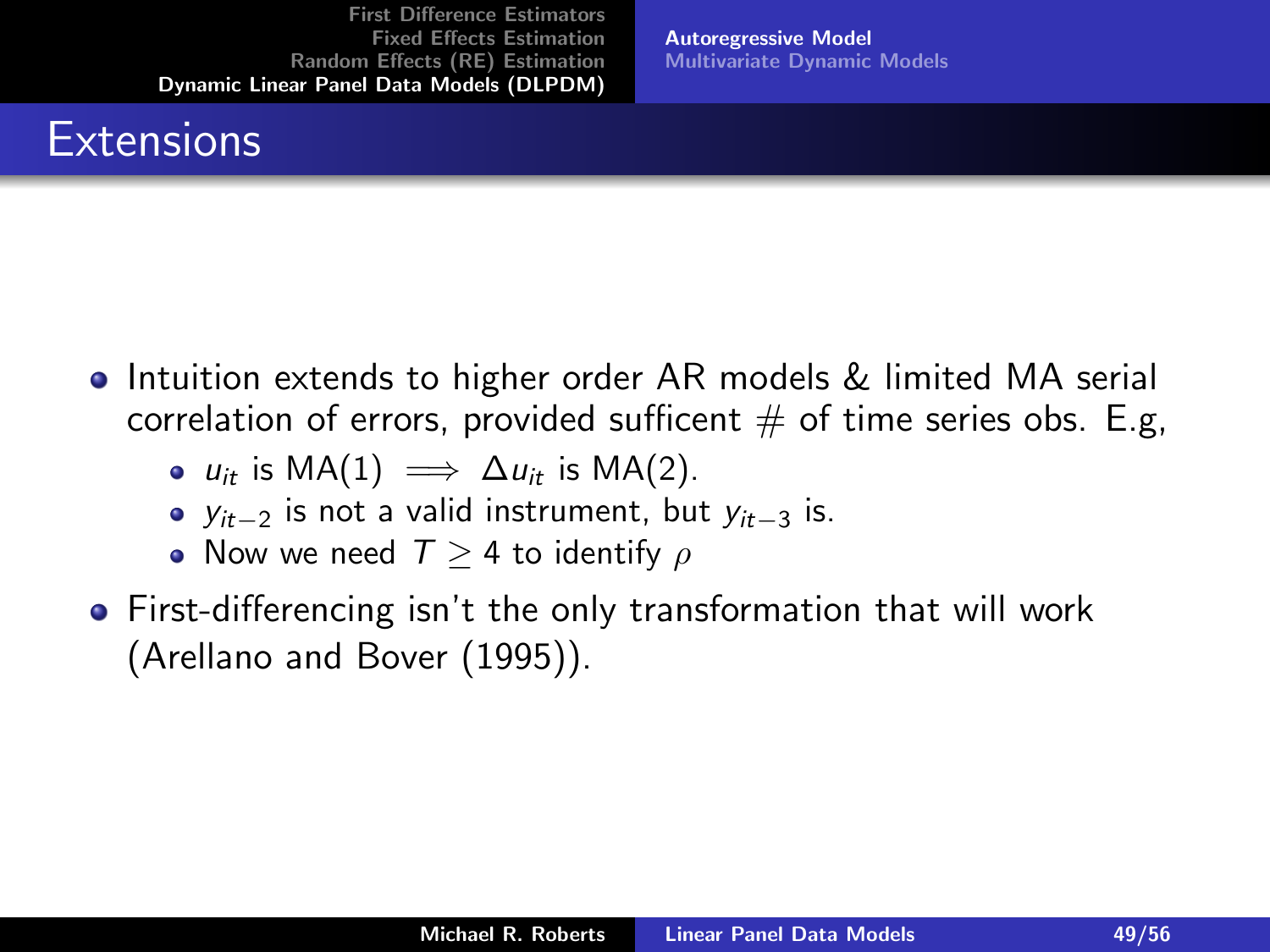<span id="page-49-0"></span>[Autoregressive Model](#page-35-0) [Multivariate Dynamic Models](#page-49-0)

#### Model

• The model now is

$$
y_{it} = \rho y_{it-1} + \beta x_{it} + a_i + u_{it}, |\rho| < 1; N = 1, ..., N; t = 2, ..., T
$$

where  $x$  is a vector of current and lagged additional explanatory variables.

- $\bullet$  The new issue is what to assume about the correl between x and the error  $a_i + u_{it}$ .
- To make things simple, assume x is scalar and that the  $u_{it}$  are serially uncorrelated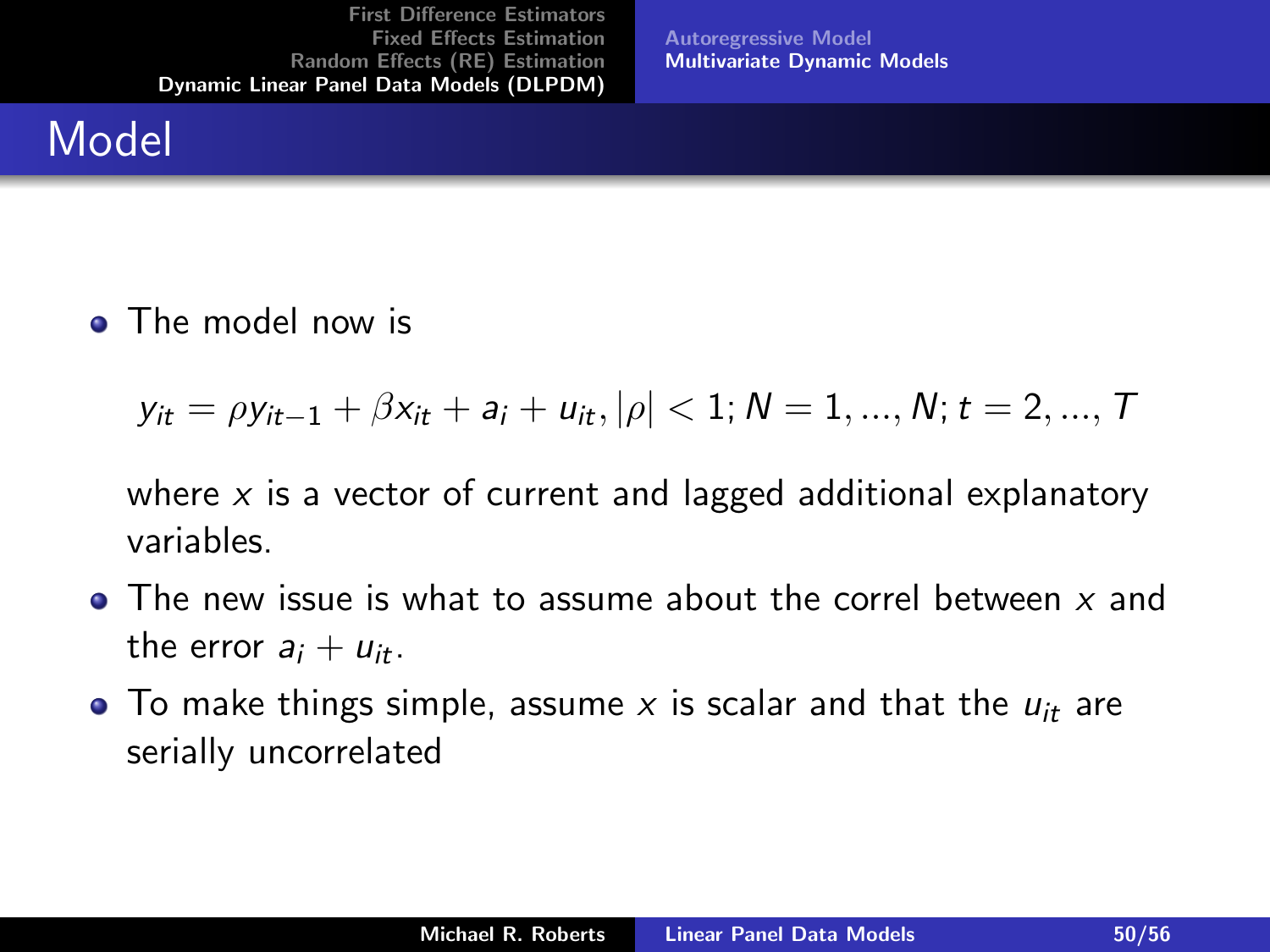[Autoregressive Model](#page-35-0) [Multivariate Dynamic Models](#page-49-0)

## Assumptions about  $x_{it}$  and  $(a_i + u_{it})$

- If  $x_{it}$  is correl with  $a_i$ , we can fall back on transformations that eliminate *a<sub>i</sub>*, e.g., first-differencing.
- $\bullet$  Different assumptions about x and  $\mu$ 
	- $\bullet$   $x_{it}$  is endogenous because it is correlated with contemporaneous and past shocks, but uncorrelated with future shocks
	- $2x_{it}$  is predetermined because it is correlated with past shocks, but uncorrelated with contemporaneous and future shocks
	- $\bullet$   $x_{it}$  is strictly exogenous because it is uncorrelated with past, contemporaneous, and future shocks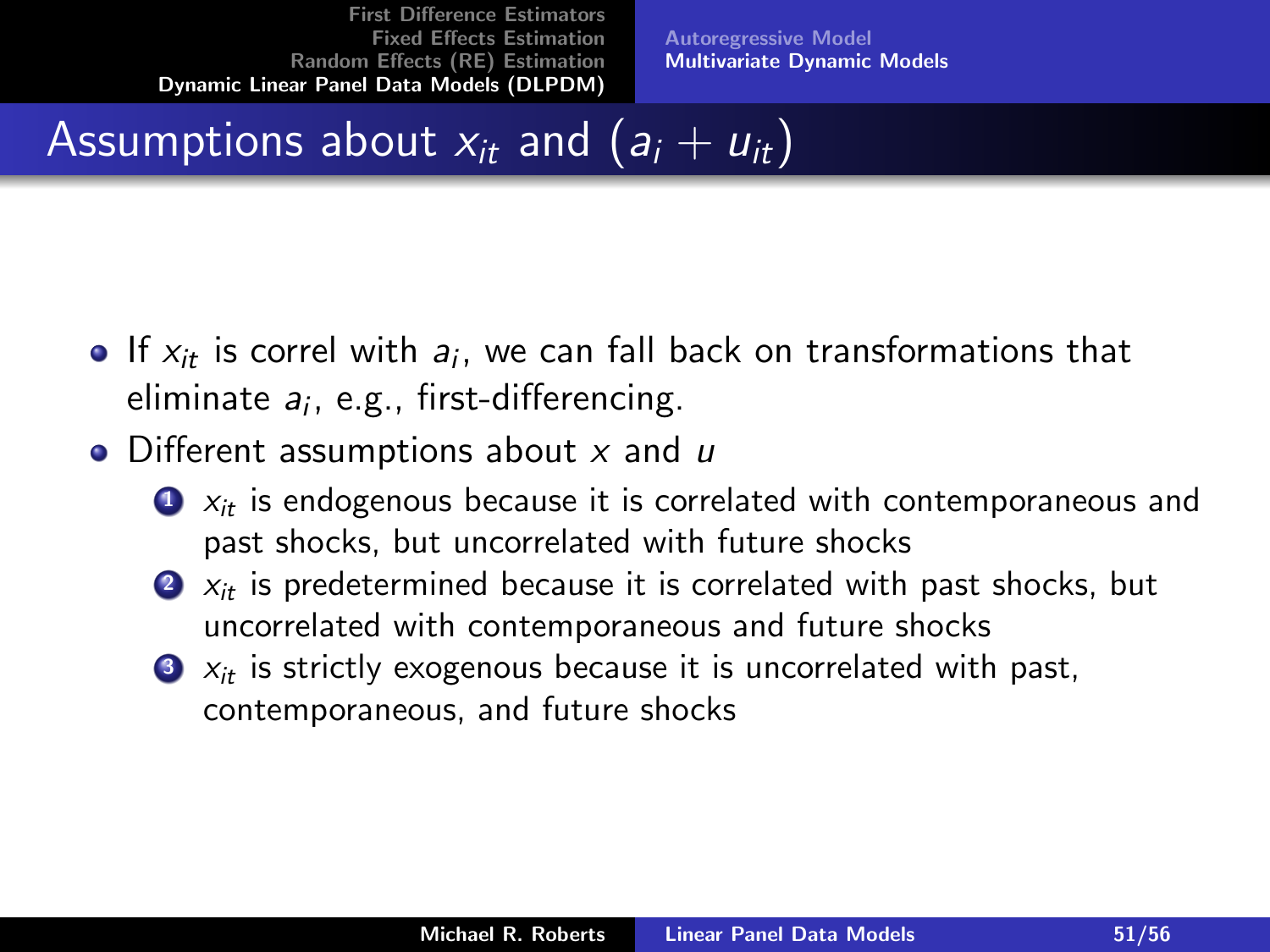[Autoregressive Model](#page-35-0) [Multivariate Dynamic Models](#page-49-0)

## Endogenous  $x_{it}$

- In case 1, endogenous  $x_{it}$  then
	- $x_{it}$  is treated just like  $y_{it-1}$ .
	- $x_{it-2}, x_{it-3}, \ldots$  are valid instruments for the first differenced equation for  $t = 3, ..., T$
	- $\bullet$  If  $y_{i1}$  is assumed predetermined, then we replace the vector  $(y_{i1}, ..., y_{it-2})$  with  $(y_{i1}, ..., y_{it-2}, x_{i1}, ..., x_{it-2})$  to form the instrument matrix Z:
- In case 2, predetermined  $x_{it}$ 
	- $\bullet$  If  $y_{i1}$  is assumed predetermined, then we replace  $(y_{i1}, ..., y_{it-2})$  with  $(y_{i1}, ..., y_{it-2}, x_{i1}, ..., x_{it-1})$  to form instrument matrix  $Z_i$
- In case 3, strictly exogenous  $x_{it}$ 
	- Entire series,  $(x_{i1},...x_{iT})$ , are valid instruments
	- $\bullet$  If  $y_{i1}$  is assumed predetermined, then we replace  $(y_{i1}, ..., y_{it-2})$  with  $(y_{i1},..., y_{it-2}, x_{i1},..., x_{iT})$  to form instrument matrix  $Z_i$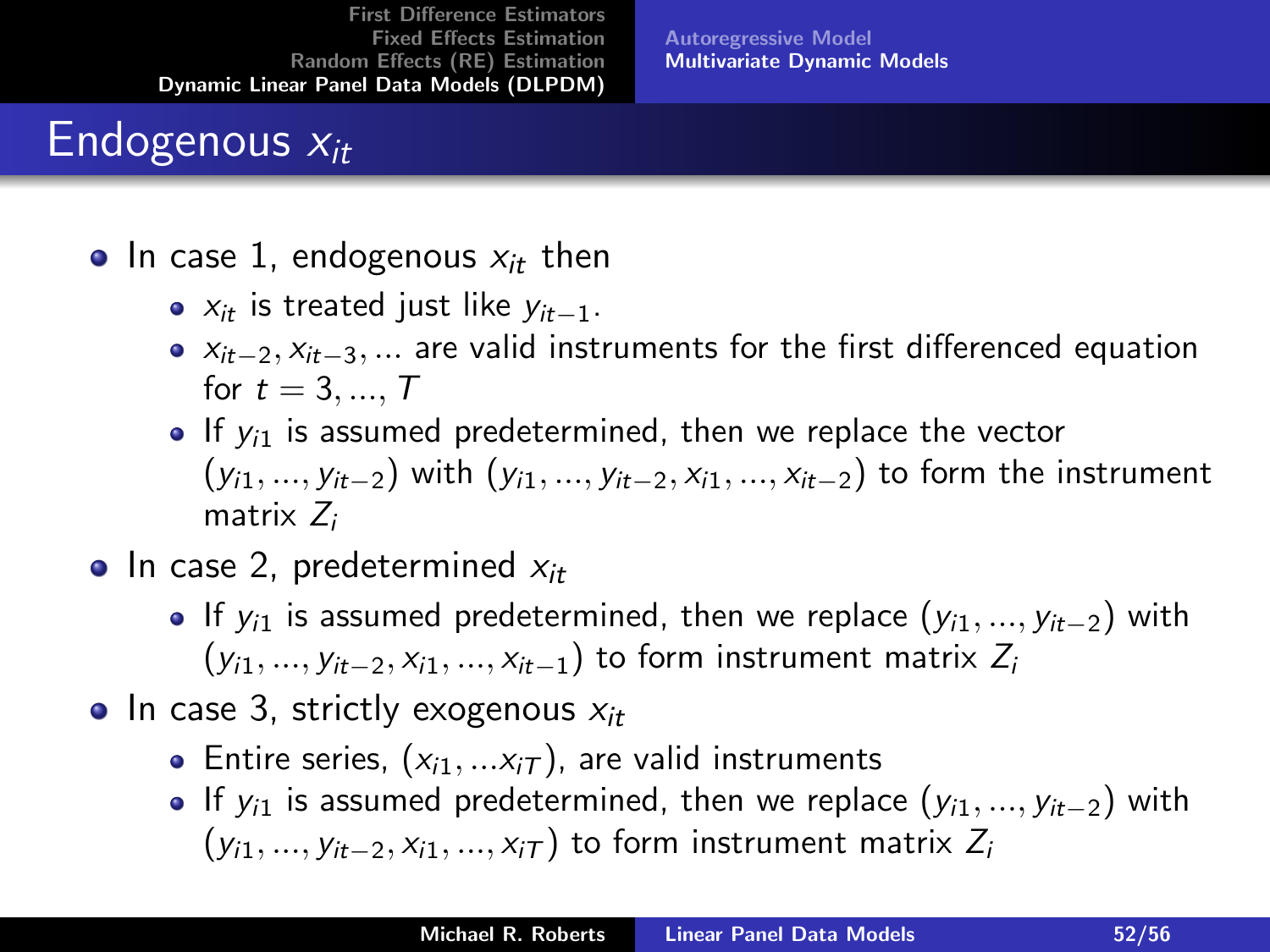[Autoregressive Model](#page-35-0) [Multivariate Dynamic Models](#page-49-0)

## In Practice

- Typically moment conditions will be overidentifying restrictions
- This means we can test the validity of a particular assumption about  $x_{it}$  (e.g., Difference Sargan tests)
- $\bullet$  E.g., the moments assuming endogeneity of  $x_{it}$  are a strict subset of the moments assuming  $x_{it}$  is predetermined.
- We can look at difference in Sargan test statistics under these two assumptions,  $\left( S - S^{\prime} \right) \, \chi^2$  to test validity of additional moment restrictions. (Arellano and Bond (1991))
- Additional moment conditions available if we assume  $x_{it}$  and  $a_i$  are uncorrelated. Hard to justify this assumption though.
- May assume that  $\Delta x_{it}$  is uncorrelated with  $a_i$ .
- Then  $\Delta x_i$  could be valid instrument for in levels equation for period t (Arellano and Bover (1995)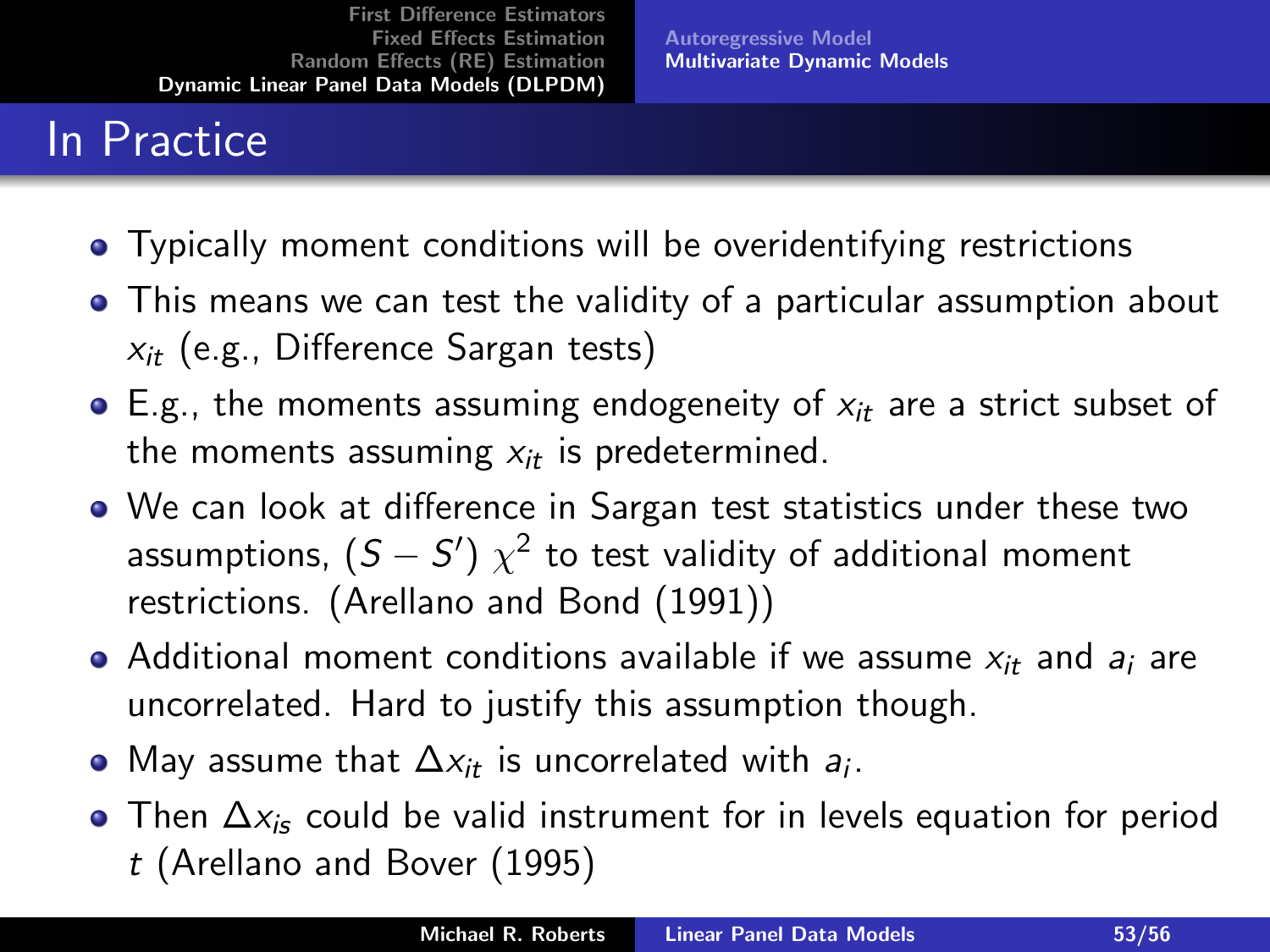[Autoregressive Model](#page-35-0) [Multivariate Dynamic Models](#page-49-0)

## Difference Moments 1

- We could also used lagged differences,  $\Delta y_{it-1}$ , as instruments in the levels equation.
- Validity of this depends on stationarity assumption on initial conditions  $y_{i1}$  (Blundell and Bond (1998). Specifically,

$$
E\left[\left(y_{i1}-\frac{a_i}{1-\rho}\right)a_i\right]=0, i=1,...,N
$$

- **•** Intuitively, this means that the initial conditions don't deviate systematically from the long run mean of the time series.
- I.e.,  $y_{it}$  converges to this value,  $\frac{a_i}{1-\rho}$  from period 2 onward.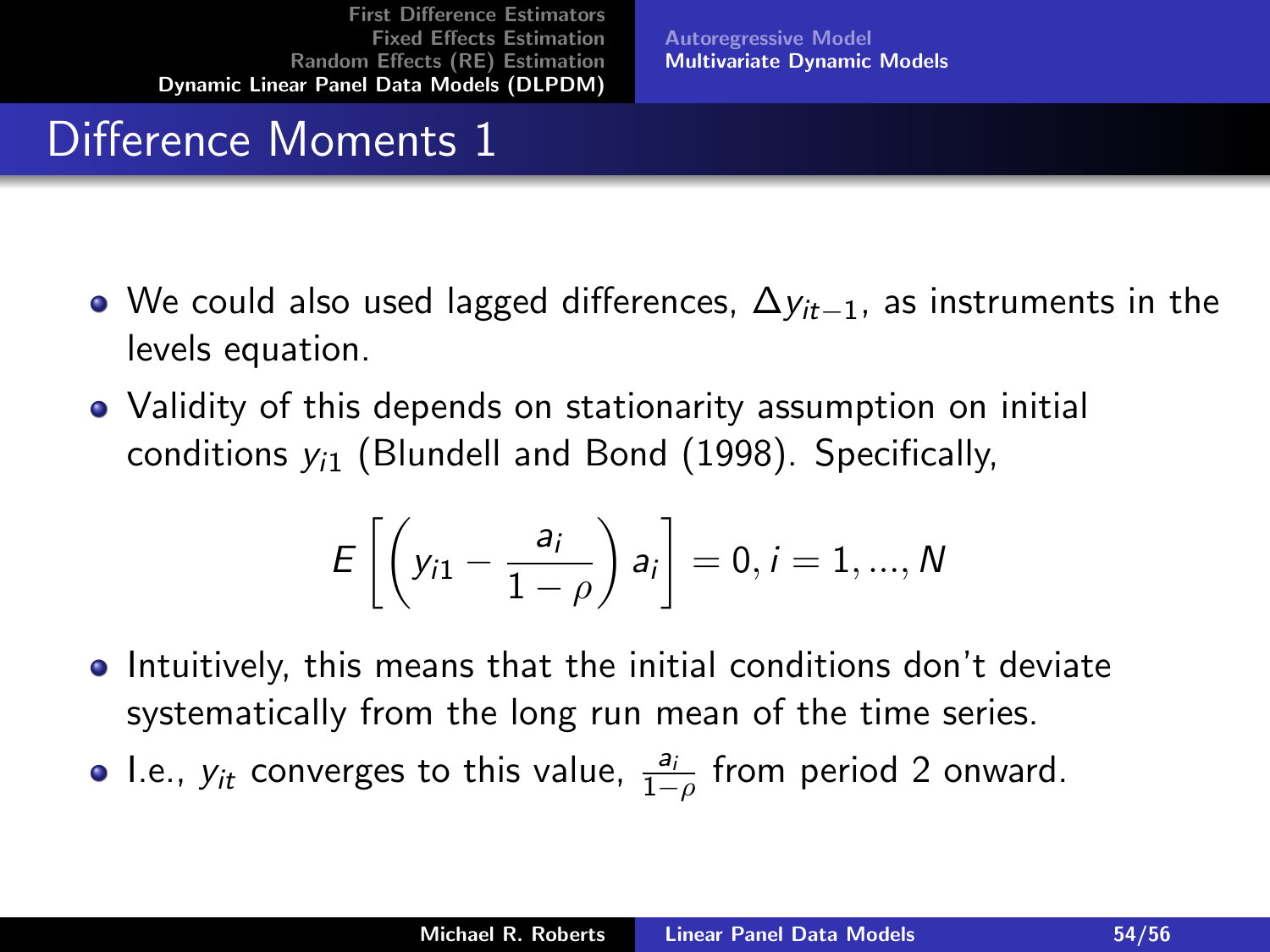[Autoregressive Model](#page-35-0) [Multivariate Dynamic Models](#page-49-0)

#### Difference Moments 2

- Mean stationarity implies  $E(\Delta y_{i2}a_i)=0$  for  $i=1,...,N$
- The autoregressive structure of the model and the assumption that  $E(\Delta u_{it}a_i) = 0$  for  $i = 1, ..., N$  and  $t = 3, ..., T$  implies  $T - 2$ non-redundant moment conditions

$$
E\left[\Delta y_{it-1}(a_i+u_{it})\right]
$$

for  $i = 1, ..., N$  and  $t = 3, ..., T$ 

These moment conditions are in additon to those for the first-difference equations above,  $E(Z_i^{\prime} \Delta u_i)=0$